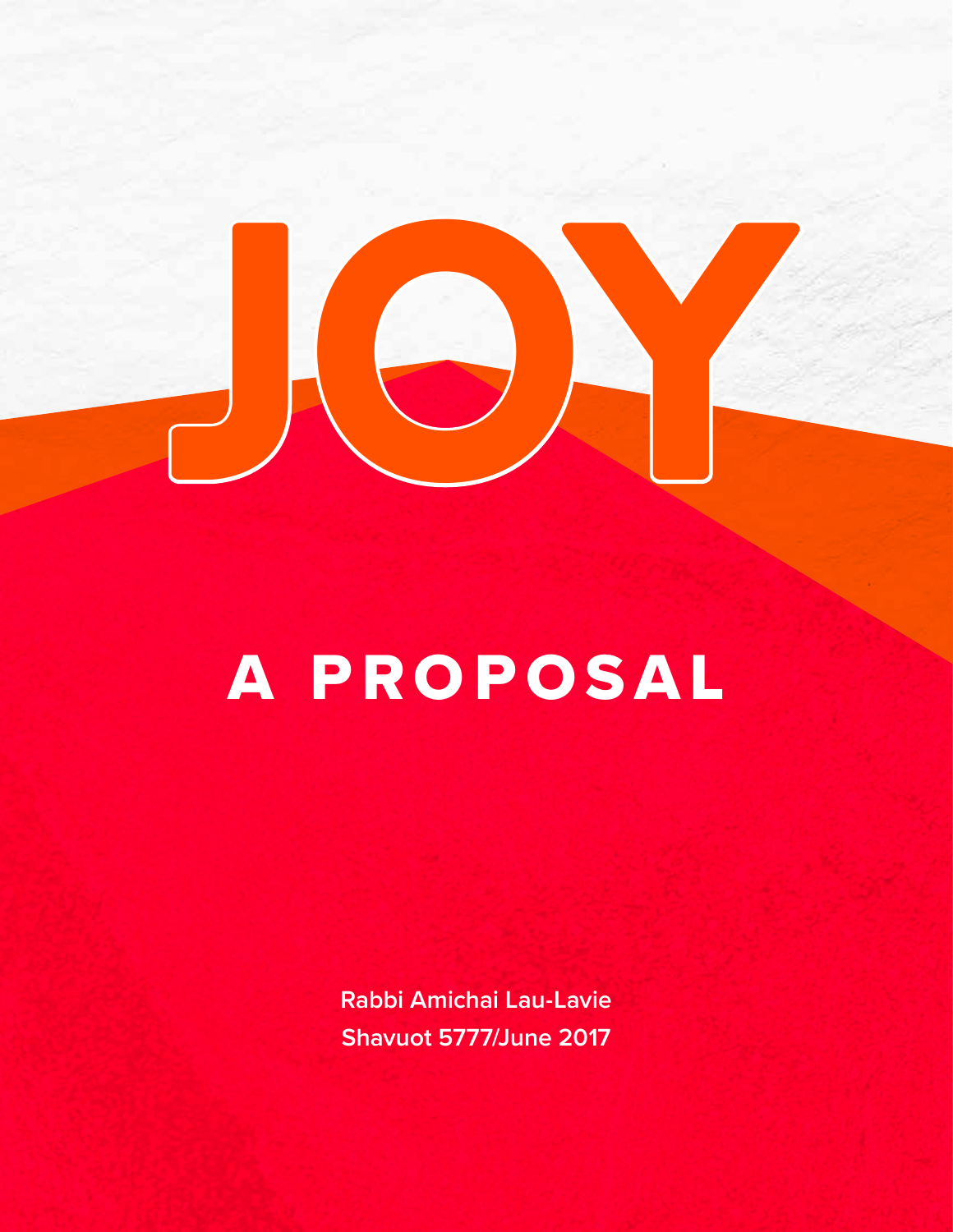## **אָ ז נְִ דְ ּברּו יְִרֵ אי ה' ִאיׁש ֶאלֵ-רֵ עהּו; וַ יְַקֵ ׁשב ה' וַ יְִ שָ מע וַ יִָ כֵ תב ֵסֶ פר זִָּכרֹון ְלָ פנָיו ְליְִרֵ אי ה' וְ לחְ ֹשֵ בי ְׁשמֹו .**

**And then, those who revere the Almighty will talk with each other, and the Almighty will listen in and hear. A scroll of remembrance will then be written in the presence of the Divine, recounting all those who revere the Almighty and esteem our Sacred Source.** 

**Malachi 3:16**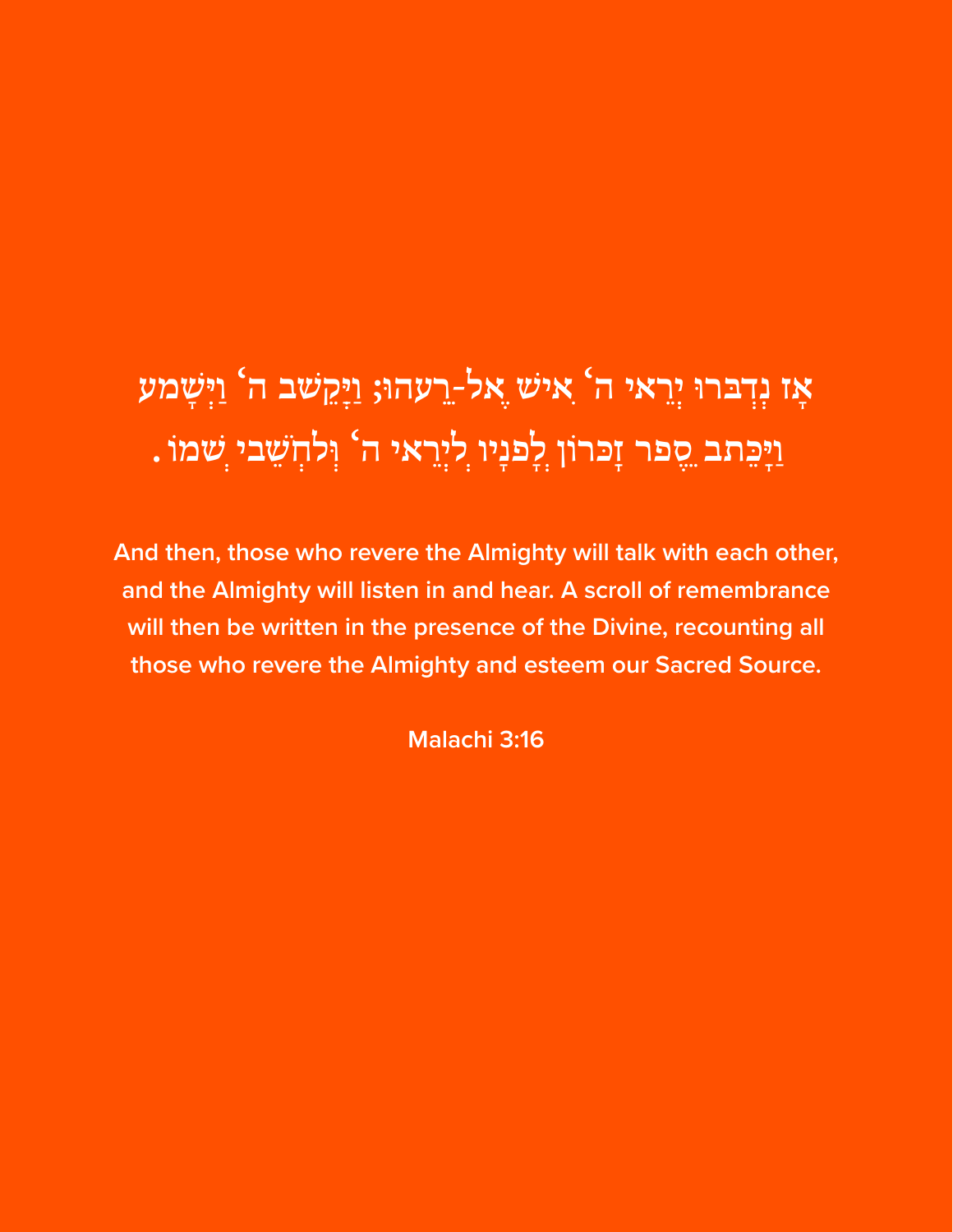### Table of Contents

| 2. "YOU SHALL NOT MARRY":<br><b>BIBLICAL INTERMARRIAGE AND</b> |  |
|----------------------------------------------------------------|--|
| 3. GER TOSHAV: THE RABBINIC RESIDENT ALIEN 15                  |  |
|                                                                |  |
| 5. LIKE RUTH: MODERN MANIFESTATIONS  24                        |  |
| <b>6. "MIDDLE GROUND": LIMINAL CATEGORIES</b>                  |  |
| 7. "OPEN GATES": A CONTEXT FOR LENIENCY 28                     |  |
| 8. JOY: RECLAIMING THE GER TOSHAV MODEL 30                     |  |
|                                                                |  |
|                                                                |  |
| 11. JOY: A PROPOSAL                                            |  |
| REDEFINING JEWISHNESS IN AMERICA:                              |  |
|                                                                |  |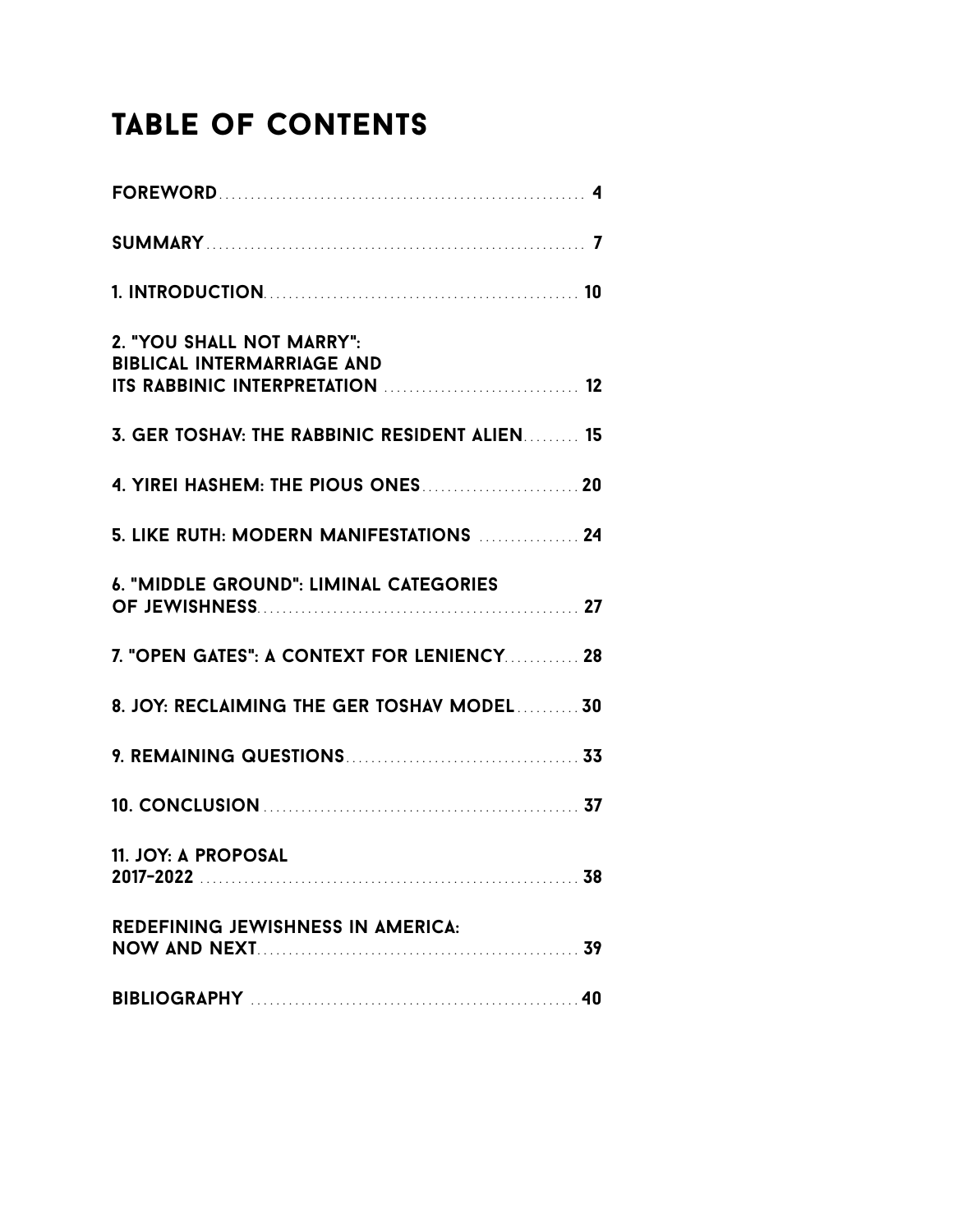### foreword

*Jews have been wrestling with the pressures of assimilation for centuries. Biblical and rabbinic texts depict concerns about maintaining the stability and integrity of the Jewish people, and Jews in the contemporary United States have continued to debate this topic, wrestling with the tensions among their group loyalties, identification, and obligations and their desire to enjoy the broad opportunities of an open society.1*

*We affirm that the halakhic process has striven to embody the highest moral principles. Where changing conditions produce what seem to be immoral consequences and human anguish, varying approaches exist within our community to rectify the situation.2*

"Rabbi, we're getting married, will you officiate at our wedding?"

How has this invitation of such great joy come to provoke anxiety for increasing numbers of modern rabbis, myself included?

The answer is love. In rising numbers, modern Jews prioritize love over tribal obligation when choosing a life partner. These priorities and choices do not always conflict. In recent years, more people of other heritages have chosen to join their Jewish partners and their community, participating to various extents in Jewish life, but rarely converting to Judaism. While most Reform and Reconstructionist rabbis nowadays officiate at weddings between Jews and those of another heritage, this sacred act remains prohibited for Conservative and Orthodox rabbis.

Torn between traditional fidelity and responsibility to real people, family, and friends, in a fast-shifting reality, more Conservative rabbis are searching for solutions that will honor, celebrate, and perpetuate Judaism, while opening our doors and hearts with love to the people whose paths consciously intertwine with ours.

I was ordained by the Jewish Theological Seminary of America in 2016. During the decade prior to my rabbinical studies, I officiated at over 25 weddings, some of them between Jews and people of other heritages. A few converted to Judaism, most did not, but through a process of learning that led to their wedding and beyond, many couples found ways to embrace and stay connected to Jewish life, values, and traditions. Many with growing families are core members of the Lab/Shul community that we cocreated in NYC.

<sup>1</sup> Jennifer A. Thompson, Jewish on Their Own Terms: How Intermarried Couples Are Changing American Judaism, (Rutgers University Press: 2013), p. 4.

<sup>2</sup> "Emet V'Emunah, Statement of Principles of Conservative Judaism," The Jewish Theological Seminary of America, 1988, p. 22.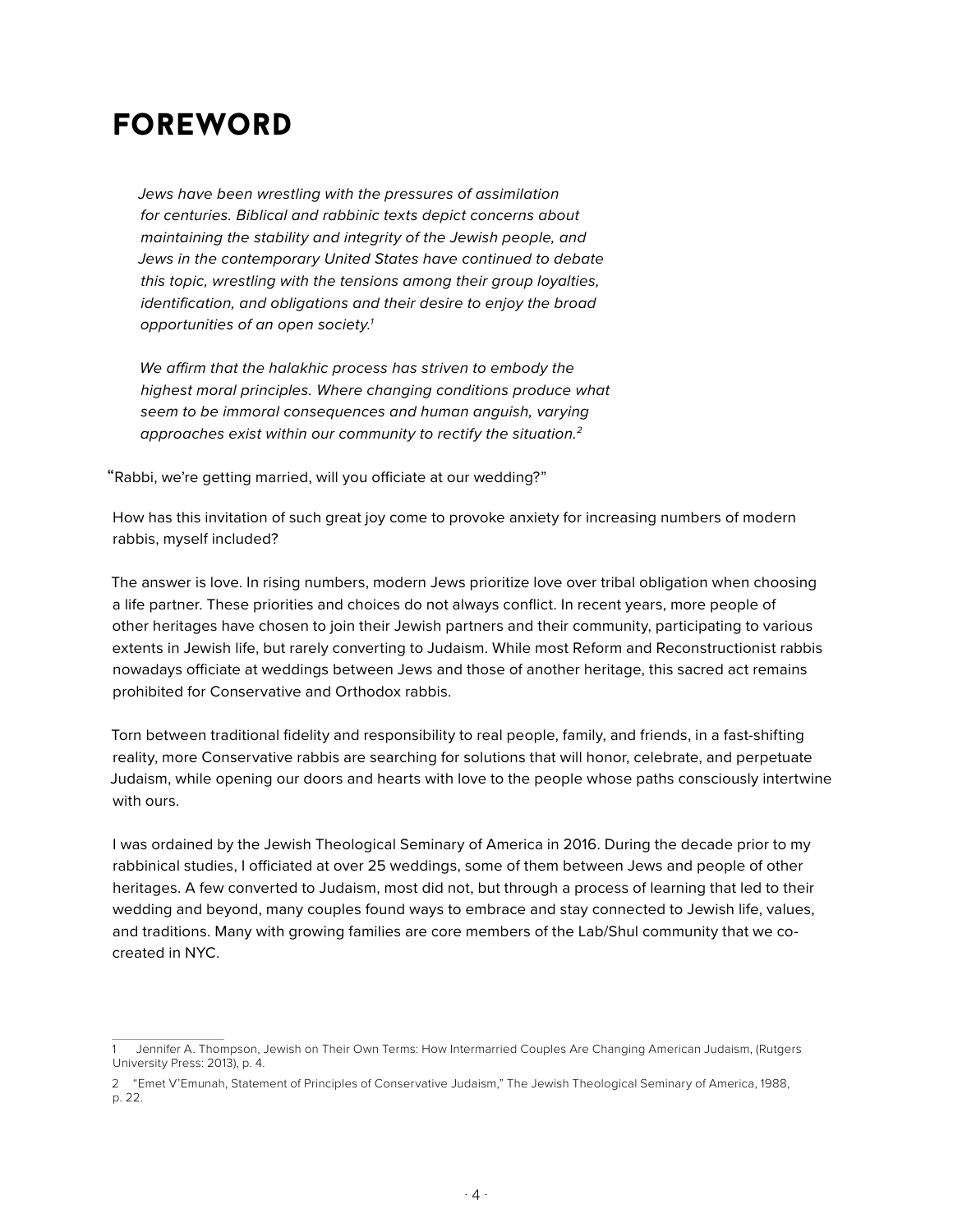Upon ordination<sup>3,</sup> and as a member of the Rabbinical Assembly of Conservative Rabbis, I now faced the dilemma of officiation at intermarriages. I started to receive more requests for wedding officiation, many from people in my community, many between Jews and people of other heritages or faiths seeking a Jewish wedding, life, and community. Each story was unique. I couldn't bear saying no. The firsthand encounter with the pain of rejection and its consequences to the couple, to me, and to our community convinced me of the need for an urgent solution. It has become not just a practical issue but also one of deeply personal, ethical, and theological dimensions.

I welcome and encourage conversion as a spiritually meaningful journey, yet recognize that it is not the path for all who choose to love and marry Jews, and who may identify as cultural or secular. While some choose to convert and deepen their religious and communal bonds, others find alternative ways to become welcomed and valued members of the tribe.

Like others, I, too, realized that in these times, personal choice is often prioritized over communal obligation. The map of affiliations has drastically shifted and continues to do so, as Darren Kleinberg recently wrote in *Hybrid Judaism*:

*. . .it is fair to state that the binary distinction between Jew and non-Jew is an increasingly ineffective way to describe those people found in and outside of the American Jewish community.4* 

In June 2016, determined to hone in on this critical issue and explore solutions, I began a year-long research project. At the same time, I announced to my community that I would not be officiating any interfaith weddings until I was able to be at more of them, and upon completion of the research project.

My project's focus is the study of historical models that point at a more fluid approach to Jewish identity and affiliation, with possible applications and halakhic relevance to our time. I had a hunch, assembled an excellent team, started reading a lot, and sat for many cups of coffee with many fascinating and smart people, looking at recent sociological data and medieval rabbinic commentaries.

While the proportions of American Jews who choose partners of another heritage are without historical precedent, the tendency is neither new nor unique. Likewise, previous generations have sought solutions to address the practical realities that emerge when Jews choose to include people of other backgrounds in their families. In recent decades, numerous religious leaders and scholars have offered more nuanced approaches to defining Jewish communal boundaries that are grounded in biblical, rabbinic, historical, and sociological sources. Sitting on their shoulders, and privileged to be in conversation with many teachers and scholars, I spent this past year gaining precious access to the wisdom transmitted through generations, and placed in our respectful hands to pass on down, sometimes with necessary revisions.

<sup>3</sup> Prior to enrollment at the Rabbinical School at JTS I decided, in accord with the movement's policy, not to continue officiating at interfaith weddings. I was determined to explore the issue further during my years of study and am grateful to my teachers and colleagues for the depth of learning and respectful debate.

<sup>4</sup> Darren Kleinberg, Hybrid Judaism: Irving Greenberg, Encounter, and the Changing Nature of American Jewish Identity, *Academic Studies Press (2016), p. 47.*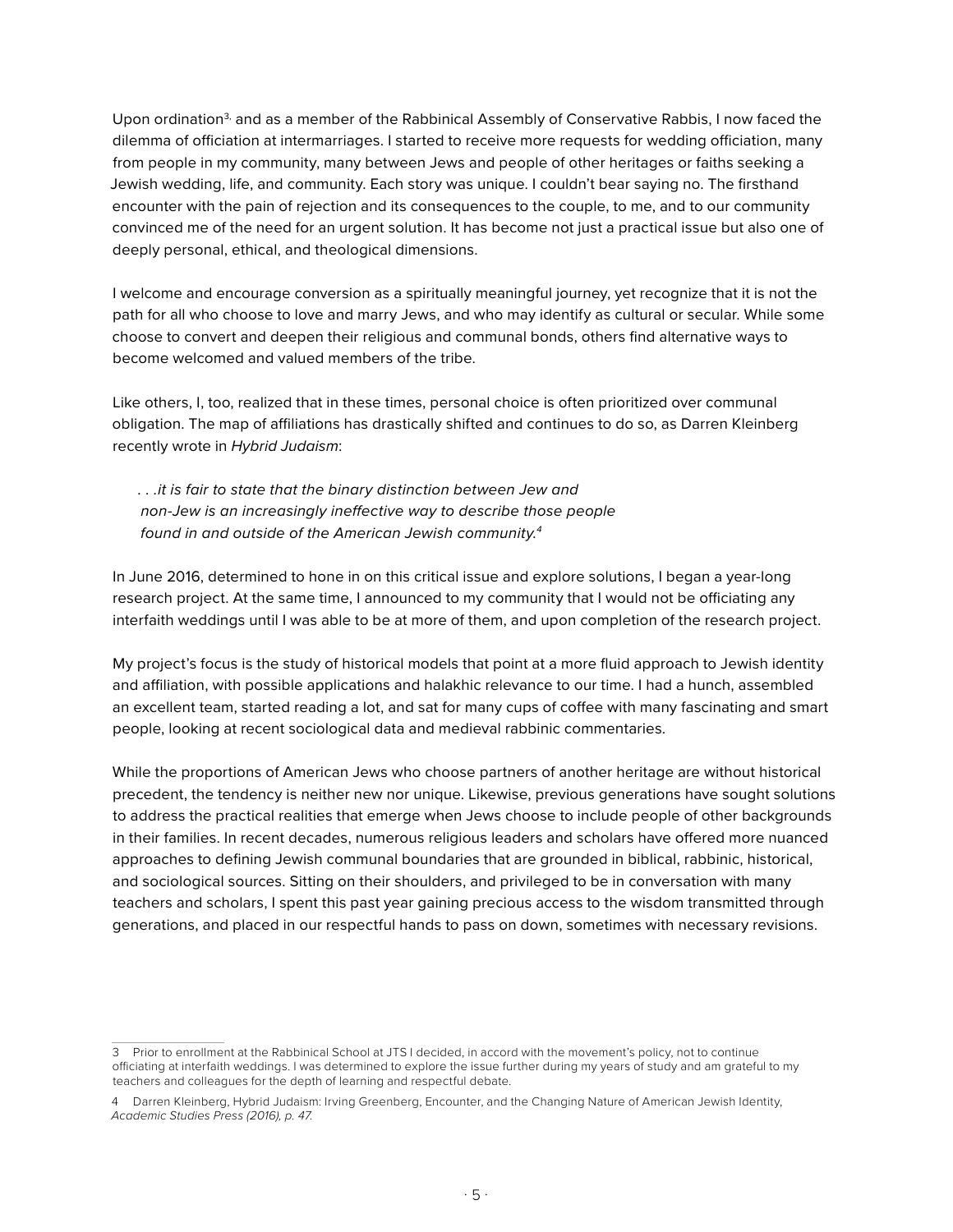A year later, I am honored to present, with joy and trembling, the results of this research, and to offer a proposal and my position as an invitation for continued communal conversation and exploration.

This proposal is framed as a halakhic and historical inquiry and not as a *teshuvah* or responsum. While I am not a *posek*, jurist, or halakhic expert, I am convinced the proposal I offer is the right one for my community and my rabbinate at this time. I hope it will be of interest and benefit to others.

Though there are implications to my decision that involve some affiliations, I trust that in the spirit of debate for the sake of the sacred שמים לשם מחלוקת, continued friendships and collaborations will deepen and flourish.

If the choice of love over tribe is the source of our anxiety as we grapple with this issue, it will be the choice of addressing our concerns with more love, and less fear, that will help us overcome these challenges and flourish as a community.

I am deeply grateful to the many friends and teachers who have facilitated this research and journey, among them many in the Lab/Shul community, loyal, generous, and patient. Many have entrusted me with personal stories and aspirations that are the soul of this sometimes dry and didactic material. Special thanks to the incredible research team: Avital Morris, Maya Rosen, and Dvir Hadad, and to Joyce Gottlieb, Gideon Litchfield, Ezra Bookman and Rachelle Vagy who helped edit, refine, and design the proposal.

Concluded on the eve of Shavuot, this proposal is my rabbinic first-fruit, a harvest of voices, with hope for less anxiety and more love, a humble offering of joy.

Amichai Lau-Lavie Shavuot 5777, June 2017 New York City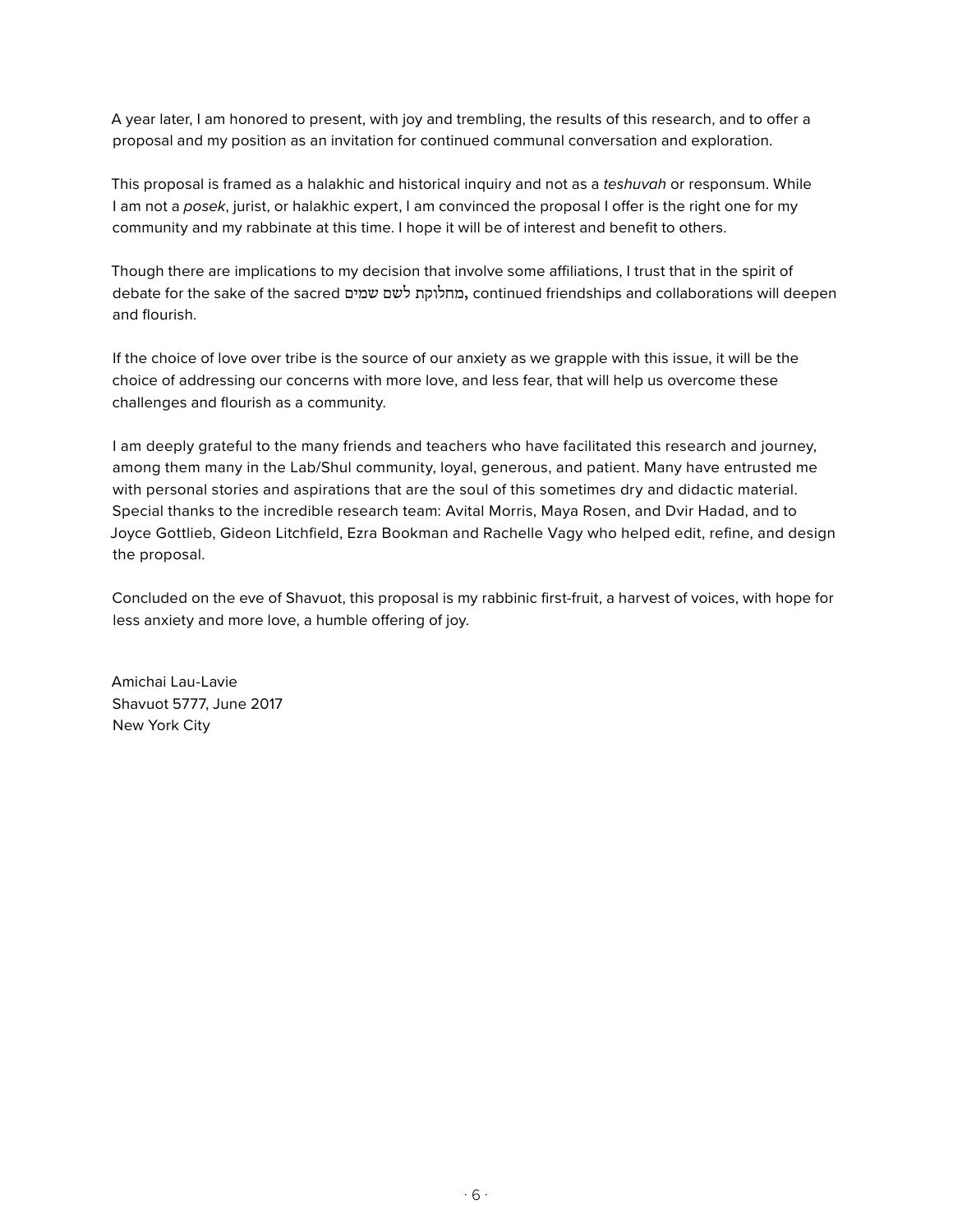### **SUMMARY**

The dynamic formation of identity and the increasing fluidity of religio-ethnic boundaries are defining factors of contemporary life, challenging traditional tribal norms. This is the reality of the North American Jewish community, in which identification is increasingly dictated by consent rather than descent, by belief rather than blood. Ever growing numbers of 21st century American Jews are choosing to marry or partner with people of different heritages and faith backgrounds. The most recent research conducted by The Pew Research Center in 2013 found that 71% of non-Orthodox American Jews prioritize love over tribal loyalty, although the two values do not always conflict. Historian Shaye J.D. Cohen (2009) noted this *reality "has reached levels unprecedented in Jewish history"* (p. 11). The numbers of gentile partners who do not formally convert to Judaism, but actively choose to embrace Jewish life is also unprecedented. Darren Kleinberg (2016) writes: *"It is fair to state that the binary distinction between Jew and non-Jew is an increasingly ineffective way to describe those people found in and outside of the American Jewish community" (p. 5).*

The majority of North American Reform and Reconstructionist rabbis today officiate at weddings of Jews with those of another heritage as well as with Jews of patrilineal descent, but this sacred act remains prohibited for Conservative and Orthodox rabbis. Torn between traditional fidelity and responsibility to real people, family, and friends, in a fast-shifting reality, more Conservative rabbis are searching for solutions that will enable them to honor, celebrate, and perpetuate Judaism, while opening doors and hearts with love to the people whose paths intertwine with ours. For many, this has become not just a practical issue, but also one of deeply personal, ethical, and theological dimensions.

Upon ordination by the Jewish Theological Seminary of America in 2016, and as a member of the Rabbinical Assembly of Conservative Rabbis, I now faced the dilemma of officiation at intermarriages. I started to receive more wedding officiation requests from people in my community, including many between Jews and people of another heritage or faith seeking a Jewish wedding, life, and community. Agreeing to officiate would violate halakhic ruling as it currently stands, and will result in my dismissal from the Rabbinical Assembly. Refusal to officiate, no matter how sensitively handled, often results in the couple's resistance to further engagement with the Jewish community. The firsthand encounter with the pain of rejection and its consequences to the couple, to me, and to our community convinced me of the need for an urgent and more nuanced solution that would transcend the existing binaries.

This proposal is the product of my year-long research into possible solutions, initiated in June 2016 by assembling a research team, along with rabbinic and academic advisors. The research focused on the exploration of historical and halakhic models that point at a more fluid approach to Jewish identity and affiliation, with possible applications and halakhic relevance to our time.

While the numbers of Jews who choose gentile partners is without historical precedent, the tendency is neither new nor unique. Likewise, previous generations have sought solutions to address the practical realities that emerge when Jews include people of other backgrounds in their families. Numerous religious leaders and scholars have offered more nuanced approaches to defining Jewish communal boundaries that are grounded in biblical, rabbinic, historical and sociological sources.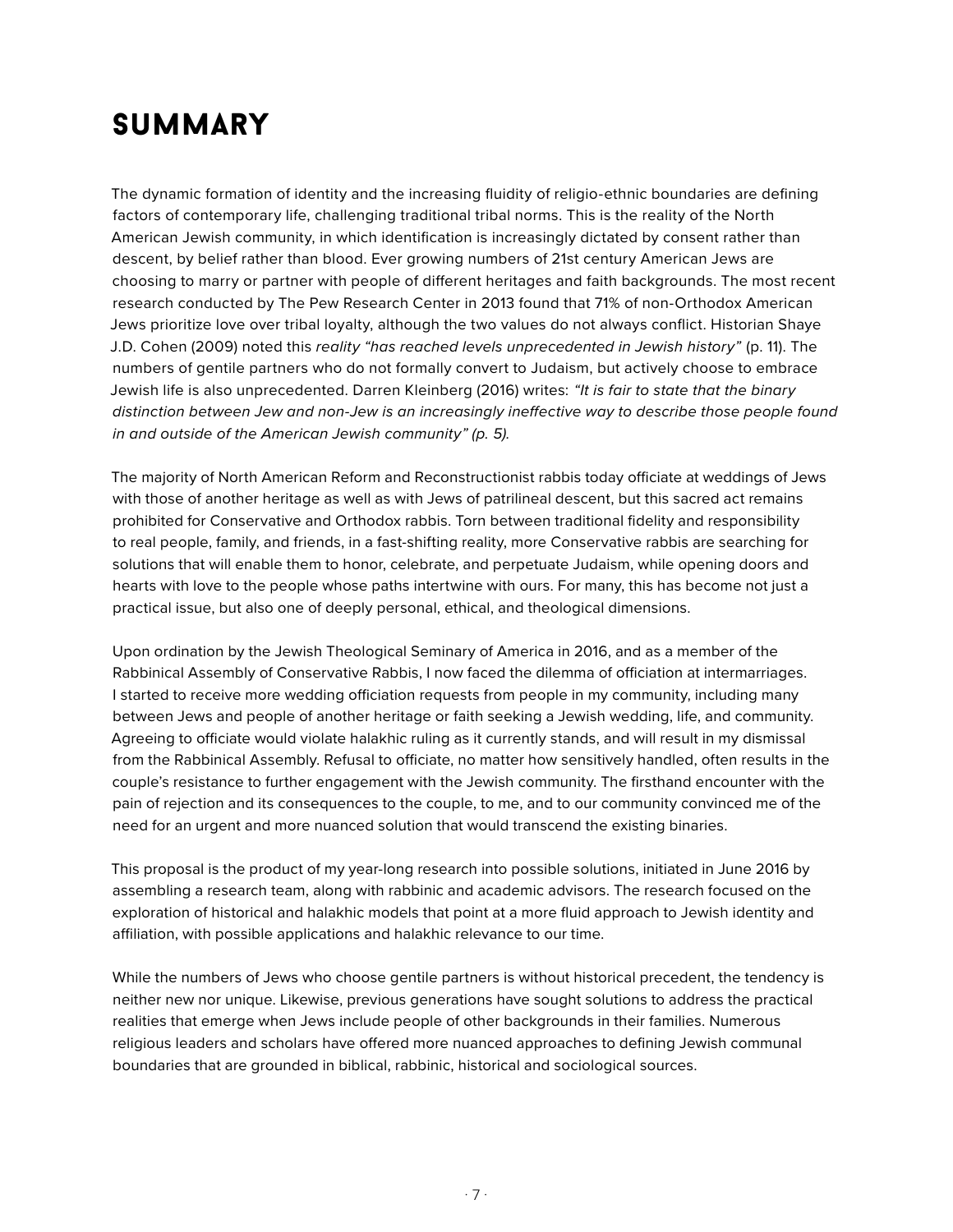One approach raised in recent years by various rabbis and scholars stands out as particularly pertinent. Based on the rabbinic category of *ger toshav* or 'resident alien,' and the historical model of *yirei hashem* or 'the pious ones', as well as other examples of fluid identities in the Jewish communities throughout history, this approach suggests exploring revisions of this model for our times. These categories were created by the early rabbis and adapted by later generations of leaders in response to evolving societal conditions, but have been largely forgotten and disregarded in recent centuries. The sources studied, including classical and contemporary halakhic writings as well as sociological and historical scholarship, present positions that grapple with the option of these categories, and seek to retain and honor the exclusivity of traditional Jewish obligation, while also addressing the necessity of greater inclusivity. Traditional Jewish sources clearly do not condone intermarriage, but they leave the conversation more varied and open to nuance than contemporary communal discourse might lead one to believe.

A passage from the Babylonian Talmud describes the rabbinic response to specific challenging cultural boundaries. This Talmudic dictum resonates for us as it has for previous generations struggling with gaps between halakhic aspirations and societal norms: *"We make no decree upon the community unless the majority are able to abide by it."* Today's categorical prohibition on intermarriage with no nuanced way to distinguish between varying degrees of affiliation with the Jewish community is seen increasingly as an unsustainable and unrealistic decree for the majority of liberal American Jews.

An additional source cited in the proposal is Rabbi Gordon Tucker's 2006 responsum on homosexuality and halakhah, in which he argues for *"a different overall halakhic methodology"* that will better serve, at times, our evolving realities. Tucker suggests that some cases will call on rabbinic leaders not to *offer "a reprise of past decisions and interpretations, but rather an enterprise, at least on occasions that call for it, in improvising on established themes."*

Citing several arguments, and motivated by halakhic approaches such as the one suggested by Tucker, this proposal calls for the restoration of the ger toshav category, with necessary revisions, for the American Jewish community of the 21st century. Not without considerable challenges and application issues both theoretical and practical, the recognition of a renewed ger toshav category may enable clergy to welcome gentile partners who do not, or do not yet, formally convert but are members of the community, and to officiate at their weddings with a Jewish partner. Such steps will have implications for the evolving Jewish community that far exceed the roles of rabbis at weddings and at other lifecycle milestones.

The honorific 'Joy' is proposed here as one possible way to name the modern *ger toshav.*  The proposal outlines the possible ramifications of activating this category and concludes with my recommendation to do so. While I am not a *posek*, jurist, or halakhic expert, I am convinced the proposal I offer is the right one for my community and my rabbinate at this time. I hope it will interest and benefit others.

In order to further explore the practical aspects of this proposal and honestly evaluate its implications, this research will continue for the next five years (2017-2022) and will include continued learning, sociological research, and communal conversations.

Though there are implications to my decision that involve some affiliations, I trust that in the spirit of debate for the sake of the sacred שמים לשם מחלוקת, continued friendships and collaborations will deepen and flourish.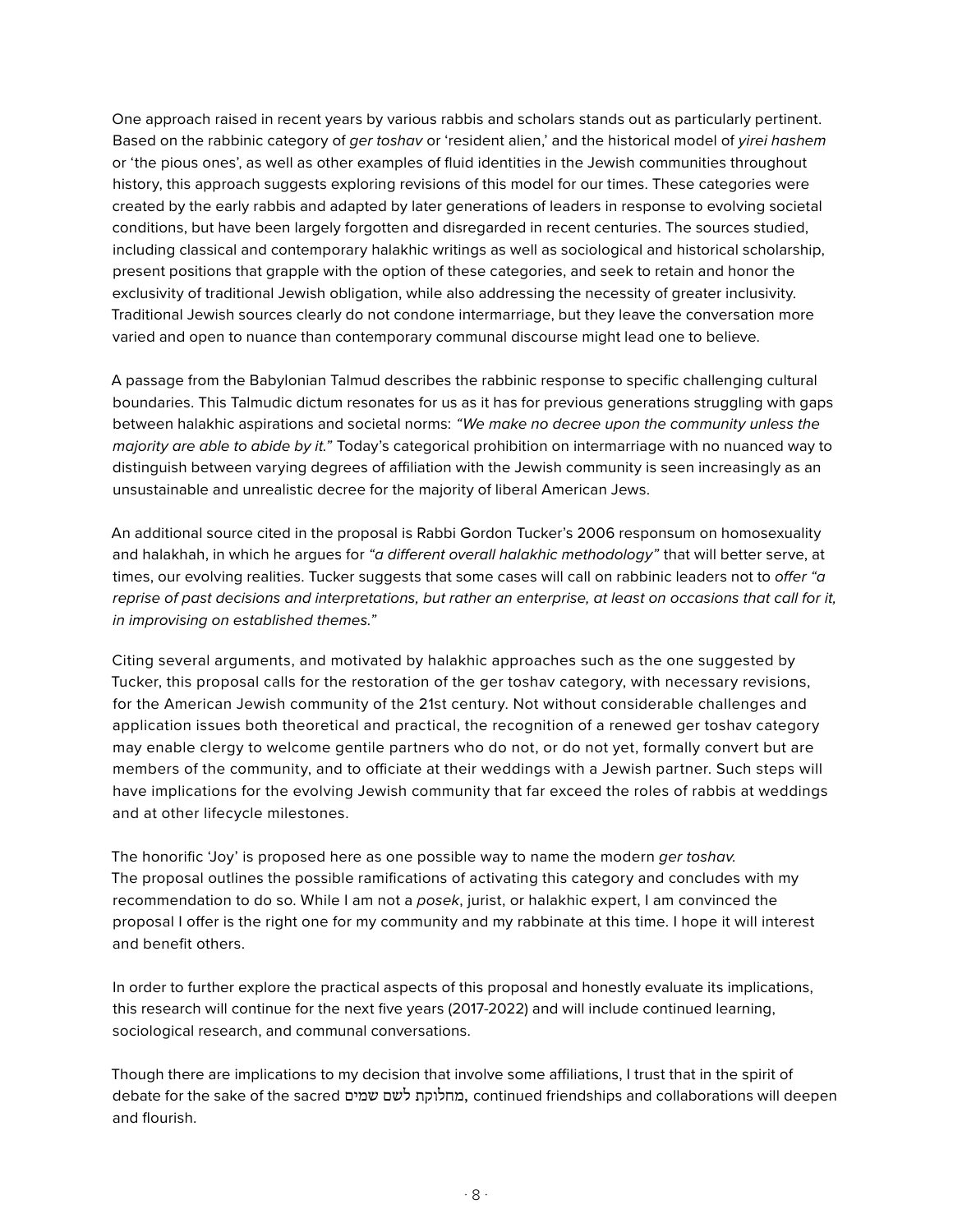If the choice of love over tribe is the source of our anxiety as we grapple with this issue, it will be the choice of addressing our concerns with more love, and less fear, that will help us overcome these challenges and flourish as a community.

The Torah reminds us, again and again, to love. We are taught to love God, to love each other, to love the other within our gates. The Torah passage we recite each day and nail to our doorpost includes the words "And you shall love ואהבת. "That extra vav, this 'and,' calls on us to expand our doorways and expand our love to all whom we love, who love us back, and who are part of our evolving story.

The collective wisdom that has enabled Judaism to flourish, transform, and persist through the ages will continue doing so, deeply attuned to the truths and changing needs of each generation. Judaism, in many forms for many different people, continues to offer an extraordinary set of values, practices, tales, and tools that bring more meaning to our private lives and connect us to each other, to a community that binds us, and to a world that needs our caring, courage, love, and joy.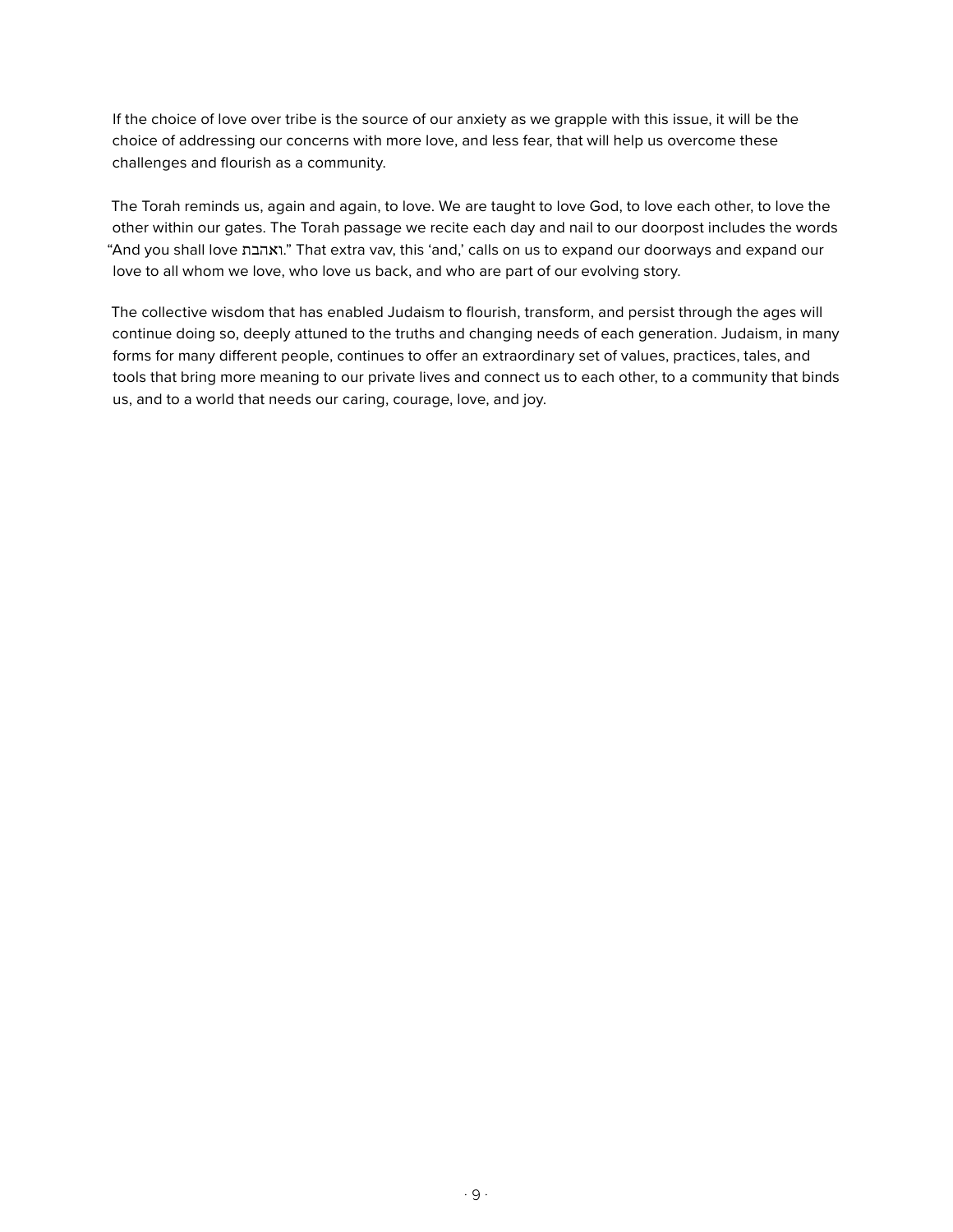### 1. introduction

For Jews, like all people, the dynamic formation of identity and the increasing fluidity of religio-ethnic boundaries are major defining factors of contemporary life. Identification is increasingly fluid, dictated by consent rather than descent, by belief rather than blood. Ever-growing numbers of 21st-century American Jews are choosing to marry or partner with people of different heritages and religious backgrounds. Data from The Pew Research Center in 2013<sup>5</sup> found that 71% of non-Orthodox American Jews choose non-Jewish life partners. While many may view this as a crisis, it is important to note that unprecedented numbers of these partners of another heritage actively choose to embrace Jewish life.<sup>6</sup>

Intermarriage often provokes controversy and conflict in Jewish life. For all of us living and breathing the blessings of modernity and inclusivity, the challenges of a changing culture offer precious opportunity for deeper reflection of values and a wider expansion of our affiliations. It is also an opportunity for creativity.

Among contemporary responses to the reality of intermarriage, one approach in particular caught my attention. Raised in recent years by various rabbis and scholars, this approach focuses on halakhic solutions that will enable clergy to welcome gentile partners who do not formally convert. Based on the biblical and rabbinic concepts of *ger toshav* or 'resident alien' and *yirei hashem* – 'the pious ones' – the individuals who fall under this legal-sociological definition are described positively and with respect in many early Jewish sources. This position provided a way to retain and honor the exclusivity of traditional Jewish obligation while also addressing the necessity of greater inclusivity. Though this status was honored by our ancestors, it has been largely forgotten and disregarded for many generations.

Shaul Magid (2014) gives voice to this option by suggesting that we:

*respond to the reality of intermarriage by making space; physically, liturgically, and ritualistically, for the new ger toshav, God fearer, or psycho- semite. There are many non-Jews in our midst, in our schools and in our beds, who want to partake of our tradition as non-Jews with deep conviction (kavvanah) and a whole heart (lev shalem). To do that we would need to think creatively about liturgy and ritual inclusion, about ways these individuals could feel integrally a part of the Jewish spiritual community while retaining a status that is not fully 'Jewish.'7*

Magid's approach is to be read in the context of what he and others have identified as the paradigm shift that modern, and particularly American Jews are experiencing, as it relates to the larger picture of postethnicity. In 1995, Berkeley historian David Hollinger introduced the concept that has for many come to describe our current and continued moment:

<sup>5</sup> *"*What happens when Jews intermarry?" *The Pew Research Center*, 2013. http://www.pewresearch.org/fact-tank/2013/11/12/what-happens-when-jews-intermarry/.

<sup>6</sup> Shaye J.D. Cohen, "Gentiles in our Midst: Antiquity and Today," *American Jewish Committee Report*, 2009, p. 72.

<sup>7</sup> Shaul Magid, "Should Rabbis Proselytize Non-Jewish Spouses? A Response to JTSA Chancellor Arnold Eisen," *ZEEK,* 2014, http://zeek.forward.com/articles/118323/.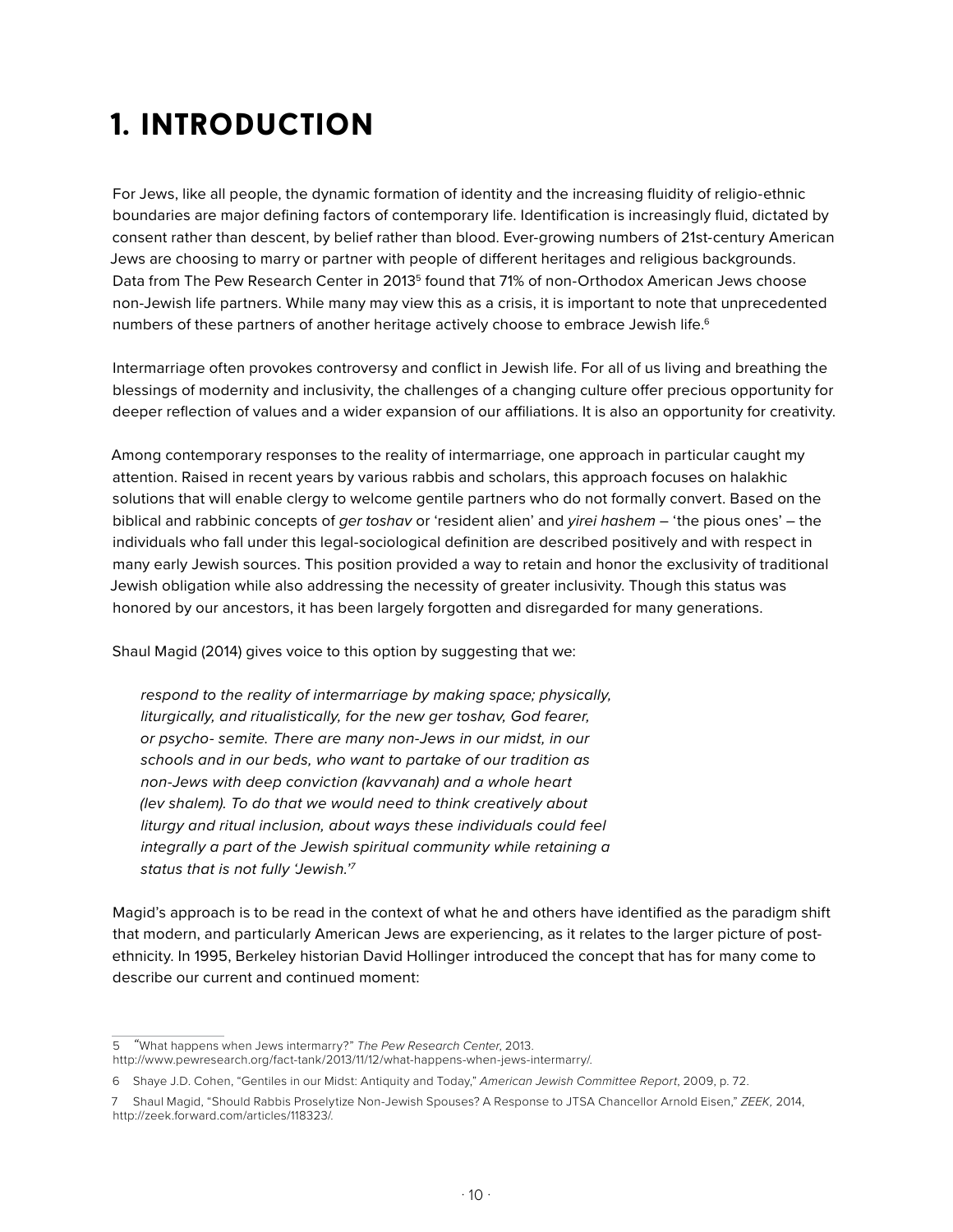*A postethnic perspective favors voluntary over involuntary affiliations, balances an appreciation for communities of descent with a determination to make room for new communities, and promotes solidarities of wide scope that incorporate people with different ethnic and racial backgrounds. A postethnic perspective resists the grounding of knowledge and moral values in blood and history, but works within the last generation's recognition that many of the ideas and values once taken to be universal are specific to certain cultures.8*

Motivated by Magid, Rabbi Zalman Schachter Shalomi, Steven M. Cohen, and others, the initial stage of the research focused on the categories of *ger toshav* and *yirei hashem* as well as other examples of fluid identities in Jewish communities throughout history. Further inquiry led to the origin, meaning, and nuances of the ban on intermarriage, with implications for today. While traditional Jewish sources clearly do not condone intermarriage, they leave the conversation more varied and open than contemporary communal discourse might lead one to believe. The conclusion of this proposal is grounded in these sources, and the possible precedents they present.

The time for conversations and innovations that will continue to celebrate Judaism while honoring human dignity and diversity is now. One such critical conversation opened up a decade ago.

In 2006, the Committee on Jewish Law and Standards of the Conservative Rabbinical Assembly opened the door to the ordination of gay men and lesbians, and to same-sex commitment ceremonies. Committed to the values of human dignity and progress, the movement leaders offered creative halakhic solutions that honor both tradition and modernity. In his *teshuvah* on the topic Rabbi Gordon Tucker argued *for "a different overall halakhic methodology*"9 that will better serve, at times, our evolving realities. He suggests that some cases will call on us not to offer *"a reprise of past decisions and interpretations, but rather an enterprise, at least on occasions that call for it, in improvising on established themes."*<sup>10</sup>

Is this crucial moment such an occasion?

This proposal offers resources and an evolving model that may enable more rabbis to welcome more people into our community with open arms. It is an invitation for continued conversation, and a call for collective enterprise.

<sup>8</sup> David A. Hollinger, Postethnic America: Beyond Multiculturalism, (Basic Books: 1995), p. 15.

<sup>9</sup> Several teshuvot were presented as part of this process. Rabbi Tucker's teshuvah was not approved by the CJLS.

<sup>10</sup> Rabbi Gordon Tucker, "דרוש וקבל שכר "Halakhic and Metahalakhic Arguments Concerning Judaism and Homosexuality, *CJLS Responsa,* 2006, p. 5.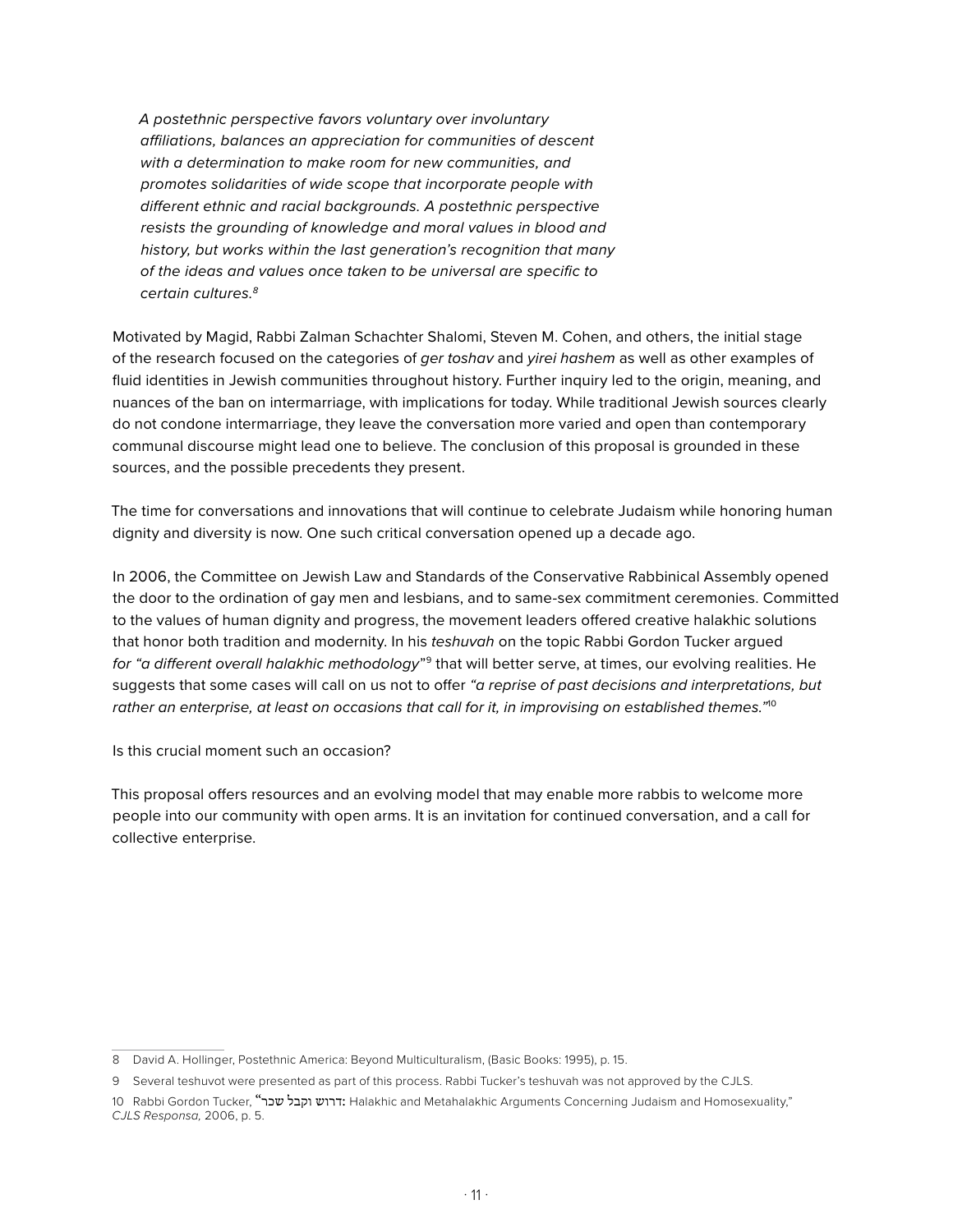### **2.** "**you shall not marry": biblical intermarriage and its rabbinic interpretation**

The Jewish textual conversation around intermarriage begins with the following verses from Deuteronomy, and the debate over the status of the prohibition against intermarriage stems from the interpretive approaches to this passage:

#### **Deuteronomy 7:2-5**

*When the Lord your God shall bring you into the land where you go to possess it, and shall cast out many nations before you, the Hittite, and the Girgashite, and the Amorite, and the Canaanite, and the Perizzite, and the Hivite, and the Jebusite, seven nations greater and mightier than you; and when the Lord your God shall deliver them up before you, and you shall smite them; then you shall utterly destroy them; you shall make no covenant with them, nor show mercy unto them; neither shall you make marriages with them: your daughter you shall not give unto his son, nor his daughter shall you take unto your son. For he will turn away your son from following Me, that they may serve other gods..*

**דברים ז: ב-ה**

ּכִ י יְ בִ יאֲ ָך, ה׳ אֱ ֹלקיָך, אֶ ל-הָ אָ רֶ ץ, אֲ ׁשֶ ר- -אַתָּה בָא*-שָׁמָּה לְרִשְׁתָּה;* וְנָשַׁל גּוֹיִם רַבִּים מִפַּנֵיךּ הַחִתִּי וְהַגְּרְגַּשִׁי וְהַאֱמֹרִי וְהַכְּנַעֲנִי וְהַפְּרִזִי, וְהַחִוִּי וְהַיְבוּסִי--שָׁבְעָה גוֹיִם, רַבִּים וַעֲצוּמִים מִמֵּךָ. וּנְתָנָם ה׳ אֱלֹקיךּ, לִפָּנֵיךּ--וְהִכִּיתַם: הַחֲרֵם תַּחֲרִים אֹתַם, לֹא-תִכְרֹת לַהֶם בְּרִית וְלֹא תְחָנֵם. וְלֹא תִתְחַתֵּן, בָּם: בִּתְּךָ לֹא-תִתֵּן לִבְנוֹ, וּבְתּוֹ לֹא-תִקַּח לִבְנֵךְ. כִּי-יַסִיר אֶת-בִּנְךָּ מֵאַחֲרַי, וְעָבְדוּ אֱלֹהִים אֲחֵרִים..

These verses clearly indicate *some* biblical prohibition involving marriage between Jews and people of another heritage, but this prohibition does not necessarily cover all marriages between them. This passage describes the relationship the Israelites should have to the indigenous people they encounter during their conquest of Canaan. These exclusionary restrictions are understood in the context of God's demands for complete annihilation of the local culture, resisting a model of peaceful coexistence in a shared society, symbolized by marriage across tribal and ethnic lines. The explicit concern is that any shared society will lead to idolatry and loss of religious identity. The fear of religious assimilation is clearly indicated here as the source of social separation.

Some rabbinic sources interpret this passage to mean that Jews are biblically forbidden from marrying people not identified as Jewish. Like many questions of Jewish law, the discussion of intermarriage contains a variety of voices, including some claiming that marriage between Jews and those who are not Jewish is biblically forbidden. Rabbi Simeon Bar Yochai's sweeping Talmudic statement<sup>11</sup> that *"the prohibition against an Israelite having intercourse with a heathen woman is a law of Moses from Sinai"* and Maimonides' subsequent ruling<sup>12</sup> maintain and affirm this central position. Those voices have been very prominent in contemporary halakhic discourse, and will not be discussed in detail here.

<sup>11</sup> Babylonian Talmud, Tractate Avodah Zarah 36b.

<sup>12</sup> Maimonides, Mishneh Torah, Hilkhot Issurei Biah 12:1-2.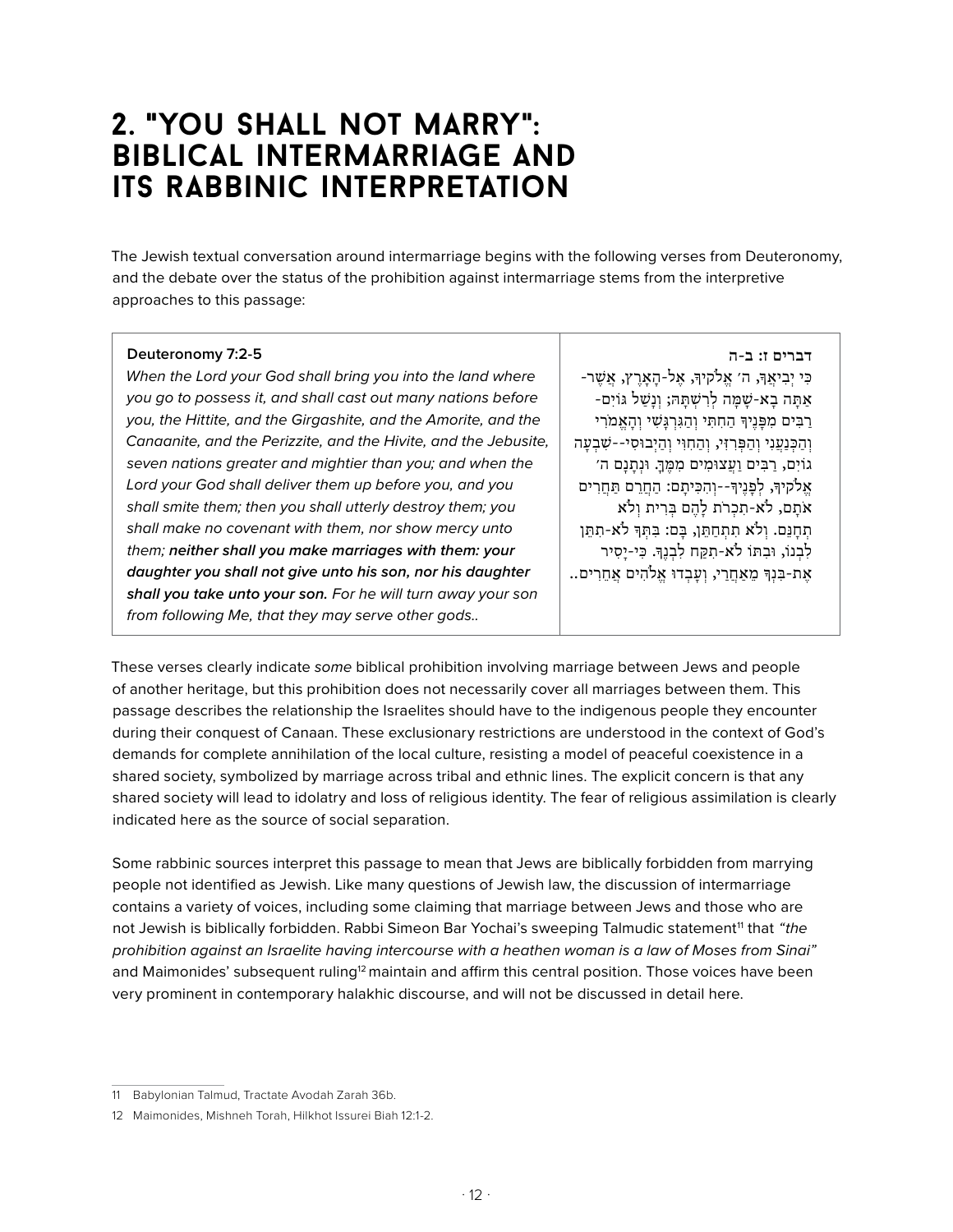However, the reading that intermarriage between Jews and all other people is biblically forbidden is neither a necessary conclusion from the verses nor a universal consensus within the rabbinic tradition. Even on a cursory reading, there are several differences between the world described by these verses and the reality experienced by many subsequent generations, including ours. First, in their context, these verses apply only to the specific set of seven nations living in Canaan prior to its conquest by the Israelites. The text lists them by name and gives no indication that the prohibition applies to those whose heritage is not Israelite. Second, even if extended beyond this limited meaning, it is not obvious that it would include everyone who is not a member of the Jewish people. Since the prohibition is directly linked to the concern for idolatry, it might be reasonable to extend it to include all idol-worshippers. However, it may not include others, such as gentiles, who would be unlikely to promote idolatry and cause Jews to discard or diminish their religious and ethnic identity.

Deuteronomy's anxious and reasonable assumption that marriage laws are linked to a concern for idolatry is carried forward into rabbinic sources. According to the categories delineated in many classical Jewish sources, contemporary intermarriage is assur d'rabbanan *דרבנן אסור*) a rabbinic prohibition), meaning that it is forbidden, but not from a core principle found within the Torah – d'oraita *דאורייתא*. In rabbinic discourse, this prohibition is called a gezeirah *גזירה*, or 'derived ruling'. It is not a core prohibition in and of itself, but represents a rabbinic "buffer zone" with additional prohibitions to keep people farther away from a true biblical violation. The rabbinic concerns exemplified by the view of Rabbi Bar Yochai are that intermarriage might lead the Jewish partner to perform idolatry, and diminish the Jewish tradition for him/ herself and future generations. Therefore, the rabbis prohibit intermarriage entirely.

The debate between voices calling for inclusion versus exclusion of other people and foreign influences within the boundaries of Jewish communal contexts is at the core of some of Judaism's most central and, at times, most divisive texts. Tractate Avodah Zarah describes the contentious process by which sweeping prohibitions against active appreciation of, among others, wine, oil, bread, and women of gentile origin were enacted. Some opinions mentioned in this and other Talmudic texts lean towards more lenient measures and greater acceptance of interaction with foreign factors. One rabbinic position is that none of these are core biblical prohibitions, and all of them, including intermarriage, are rabbinic prohibitions instituted to keep Jews away from idolatry<sup>13</sup> As is alluded to in several rabbinic sources, these opinions were challenged by stricter rabbinic views that determined the law based on a more rigid ruling that has become the halakhic norm. According to several rabbinical traditions, the ruling on bread, oil, wine, marriage, and 13 other contentious topics was only enabled that day by the threat or possible use of physical force.14

The rabbinic concern for the preservation of Judaic norms prevailed and resulted in the restrictions on forms of social interaction, creating a more insular societal structure deemed essential for survival. For example, Avot de-Rabbi Natan states, *"a person should not live among gentiles, lest one be led to idolatry*."<sup>15</sup> This source clearly shows the extent to which concerns about interacting with gentiles were grounded in deeper concerns about assimilation and idolatry. Even the Talmudic opinion in Avodah Zarah 36b states there is a d'oraita, or core biblical prohibition against intermarriage, and explains this is because the gentile is בתריה משכה, that is, the foreign partner 'pulls' the Jewish partner into idolatry.

<sup>13</sup> See also Jerusalem Talmud Shabbat 1:4, which similarly formulates the prohibition on intermarriage as a rabbinic decree instituted to prevent idolatry:

תני שמונה עשרה דבר גזרו ובשמונה עשרה רבו. ובשמונה עשרה נחלקו. ואילו הן שגזרו על פיתן של עכו"ם ועל גבינתן ועל שמנן ועל בנותיהן. 14 Jerusalem Talmud Shabbat, 1:34

<sup>15</sup> Avot de-Rabbi Natan, B (ed. Schechter, Chapter 33).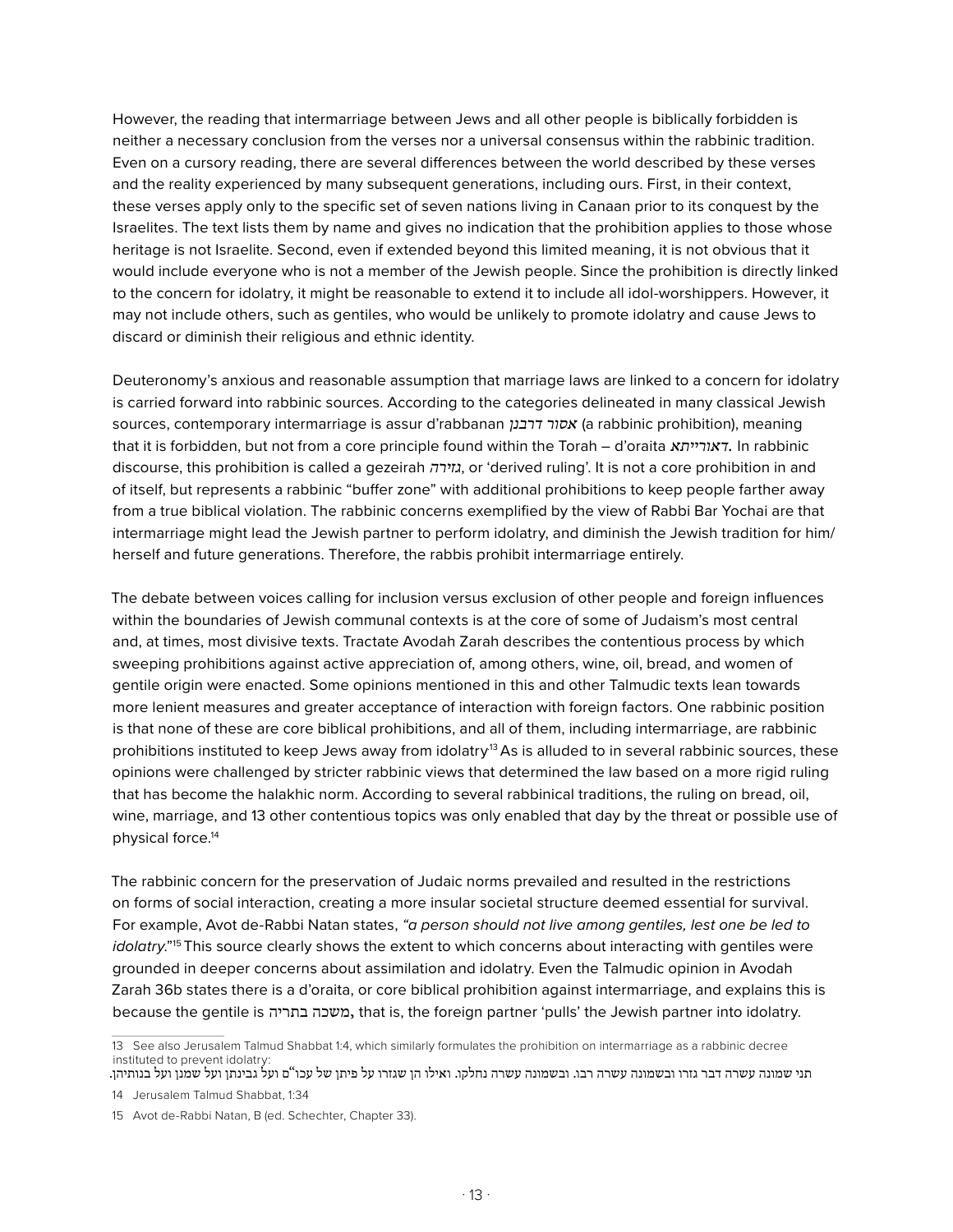While it is often assumed that this approach – citing intermarriage as the worst possible violation – is the central or only approach found in rabbinic sources, it is important to note that other important and more lenient rabbinic voices exist, and many do not view intermarriage as a biblical prohibition.

The Mishnah describes a potential interpretation of the prohibition found in Leviticus 18:21, *"You shall not give of your children to pass through the fire to Molech"* (i.e., do not sacrifice your children to foreign gods).

#### **Mishnah Megillah 4:9**

*If someone interprets, "You shall not give of your children to pass through the fire to Molech" (Leviticus 18:21) to mean "do not let your seed be given to an Aramean (gentile) woman" that person should be silenced angrily.* 

**משנה מגילה ד:ט** האומר מזרעך לא תתן להעביר למולך ויקרא י"ח) ומזרעך לא תתן לאעברא) בארמיותא משתקין אותו בנזיפה .

This Mishnah rails against conflating intermarriage and idolatry. It would seem that the rabbis are concerned that someone might believe that intermarriage is the Bible's worst violation. Instead, this Mishnah encourages a sense of perspective: child sacrifice is a truly horrific violation of Judaism's most important values. Intermarriage, on the other hand, is, according to most opinions, a rabbinic prohibition intended to create a buffer zone around idolatry. The fact that it is a rabbinic prohibition does not mean it should not be taken seriously, but the mere suggestion that the two actions are parallel in their motivations or implications is strongly silenced here. The views expressed in this text echo other rabbinic voices that offer a sense of higher esteem, tolerance for, and acceptance of other people and their faiths. Such for instance is this teaching of Rabbi Meir, who celebrates the sanctity and worth of human life regardless of religious and ethnic markers*: "Thus you learn that even a gentile who engages with the Torah is as the high priest."*<sup>16</sup>

The worlds inhabited by the biblical authors and those of the early rabbis include different and often conflicting views concerning the relationship of Jews to the people and cultures they interacted with. The Book of Ruth includes the narrative of welcoming, as Ruth the Moabite chooses to embrace her mother-in-law's people and God. The Book of Ezra ends with the description of the enforced divorce and deportation of foreign wives. Over the centuries, Jews have developed different models to understand and design the places that gentiles have held in, or alongside, the Jewish community.

The early rabbis, responding to their Greco-Roman reality, created the category of *goy* by redefining the biblical word for 'nation' as alluding to gentiles. They also created another category, *ger toshav* or 'resident alien,' to address the growing needs for more nuanced forms of identity. The next section will address this model in relation to our contemporary context.

<sup>16</sup> *Babylonian Talmud, Tractate Sanhedrin 59a.*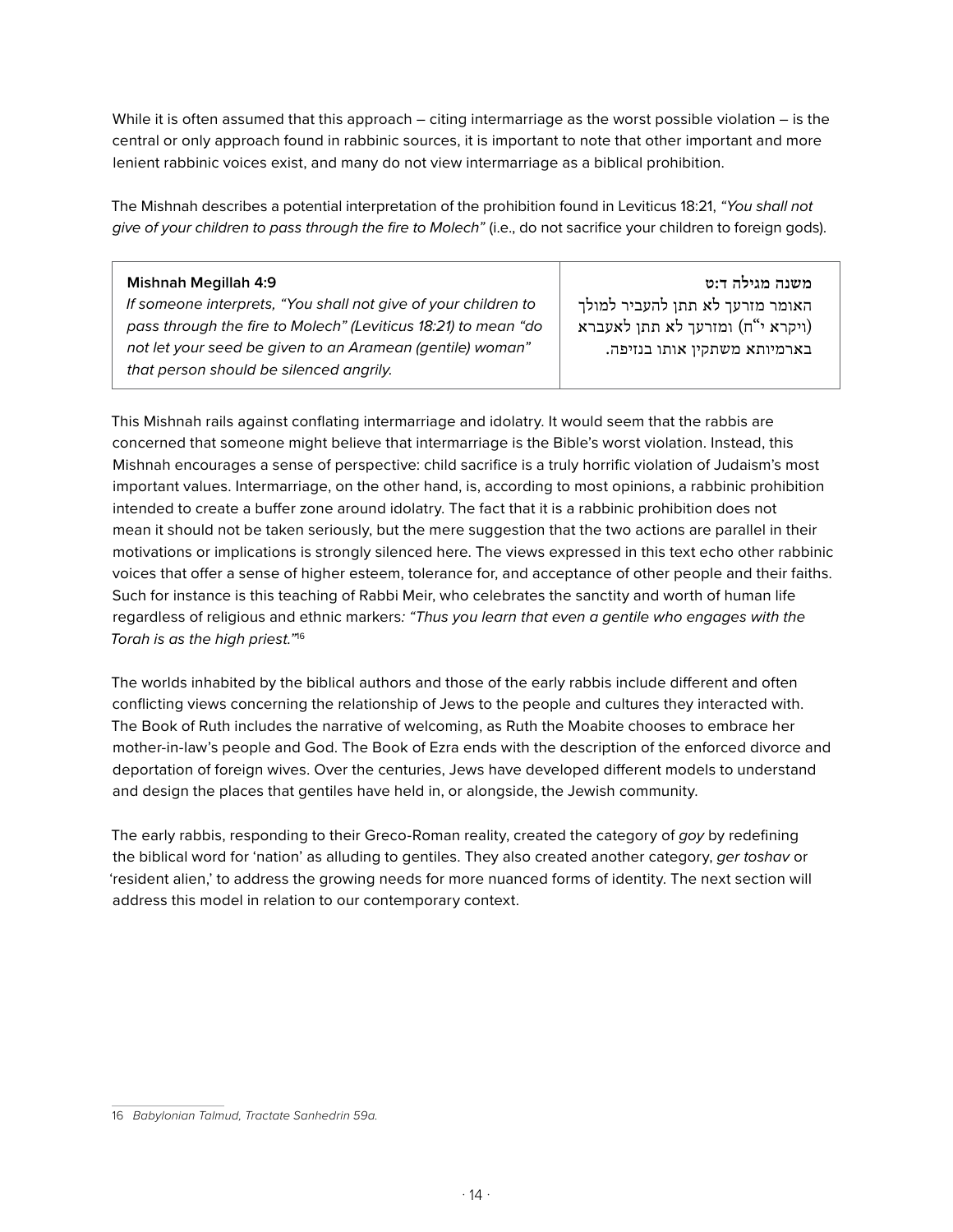### 3. ger toshav: the rabbinic resident alien

In September 2014, mere weeks before the start of the new Jewish year and the Sabbatical- shmita year that would start with it, Israel's Chief Rabbis announced the restoration of a halakhic status that has been dormant for 2,500 years – *ger toshav*, or 'resident alien.'17

The activation of this status is another complicated maneuver in an already elaborate system that over centuries has sought ways to reconcile the challenging biblical shmita laws with modern economic and social realities. The status of *ger toshav* enables a person who is not Jewish, but also not exactly a gentile, to purchase the Land of Israel for the duration of the Sabbatical year and thus solve the biblical prohibition that prevents Jews from working their own land. In recent shmita years, the Israeli rabbis sold the land to gentiles. But this time, for various reasons, they chose to reactivate the long-lost status of the 'resident alien' instead. George Shtreikman, Israel's owner for the duration of that one year, is an Israeli citizen of Ukrainian origin and a Jewish grandfather, who was described by the rabbis as a 'Son of Noah', in reference to the Talmudic title for gentiles who are committed to the original seven human laws. $^{18}$ 

While rare and largely symbolic, the rabbis' decision to activate this status in order to solve a contemporary challenge represents one more example of halakhic creativity and resourceful restoration of traditional options and opportunities when needs call for them.

*Ger toshav* is a rabbinic category that describes a gentile who lives among Jews and in some ways interacts with their communities. The *ger toshav* is an important model for us, because it demonstrates how the rabbis innovated a new category that made space for those of other heritages and faiths within the evolving Jewish community.

As discussed, the biblical demands against which the rabbis were working were very harsh. According to Deuteronomy, most people who are not Jewish may not live in the Land of Israel. In the more extreme rabbinic interpretations, Jews and the Jewish community have very few obligations towards them. However, the Torah also mentions a "stranger who lives within your gates" to whom we have obligations:

#### **Leviticus 19:32-33**

*And when a ger [other] lives with you in your land, do not oppress him. The ger who lives with you should be like one of your citizens, and you should love him as yourself – for you were gerim in the land of Egypt.* 

**ויקרא יט:לב-לג** וְ כִ י-יָ גּור אִ ּתְ ָך ּגֵ ר, ּבְ אַ רְ צְ כֶ ם--לֹא תֹונּו, אֹתֹו. כְּאֵזְרַח מִכֶּם יִהְיֶה לַכֶם הַגֶּר הַגַּר אִ ּתְ כֶ ם, וְ אָ הַ בְ ּתָ לֹו ּכָ מֹוָךּ--כִ י-גֵ רִ ים הֱיִיתֶם, בְּאֶרֶץ מִצְרָיִם.

<sup>77</sup> Mendy Gruzman, "ירחא" 2,500 בשות רג<sup>"</sup> דמעמ הקינעה תונברה :הנש

<sup>18</sup> See Babylonian Talmud, Sanhedrin 56a, Tosefta Avodah Zarah 8:4, Genesis Rabbah 34:8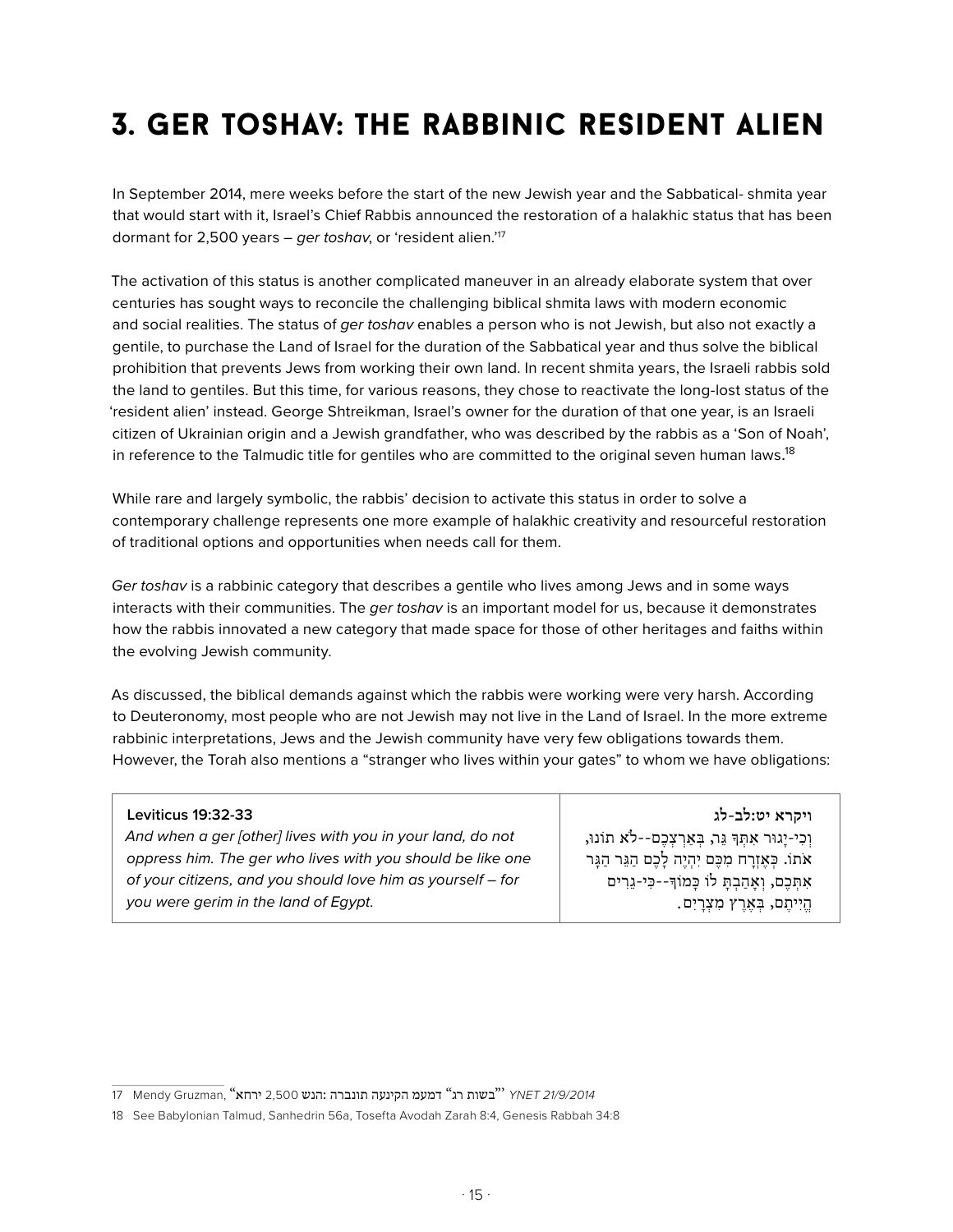The rabbis transform the category of a "stranger who lives within your gates" into the category of *ger toshav*.

| Babylonian Talmud, Avodah Zarah 64b                    | תלמוד בבלי עבודה זרה סד ע״ב       |
|--------------------------------------------------------|-----------------------------------|
| Who is a ger toshav? Anyone who has accepted upon      | איזהו גר תושב? כל שקיבל עליו בפני |
| himself in front of three judges not to worship idols, | ג' חברים שלא לעבוד עבודת כוכבים,  |
| according to Rabbi Meir. The Sages say: anyone who has | דברי ר"מ. וחכ"א כל שקיבל עליו     |
| accepted upon himself the seven Noahide commandments.  | שבע מצות שקבלו עליהם בני נח.      |

As demonstrated, the rabbis take a naturally occurring social category recognized in the Torah (an other, stranger, or *ger,* who, for various reasons, lives among us) and create a legal category that can be used to organize our communal structures. They delineate a process for how a gentile can become a *ger toshav*  and acquire some of the rights and responsibilities of membership in the Jewish community. The rabbinic creation of the Noahide laws as a construct that frames the basic universal human values is seen as a parallel move to the creation of the *ger toshav* status, and an attempt to normalize the increased social interactions between communities. However, it is important to note that in rabbinic sources and the subsequent halakhic norms, Jews are not permitted to marry a *ger toshav*. Some cases discussed further are indications of situations whereby such marriages occurred, and required rabbinic response and communal reaction.

The key prohibition from which a *ger toshav* must refrain is idolatry. Thus, even though the category of *ger toshav* does not formally exist today, the general concept of a gentile who does not worship idols is important. Many sources apply the same law concerning the *ger toshav* to any gentile who does not engage in idolatry. Thus, for example, Maimonides writes:

| Maimonides, Mishneh Torah, Forbidden Foods 11:7              |      |
|--------------------------------------------------------------|------|
| A ger toshav is one who accepted upon oneself the seven      |      |
| Noahide commandments as we have explained. His wine is       | נייה |
| forbidden to drink but permitted to derive benefit from, and | אין  |
| we do not leave wine alone with him. And the same applies    | אינו |
| to all gentiles who are not idolaters, such as Muslims.      |      |
|                                                              |      |

**רמב"ם מאכלות אסורות יא:ז** גר תושב והוא שקיבל עליו שבע מצות כמו שביארנו יינו אסור בשת ומותר בהנייה, ומייחדין אצלו יין ו: מפקידין אצלו יין, וכן כל עכו"ם ש: עובד עכו"ם כגון אלו הישמעאלים .

Since the *ger toshav* is not only a legal category but also a rabbinic idiom for saying *"a gentile who is not an idolater,"* the concept has implications in our model today.

The Medieval period brought new realities and challenges for Jewish communities and jurists, who interacted on multiple levels within Christian and Muslim cultures. The Ramban, or Nachmanides, lived in Muslim Spain in the 13th century, and famously challenged the prior list of commandments created by Maimonides a century earlier by adding one more commandment to his own list: *"Save the life of a ger toshav."*<sup>19</sup>

<sup>19</sup> Ramban, *Supplement to the Mandatory Commandments* 16. The context is the debate over saving lives on the Sabbath and the halakhic norms that prioritize whose life is to be saved.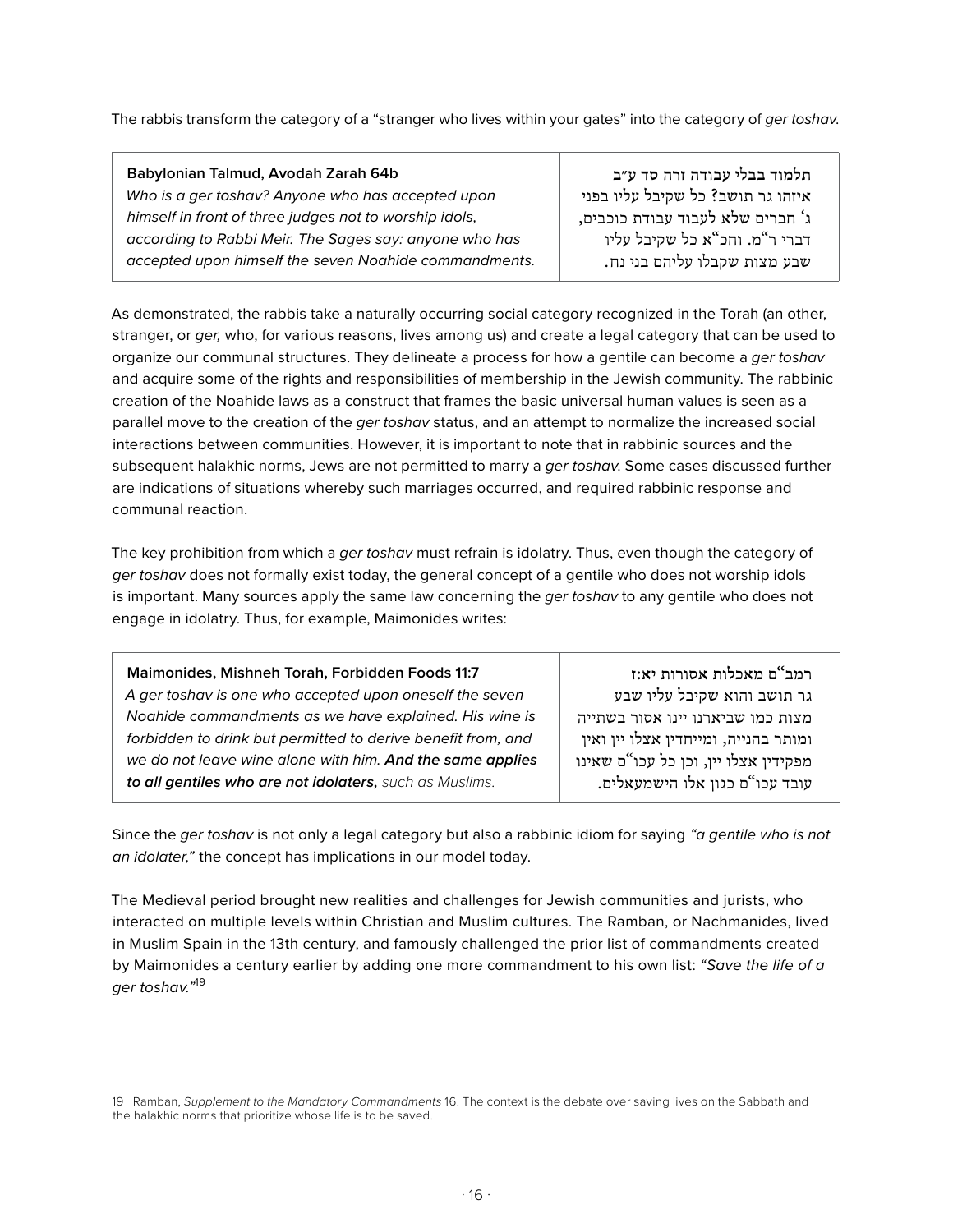Rabbi Menachem ben Solomon Meiri, a 13th-century scholar in Christian Provence, identified idolatry with immorality. He further extended the definition of a *ger toshav*, more recognized by his time as one who has accepted the Noahide laws, to many people his community came in close contact with:

*Anyone who belongs to those people that are bound by proper customs and serve God in some way, even if their faith is distant from ours…are to be considered in exactly the same way as Jews*  with regard to these things...With no differentiation at all<sup>20</sup>

In the modern age, the concept of a *ger toshav* as a largely theoretical framework was proposed once again to rechart the increasingly fluid borders between Jews and their neighbors. In a collection of contemporary Jewish thought, Joseph Levi writes:

*The exegetes of the period of the emancipation unhesitatingly read into the biblical laws concerning the ger toshav the complexities they faced with regard to their own political and religious identity… Both traditional commentators such as Samuel David Luzzatto and Elijah Benamozegh in Italy and Samson R. Hirsch in Germany and those of them all philosophical bent such as Hermann Cohen, Martin Buber, and Leo Baeck, discerned a similar message of civil egalitarianism in the attitude of the laws of the Torah regarding the ger. At times to even expressed a startlingly new understanding of the concept of the ger toshav.21*

Rabbi Joseph Henkin, a 20th-century leader of Orthodox Jewry, was among the first to address the *ger toshav* concept to the new American reality:

*Certainly the people of the world in our time are not idol worshippers, and with the passage of the generations, idolatry has been progressively uprooted from their hearts . . . and even if there are some who worship idols, in my opinion, the overwhelming majority are in the category of ger toshav.22*

The *ger toshav* concept began gaining interest in the liberal Jewish community starting in the mid-20th century. In his 1956 book, *Questions Jews Ask: Reconstructionist Answers*, Rabbi Mordecai Kaplan proposes that the status of *ger toshav* be reapplied:

<sup>20</sup> Meiri, *Beit Ha'Behira*, (ed. Schlesinger 1940, BK. p. 320).

<sup>21</sup> *Arthur Allen Cohen* and *Paul Mendes-Flohr*, 20th-century Jewish Religious Thought: Original Essays on Critical Concepts, *(Jewish Publication Society: 2009), p. 922.*

<sup>22</sup> *Rabbi Yosef Henkin, Hadarom: Journal of the Rabbinical Council of America, 10 (Elul 1959), pp. 5–9.*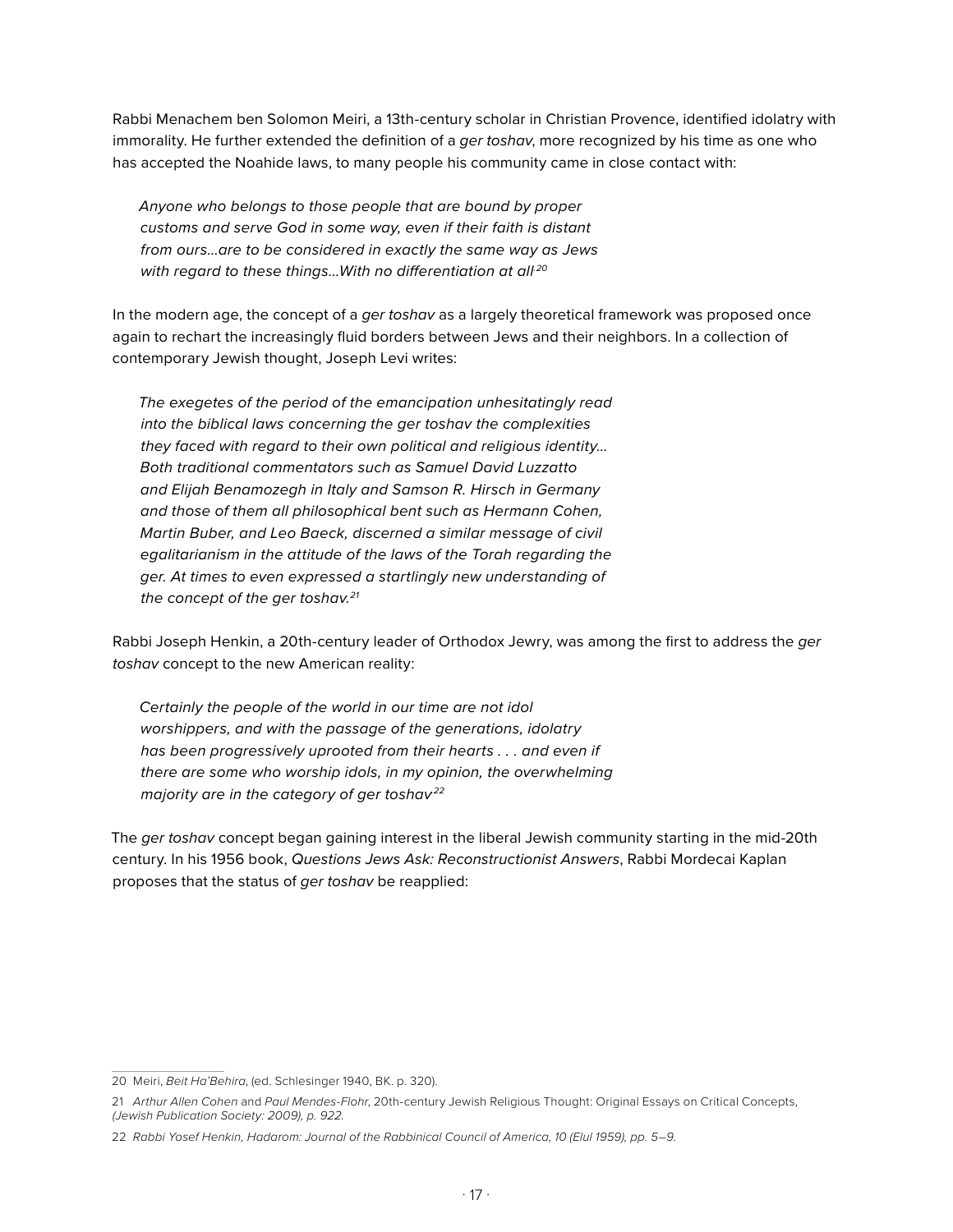*It might be well to reinstate an idea which is found in traditional Jewish codes, but which has received theoretic formulation rather than practical application. I refer to the idea of the ger toshav. Jewish codes recognize two kinds of proselytes, the ger tzedek, who seeks complete identification with the Jewish People, and who undertakes to abide by all the requirements of Jewish law, and the ger toshav, who rejects idolatry, and abides by the other six moral laws that Judaism regards as mandatory for all mankind.23*

In the 1980's, Reform Rabbi Myron Kinberg, following Kaplan, suggested the revival of the ger toshav concept, and began officiating at weddings that included both partners' "commitment to a Jewish home life, participation in Jewish life and tradition, and raising future children as Jews.<sup>24</sup> Kinberg's proposed '*Ger Toshav* Covenant' inspired several rabbis in the Reform, Reconstructionist and Renewal movements.25 In 1992, Rabbi Geela Rayzel Raphael published *Ger Toshav - Sources for Contemporary Application: A Proposal for Intermarried and Other Allies in Our Midst*, 26 in which she proposed an approach to "fellow travelers," and included another version of the *ger toshav* certificate.<sup>27</sup>

Some Orthodox rabbis have also expressed renewed interest in the *ger toshav* concept. In 2001, Rabbi Steve Greenberg published an essay proposing a similar model:

*The traditional Jewish community forces the non-Jewish spouse to consider an all or nothing bargain – either full-fledged Jewish identity by conversion, or rejection. An alternative approach that would emphasize the positive value of Jewish culture and tradition, and the joys of living in a Jewish home without insisting upon conversion has, until now, not been imaginable. What if we were to create such an approach that would in effect look upon non-Jewish spouses as potential gerei toshav? Rabbis would then be able to offer to gentiles wishing to marry a Jewish spouse the opportunity to become not converts, but committed fans of the Jewish people.<sup>28</sup>*

Rabbi Zalman Schachter-Shalomi, the founder and leader of the Jewish Renewal movement, dedicated considerable thought to the *ger toshav* proposal that he described as "dormant in Jewish life for nearly two millennia." His teachings are preserved in a recent book published by his close associate, and one of his spiritual heirs, Rabbi Daniel Siegel:

<sup>23</sup> Mordecai Kaplan, *Questions Jews Ask: Reconstructionist Answers, (Reconstructionist Press: 1956), p. 479.*

<sup>24</sup> Ruth Abrams and Molly Parr, "Welcoming The Stranger Or Just Welcoming", InterfaithFamily.com. http://www.interfaithfamily. com/spirituality/spirituality/Welcoming\_The\_Stranger\_Or\_Just\_Welcoming.shtml, July 10, 2011.

<sup>25</sup> Myron Kinberg, "Brit Ger Toshav (Covenant of a Resident Stranger) and Brit Nisuin (Covenant of Marriage)," *https://ritualwell. org/ritual/brit-ger-toshav-covenant-resident-stranger-and-brit-nisuin-covenant-marriage*

<sup>26</sup> Rabbi Geela Rayzel Raphael, "Ger Toshav - Sources for Contemporary Application: A Proposal for Intermarried and other Allies in our Midst," 1992.

<sup>27</sup> Rabbi Geela Rayzel Raphael, "Ger Toshav Certificate," *https://ritualwell.org/ritual/ger-toshav-certificate*

<sup>28</sup> Rabbi Steve Greenberg, "Between Intermarriage and Conversion: Finding a Middle Way," *CLAL*, *August, 2001.*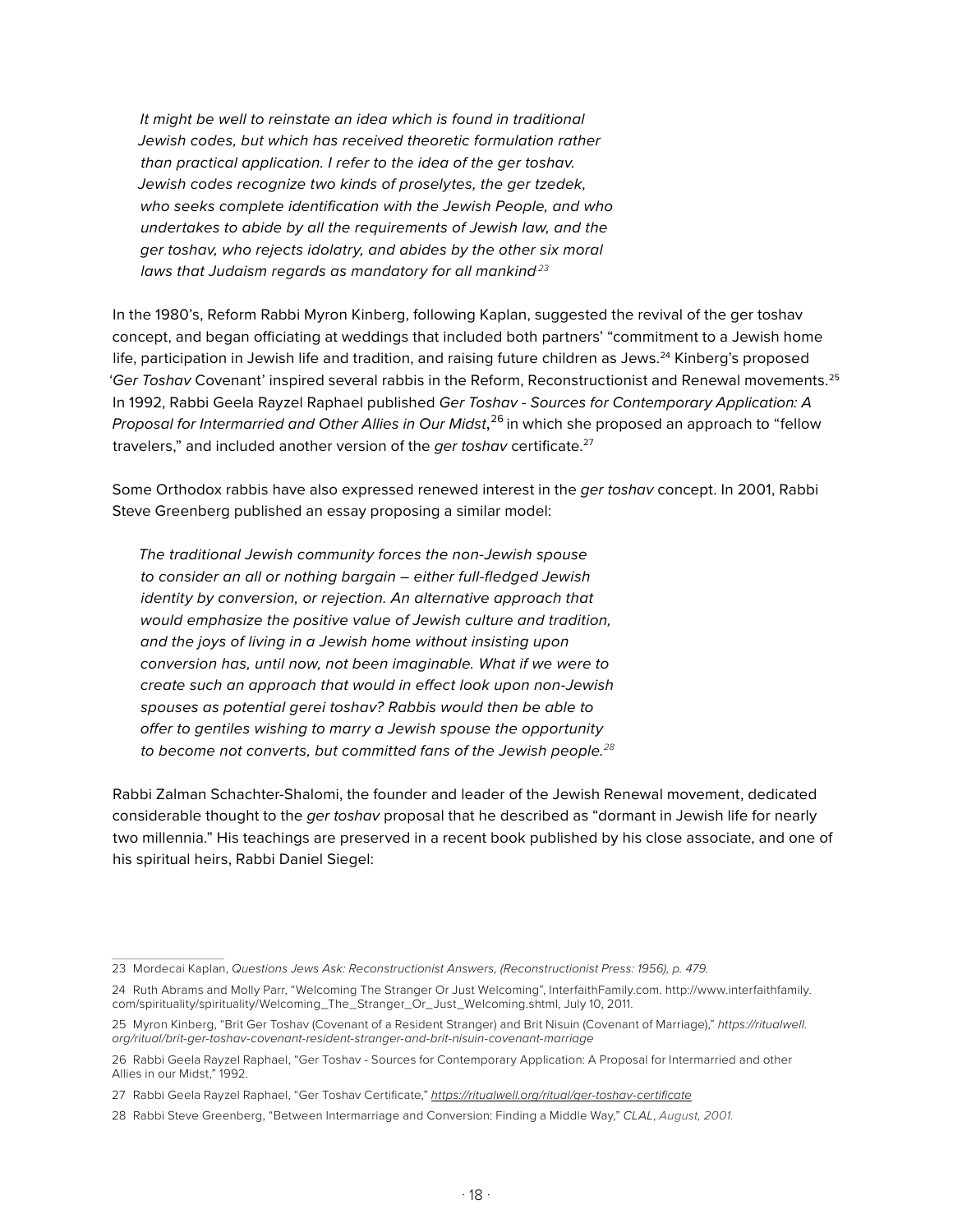*Reb Zalman suggested that by renewing the category of ger toshav, something like a "resident alien" (in the U.S.) or "permanent resident"(in Canada), which classical halachic literature limited to the Land of Israel and therefore effectively discontinued, might serve as an appropriate intermediate status… this is a possibility dependent on the understanding that we are living in a time of a paradigm shift so significant that only by adding a new category to the halachic process can we acknowledge the changed reality of the relationship between Jews and others and respond accordingly.*

Siegel is careful to point out that:

*while... Reb Zalman himself proposed the renewal of the ger toshav, he specifically excluded marriage. Many of the contributors, myself included, support sanctifying marriages between Jews and Gerei Toshav through some form of chuppah and kiddushin.29*

As cited earlier, Shaul Magid also proposes the *ger toshav* idea. He elaborates on why this concept is so appealing, and why, in some cases, it is a better current model than conversion:

*Schachter-Shalomi calls these modern-day "God fearers" "psycho-semitic gentiles," individuals who feel close to Judaism but for a variety of reasons do not want to become Jews, at least not yet. Many want to retain dual membership in numerous faith communities (like many Jews) that formal conversion would preclude. There is exclusivity in conversion that many spiritual seekers today feel uncomfortable embracing. In time, some of these psycho-semites may choose conversion. Some will not. But those who do convert will do so from a deep internal commitment of their own making and not as a solution to the problem of collective Jewish guilt. 30*

As noted, according to classical rabbinic sources and the halakhic norms that follow them, Jews are not permitted to marry a *ger toshav*. Furthermore, although some rabbis have explored the possibility, most halakhic authorities think it is not possible to create new *gerim toshavim* when the Jubilee is not celebrated (i.e., not permitted in our days).

Therefore, despite its appeal, the category of *ger toshav* has limitations for its application to the contemporary reality of intermarriage, according to halakhic norms. However, it is still a useful precedent and model for thinking about how rabbinic leaders can create formal status and membership for gentiles who have made commitments to Jews and the Jewish community. *Yirei hashem*, a similar category to the rabbinic *ger toshav*, was also recognized at the time, as examined through the Jewish literature of late antiquity.

<sup>29</sup> Rabbi Daniel Siegel, with contributing authors; "Renewing Ger Toshav: Opening The Gates That More May Enter to Praise God" *Integral Halacha Institute*, (Aleph Canada: 2017), 7-15.

<sup>30</sup> Shaul Magid, 2014, op. cit.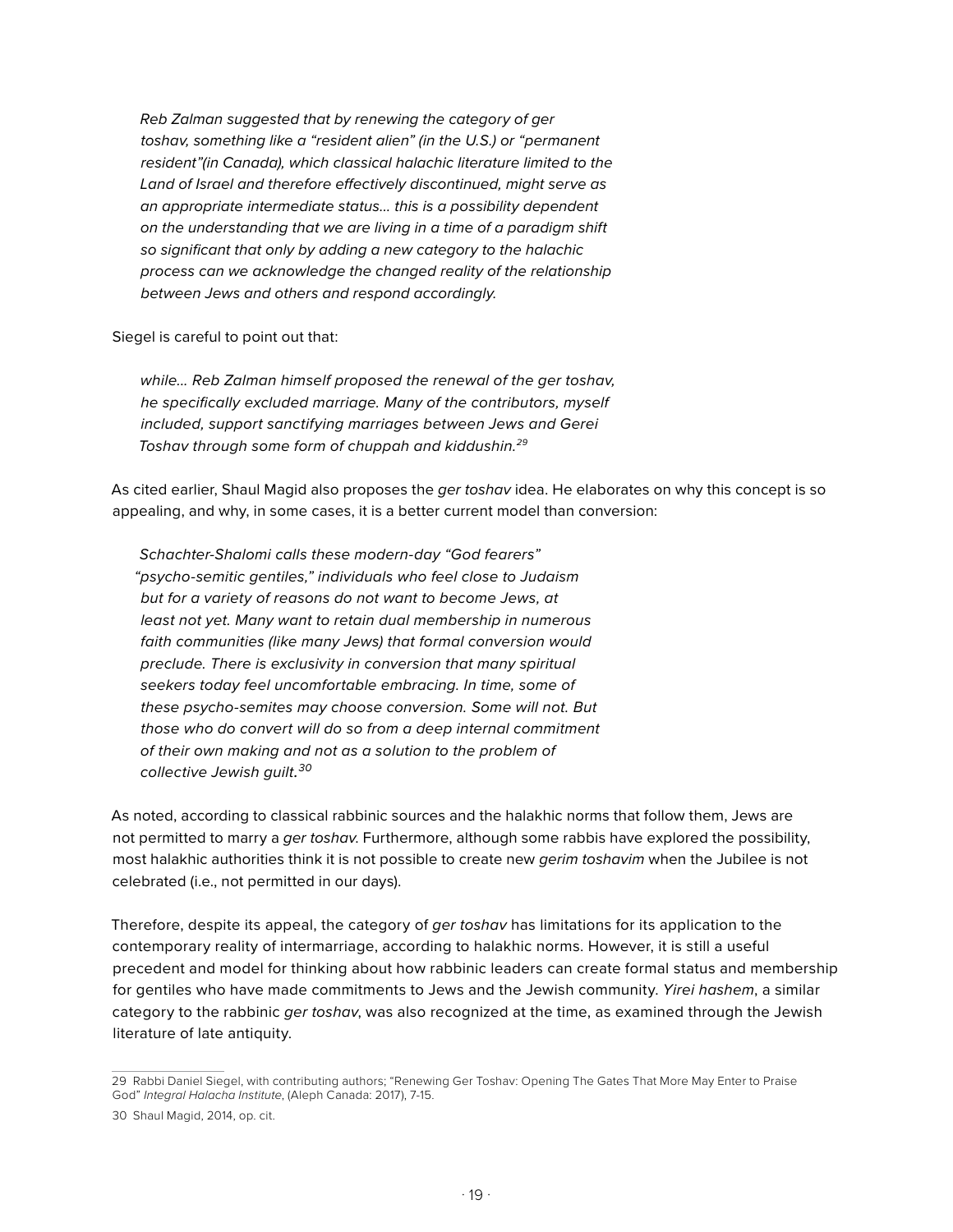### 4. yirei hashem: the pious ones

In Jewish communities of late antiquity under Roman rule (first through third centuries CE), gentiles who participated in Jewish communal life were sometimes called *yirei hashem,* literally "the pious ones." I examine this concept as an example of creative communal response and historical solutions that recognized and worked with blurred boundaries between various individuals and groups.

The extent of this group's size, importance, and actual existence is subject to great debate in the research literature<sup>31</sup> with significant and at times contested implications to contemporary politics of identities in Jewish, Christian and Messianic contexts.

Harvard historian Shaye J.D. Cohen writes about *yirei hashem*:

 *...they were gentiles who were conspicuously friendly to Jews, who practiced the rituals of the Jews, who venerated the God of the Jews, denying or ignoring all other gods –- were sometimes called 'Jews' by other gentiles, and may have even thought of themselves as 'Jews' to one degree or another.32*

*Yirei hashem* is not a halakhic category. There is nothing one can do, believe, or perform in order to become a *yire hashem*, and becoming a *yire hashem* does not confer any privileges or obligations. Nonetheless, this category can also provide useful precedent for thinking about the valued place of people who are members of Jewish communities, despite being unambiguously not Jewish, and not converting to Judaism.

Several sources written by Jews from this period describe *yirei hashem* as important members of the Jewish community and express pride in the fact that our tradition attracts outsiders. *Yirei hashem*  participated in Jewish political life and supported a major Jewish rebellion in the second century CE.<sup>33</sup> Further, archeological findings in synagogues from the same era in locations such as Aphrodisias in modern-day Turkey show that *yirei hashem* were involved in ritual and communal life as well: the term is inscribed on walls and pillars, indicating the generous participation of a long list of *yirei hashem* in congregational life.34

<sup>31</sup> Thomas M. Finn, "The God Fearers Reconsidered": Herman L. Starck and Paul Billberbeck, "Kommentar zum neauen Testament aus Talmud und Midrasch", vol. 2, pg.715-723 :Kirsopp Lake, "Proselytes and God Fearers" : Alf Thomas Kraabel, "The Disappearance of the 'God Fearers'" :Max Wilcox, "The 'God Fearers' in Acts – A Reconsideration" : John J. Collins, "A Symbol of Otherness: Circumcision and Salvation in the First Century" 179-185 : John G. Gager, "Jews, Gentiles, and Synagogues in the Book of Acts" : Fergus Miller, "Gentiles and Judaism: 'God Fearers' and Proselytes", pg. 164-172 : Robert S. Macleannan and Alf Thomas Kraabel, "The 'God Fearers – A Literary and Theological Invention" : Robert E. Tannenbaum, "Jews and God Fearers in the Holy City of Aphrodite"

Shaye J. D. Cohen, "Respect for Judaism by Gentiles according to Josephus": M. R. Diffenderfer, "Conditions of Membership in the People of God: A Study Based on Acts 15 and Other Relevant Passages in Acts" pp. 291-308:

Joyce M. Reynolds and Robert Tannenbaum, Jews and God Fearers at Aphrodisias:Greek Inscriptions with Commentary: J. Andrew Overman, "The God Fearers: Some Neglected Features": Shaye J.D. Cohen, "Crossing the Boundary and Becoming a Jew" pp. 31-33.

<sup>32</sup> Shaye J.D. Cohen, 2009, *op. cit.*

יחסי ישראל והאומות לאחר החורבן, ד"ר שמואל ספראי, מחניים ע"ה, תשכ"ג 33

<sup>34</sup> Grant R. Osborne, Scot McKnight, "Theosebeis in the Aphrodisias Inscription" in The face of New Testament studies: a survey of recent research 2004 RB 2 [1992]: 418–24).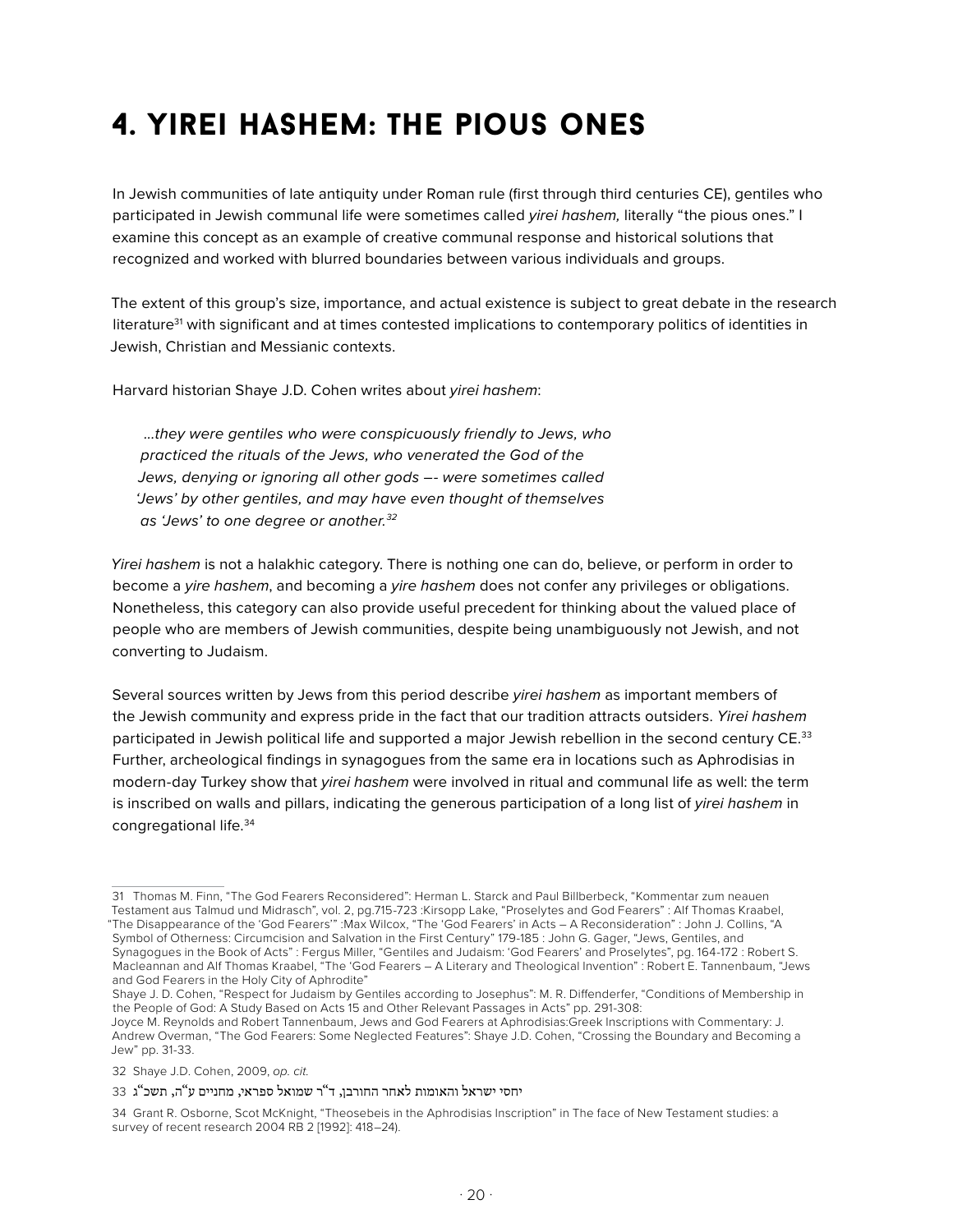A similar picture emerges from the writings of Josephus, a first-century CE Jewish historian and scholar, who traveled between Roman and Jewish worlds, and describes *yirei hashem* on several occasions. For example, he writes:

*[The Antiochian Jews] were constantly attracting to their religious ceremonies multitudes of Greeks, and these they had in some measure incorporated with themselves. But no one need wonder that there was so much wealth in our Temple, for all the Jews throughout the habitable world, and Yirei HaShem, even those from Asia and Europe, had been contributing to it for a very long time.<sup>35</sup>*

Josephus refers to *yirei hashem* multiple times across his writings, indicating the broadness and fluidity of the lines of communal affiliation. Philo of Alexandria, a Hellenistic Jewish philosopher and a contemporary of Josephus, also refers to *yirei hashem.* For Philo, it is "*wonderful*" that these gentiles "*embrace and honor*" Jewish law, and he even describes them keeping Shabbat along with the Jewish communities of which they are a part.<sup>36</sup>

Like the *ger toshav* category, *yirei hashem* may have been the category applied in response to specific social realities that blurred the traditional tribal bounds. *Yirei hashem* and *gerim toshavim* were familiar to the Jewish communities of the first through fourth centuries CE. Yet few direct references and halakhic considerations in regard to both groups are found in literature dating later than the fifth century CE, primarily in regard to *yirei hashem*, whose eventual fate, like their origin, is lost in the fogs of history. There are multiple references to the term *yirei hashem* in biblical sources. Often times, the phrase refers to indicate a pious person of any background. However, there are examples in which *yirei hashem* seem to be a clearly distinct group. For example, several Psalms allude to different groups of worshippers, including the Priestly Class, the House of Israel, and *Yirei HaShem*:

| Psalms 115:9-13                                                  | תהלים קטו:ט-יג                                          |
|------------------------------------------------------------------|---------------------------------------------------------|
| All you Israelites, trust in God - God is their help and shield. | יִשְׂרָאֵל, בְּטַח בַּה'; עֶזְרָם וּמָגִנְם הוּא []     |
| House of Aaron, trust in God - God is their help and shield.     | בֵּית אַהֲרֹן, בִּטְחוּ בַה'; עֵזְרָם וּמָגְנָם הוּא    |
| You who revere God [yirei hashem], trust in God - God is their   | יִרְאֵי ה', בִּטְחוּ בַה'; עֵזְרַם וּמַגְנַם הוּא       |
| help and shield.                                                 | ה', זִכְרָנוּ יִבְרֵךְ: יִבְרֵךְ, אֶת-בֵּית יִשְׂרָאֵל; |
| God remembers us and will bless us: God will bless God's         | יִבָרֵךְ, אֵת-בֵּית אַהֲרֹן                             |
| people Israel, God will bless the house of Aaron.                | יִבְרֵךְ, יִרְאֵי ה'-- הַקְטַנִּים, עִם-הַגְּדֹלִים.    |
| God will bless those who revere God - small and great alike.     |                                                         |

In 1921, Vienna's Chief Rabbi, Zvi Perez Chayes, researched *yirei hashem* with an eye towards the evolving realities of his own community. In his analysis of Psalm 115, he writes:

<sup>35</sup> *Jewish War 2.454, 2.463, Ant 14.110, 20.17-96, 20.41, 20.39, 20.43, Against Apion 1.166-67, 2.282, 3.318.*

<sup>36</sup> *De Vita Mosis, 2.4.*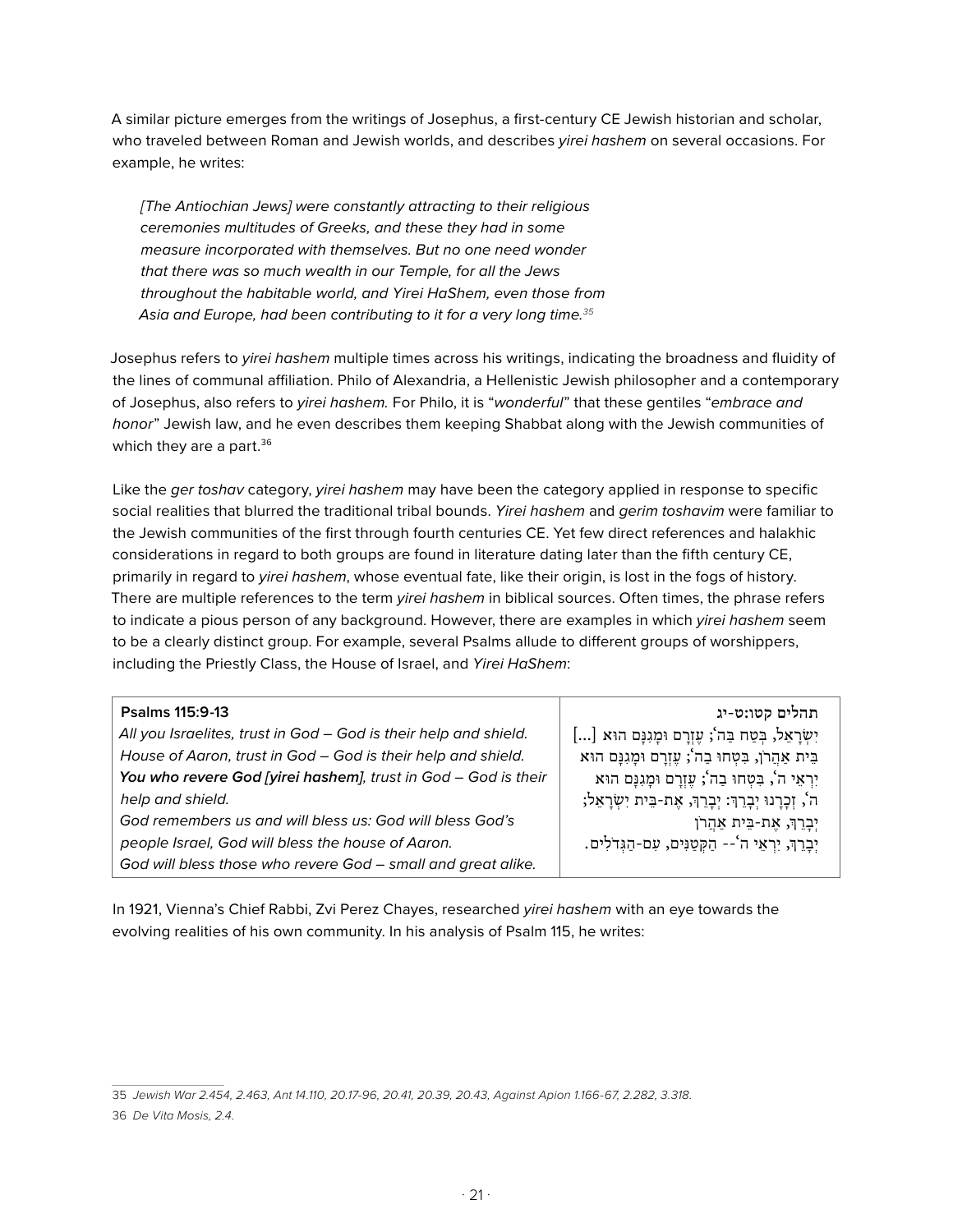This is a clear proof, supporting what we know from Jewish-Hellenistic literature, that these Partial-Gentiles had a reserved section in the temple, apart from the sections for Israelites, Levites and Priests. This is a clear proof that they are not part of Israel but are foreigners, partial converts, who are Jewish according to the essence of their faith, and therefore present for Jewish worship. 37

מכאן ראיה ברורה, ואילולא עדותו של כתוב זה, הרי יודעים היינו מתוך הספרות היהודית-יוונית, כי נכרים-למחצה אלה נועד להם מקום מיוחד במקדש, נפרד משאר כל המקומות של בית-ישראל, הכוהנים והלויים. במקום האחרון ובנפרד עמדו יראי-ה'. מכאן ראיה ברורה, כי המדובר הוא לא בחלק מעם ישראל, אלא בנכרים, בגרים למחצה, שהם יהודים לפי עיקר-האמונה, ולפיכך הם נמצאים בעבודת- האלוהים של ישראל .

Chayes' definitive claim that *yirei hashem* are not part of the Community of Israel though are welcomed may reflect his stand towards the shifts that had begun to shape his own community. And while this stand reflects the normative and majority opinion found in Jewish sources, there are several classical rabbinic sources that offer more nuanced and ambivalent attitudes towards the others who choose to dwell among us.

There are several allusions to *yirei hashem* in rabbinic sources. The Mechilta D'Rabbi Yishmael, for example, in a second-century halakhic midrash, makes *yirei hashem* into an explicit category, interpreting the verse from Isaiah יכנה ישראל ובשם") and be known by the name of Israel") to refer to the category of *Yirei HaShem.*<sup>38</sup> That is, even though these people are not in fact Israelites, they attain the name, and thus the social status, of being part of the Israelite community.

In a similar demonstration of affinity, the Pesikta Rabbati, a Midrash collection composed in the ninth century, states that all converts and also all *yirei hashem* nursed from the matriarch Sarah.

*When Sarah gave birth to Isaac the nations of the world mocked her saying, "He is the son of a servant and she pretends to be nursing him." At that time Abraham told Sarah, "this is not a time for modesty. Present yourself for the sanctification of God's name." Sarah exposed her breasts and milk came pouring out like springs of water as it is written there (Gen. 21) "Who would have told Abraham, Sarah would suckle sons."... The nations of the world brought their children to Sarah for breastfeeding… All converts in the world who join the Jewish community and all those who are yirei hashem in the world are from those who sucked from Sarah's milk, hence it is written "The mother of the children is joyful" [Psalm 113] – this is Sarah.39*

בשעה שילדה שרה את יצחק היו אומות העולם אומרים בנה של שפחה הוא ועושה היא עצמה כאילו היא מניקה אותו באותה השעה אמר לה שרה מה את עומדת אין השעה הזו של צניעות אלא עמדי והפריע עצמך בשביל קדושת השם עמדה שרה והפריעה עצמה והיו שני דדיה מוריקים חלב כשני זינוקים של מים כמה שכתב ותאמר מי מלל לאברהם היניקה בנים שרה )שם שם ז') ... והיו אומות העולם מביאים את בניהם אצל שרה שתניק אותם לקיים מה שנאמר הניקה בנים שרה... וכל גרים המתגיירים בעולם וכל יראי שמים שיש בעולם מן אותם שינקו מן חלב של שרה הוי אם הבנים שמחה זו שרה .

<sup>1</sup>ftn1,יראי ה' בין העכו"ם, צבי פרץ חיות 37 $\mu$ ttp://benyehuda.org/xayut/beneinu\_025.html#\_ftn1

<sup>38</sup> Mehilta D'Rabbi Yishmael, Ex.22:20.

<sup>39</sup> For the use of Yirei Shamayim vs. Yirei HaShem see Louis H. Feldman, Jew and Gentile in the Ancient World, p. 353.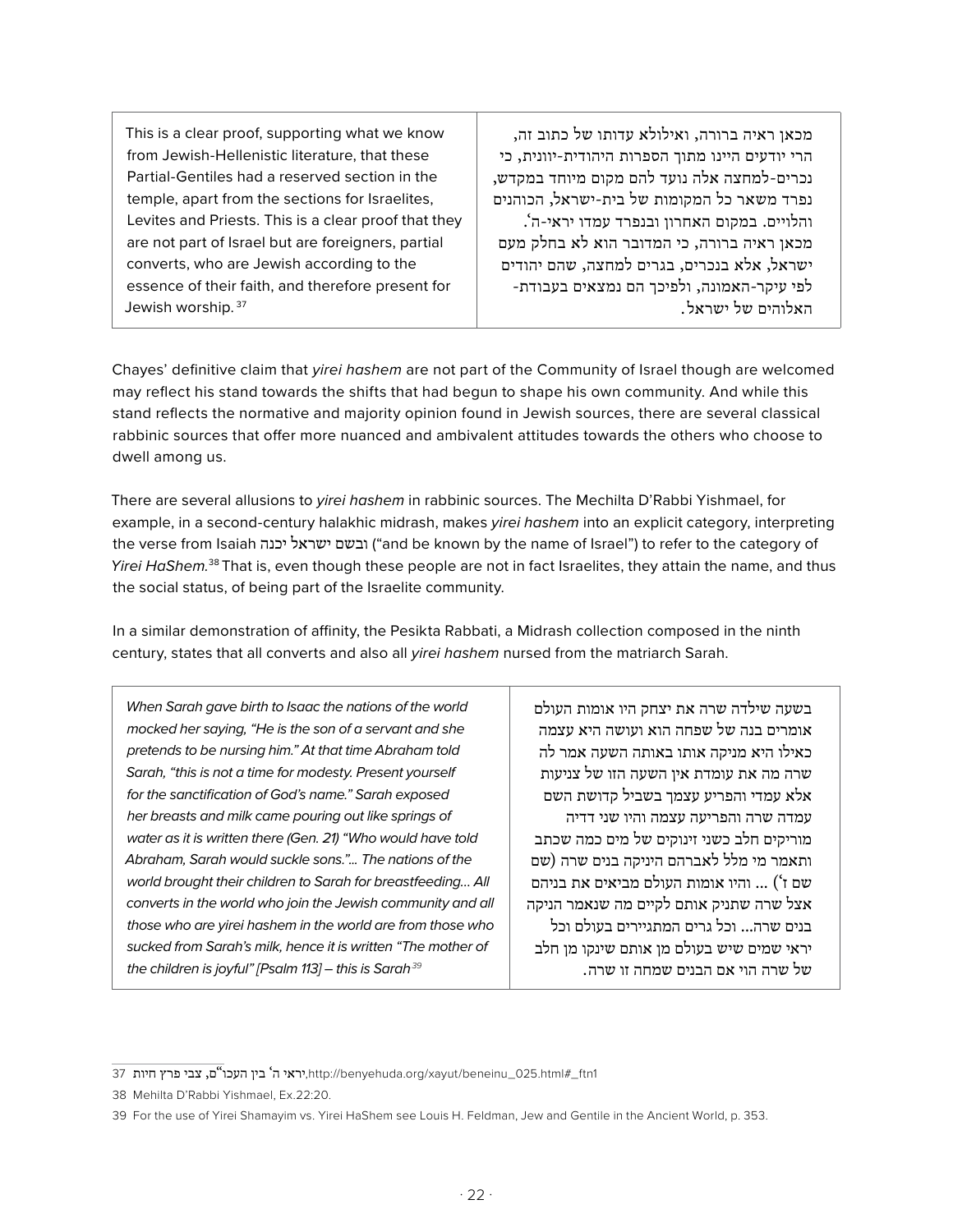In this surprising Midrash, the maternal lineage unites all at a primal moment of connection: Jews, converts and *yirei hashem* alike. This image of generous nourishment suggests a radically different model of ancestral bonding.

In 2006, Rabbi Gordon Tucker wrote:

*The ongoing, developing religious life of a community includes not only the work of its legalists, but also its experiences, its intuitions, and the ways in which its stories move it..."* 

He highlights the importance of inclusion of all materials in determination of new norms:

*These aggadot, and others...must be called together to provide an authentic reading of the Torah and our tradition that will enable us to approximate even more closely the will and the image of our compassionate God.40*

No halakhic norms have been established regarding marriage or other ritual matters with *yirei hashem*, but the sources that inform us of their existence support the view that in different societal contexts, several simultaneous models for communal affiliations flourished in co-existence.

In his analysis of *yirei hashem* and their relevance to today's realities, Shaye J.D. Cohen powerfully connects our history to our contemporary reality:

*Intermarriage between Jews and Gentiles did occur from time to time in antiquity, but it was not common – it was certainly far less common than it is today. The phenomenon of gentiles in our midst through intermarriage is modern, not ancient. But the pre-rabbinic world of antiquity provides a parallel to the post-rabbinical world of today in that in antiquity rabbinic norms did not yet define, and today they no longer define, the boundaries of the Jewish community... According to rabbinic law there is no such thing as a 'half Jew', but in American society there is a growing category of people who regard themselves as 'Half-Jews'... Our post-rabbinic world mirrors the pre- rabbinic world of antiquity.41*

<sup>40</sup> Tucker, op. cit., p. 14.

<sup>41</sup> Shaye J. D. Cohen, 2009, op. cit., p. 76.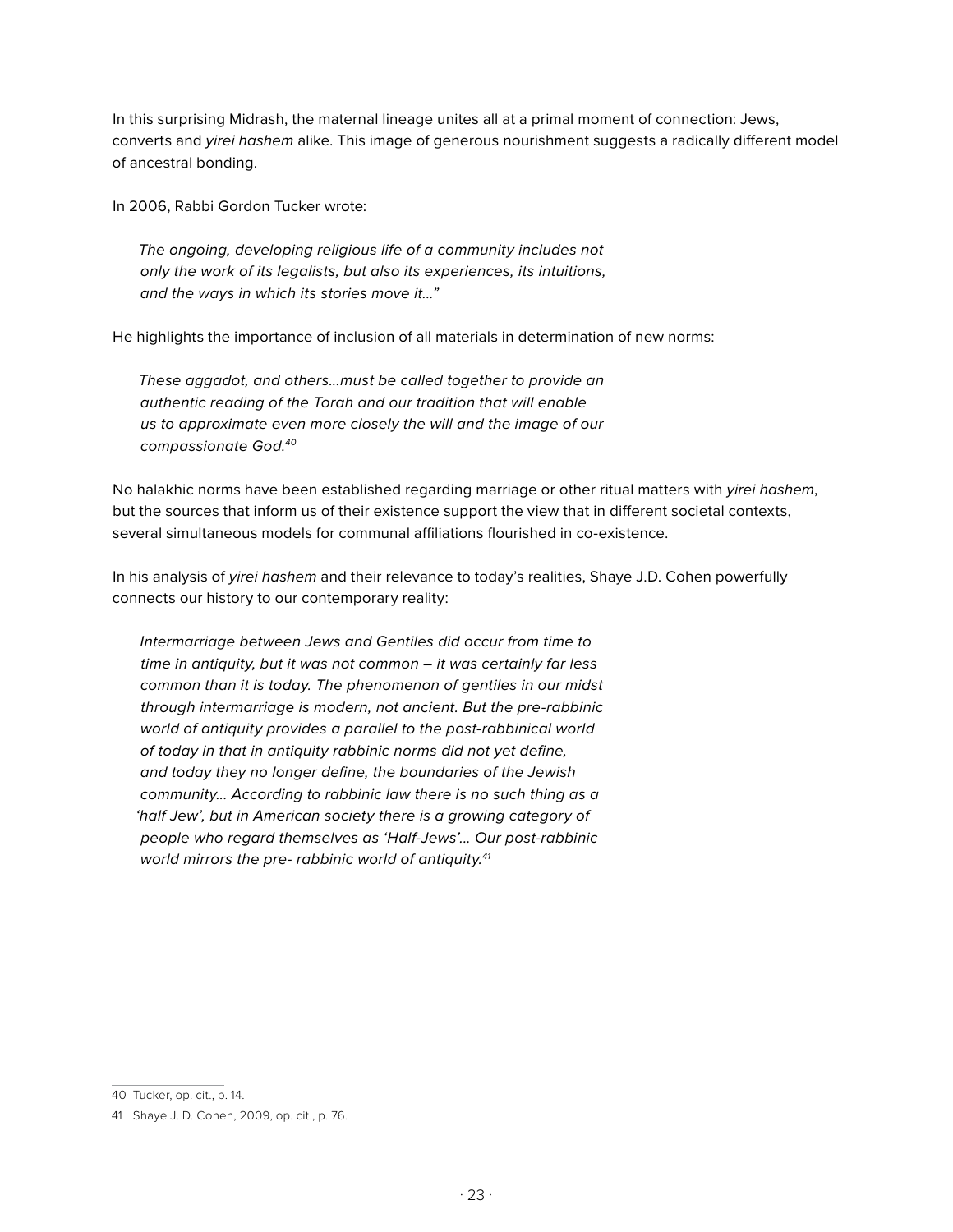### 5. like ruth: modern manifestations

In the modern period, the recognition of the evolving relationships of Jewish communities to the other people and cultures around them led some rabbinic decisors to reconsider the category of goy and the prohibitions around social interaction with gentiles. As in the ger toshav sources, in many of these rabbinic opinions the operative distinction is between idolaters and gentiles who are monotheists. For example, the 20th-century halakhic authority Rabbi Ovadia Yosef wrote:

#### **Responsa Yechaveh Da'at 4:55**

*The sages forbade eating the bread of gentiles and idolaters. It seems that the gentiles in our lands who are Muslims and do not worship idols, it is permitted to eat their cooked foods and their bread, and so it seems from the words of the Sheikh, who noted what it says in Section 124:12, that Muslims render wine forbidden only for drinking, not for deriving benefit. What he means to say is that wine used for libations by idolaters is forbidden for drinking and deriving benefit, so the wine of Muslims is one level lower. If so, with their bread and cooked foods, which would ordinarily be forbidden only for eating, if they are not idolaters it is completely permitted.* 

**שו"ת יחוה דעת חלק ה סימן נד** ונראה ללמד אסרו חכמים לאכול פת של גוים עובדי עבודה זרה, היה נראה שהגוים שבארצותינו שהם ישמעאלים ואינם עובדי עבודה זרה מותר לאכול מבישוליהם ומפתם, וכן נראה מדברי הש"ך, שציין למה שכתב בסימן קכד ס"ק יב, שהישמעאלים אינם אוסרים היין אלא בשתיה ולא בהנאה כיון שאינם עובדים עבודה זרה. ור"ל שהיין נסך של עובדי עבודה זרה אסור בשתיה ובהנאה, ושל ישמעאלים חות ביה דרגא שאסור רק בשתיה, ואם כן בבישול ובפת שלהם שאין בהם איסור אלא באכילה, כשאינם עובדי עבודה זרה מותר לגמרי .

Rabbi Yosef's words here are important for conveying that there is a precedent for distinguishing between different types of gentiles (i.e., those who worship idols and those who do not). Although he later acknowledges that many halakhic authorities do not put this logic into practice, Rabbi Yosef lays out a path of halakhic reasoning toward distinguishing between the gentile idolaters described in many classical sources and the Muslims who live in his society. The vast majority of people of other heritage who join our communities today are similar in this way to the Muslims Rabbi Yosef discusses: they are clearly gentiles but also very different from the kind of idolatrous gentiles who are described in many earlier rabbinic sources.42

In another responsum, Rabbi Yosef continues this line of thinking, noting that all rabbinic prohibitions around separation from gentiles are intended to keep Jews away from idolatry, so the prohibition against eating their bread does not apply if they are Muslims.

<sup>42</sup> The idea that not all gentiles are considered idolaters but should rather be judged based on whether they perform idolatrous actions is found in many Jewish legal sources. See, for example, *Shulchan Aruch Orach Chayim* 156 and *Shulchan Aruch Yoreh Deah* 148. Similarly, other sources refer to a different status for gentiles who know Jews well and are their friends or neighbors. See *Tosefta Avodah Zarah* 3:5.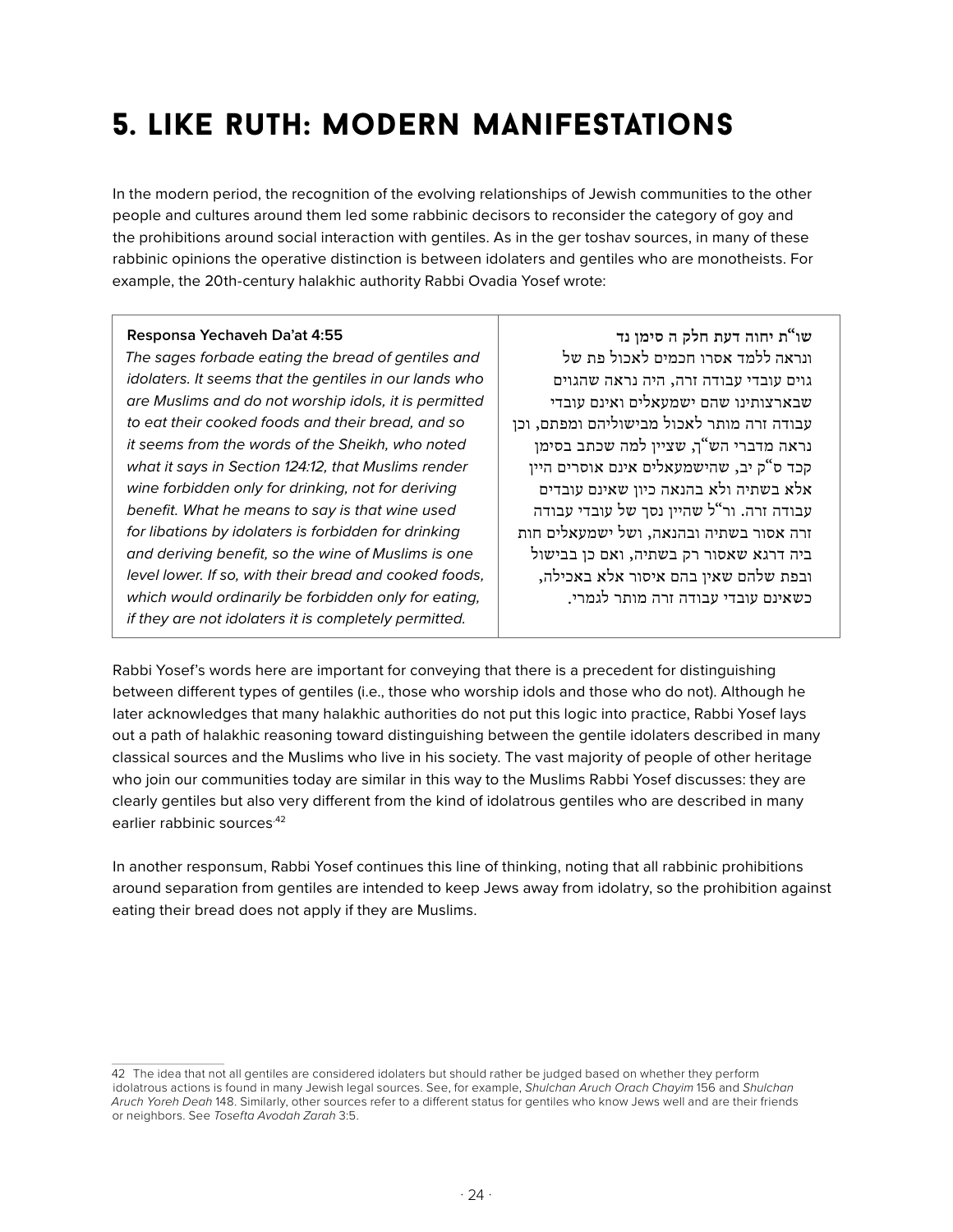#### **Responsa Yabia Omer 5:10**

*The entirety of the prohibition against eating gentile bread is because of a concern about seclusion with a gentile woman, and [the concern about] seclusion with a gentile woman is in order to distance oneself from her idolatry. If this is so, it is clear that the decree [about bread] refers specifically to gentiles who perform idolatry, and not regarding gentiles who do not perform idolatry. If so, we have no reason to forbid the bread of Muslims, who disavow idolatry and hate idol-worshippers, and there is no decree about them.* 

**שו"ת יביע אומר חלק ה - יורה דעה סימן י** כל גזרת פתן משום חששת יחוד הגויה, ויחוד הגויה כדי להתרחק מע"ז שלה, א"כ משמע דדוקא בגוים שעע"ז הם גזרו, אבל לא בגוים שאינם עע"ז, וא"כ ישמעאלים שכופרים בע"ז ושונאים את עובדי ע"ז אין לנו לאסור פתן, כי לא גזרו בהן .

Although Rabbi Yosef does not say that "*seclusion with a gentile woman*" is permitted in the case of these Muslims, his logic suggests this. The bread is prohibited because it might lead to seclusion with a gentile, which is forbidden, because it might lead to idolatry. If the bread were permitted when there is no concern for idolatry, it should follow that seclusion, the intervening step, would also be permitted in that case.

Some halakhic authorities have already started to think in this direction more explicitly, and we could extend the logical argument they use to apply to the different situations we live in. For example, Rabbi Yosef's son, Rabbi Yitzhak Yosef, Israel's current Sephardi Chief Rabbi, in his work *Shulkhan Hama'arechet*, argues that the laws about marriage with gentiles do not apply in the same way to a *ger toshav,* who has committed to not worshipping other gods, despite not having converted to Judaism.

| "Uriah the Hittite," Shulkhan HaMa'arechet              | "אוריה החתי," שולחן המערכת     |
|---------------------------------------------------------|--------------------------------|
| Kiddushin are not effective with a non-Jewish woman,    | דאין קידושין תפסין בנכרית משום |
| because it is written "do not make marriages with them  | דכתיב לא תתחתן. אם כן, בבת גר  |
| [for doing so will turn away you son from following Me, | תושב, דליכא לא תתחתן בם, תפסי  |
| that they may serve other gods]." But with a ger toshav | קידושין.                       |
| woman, since there is no prohibition of "do not make    |                                |
| marriages with them" [because they do not serve other   |                                |
| gods], kiddushin are effective.                         |                                |

That is, Rabbi Yosef argues, that תתחתן לא) the prohibition against intermarriage) applies differently to a *ger toshav*. This is precisely because a *ger toshav* is not a standard gentile, assumed by the rabbis to be an idolater, but rather, someone who has committed to certain core principles of Jewish peoplehood. Moving outside the limited framework of *ger toshav*, we can apply a similar logic: the prohibition against intermarriage should apply differently when the person of another heritage is not an idolater. It's important to note that Rabbi Yosef is most likely dealing with a retroactive situation (בדיעבד(, and does not suggest that this is an approach that should be initiated (לכתחילה). Similarly, another contemporary Israeli decisor, Rabbi Avigdor Nebenzahl, connects non-idolatry with the permissibility of marriage: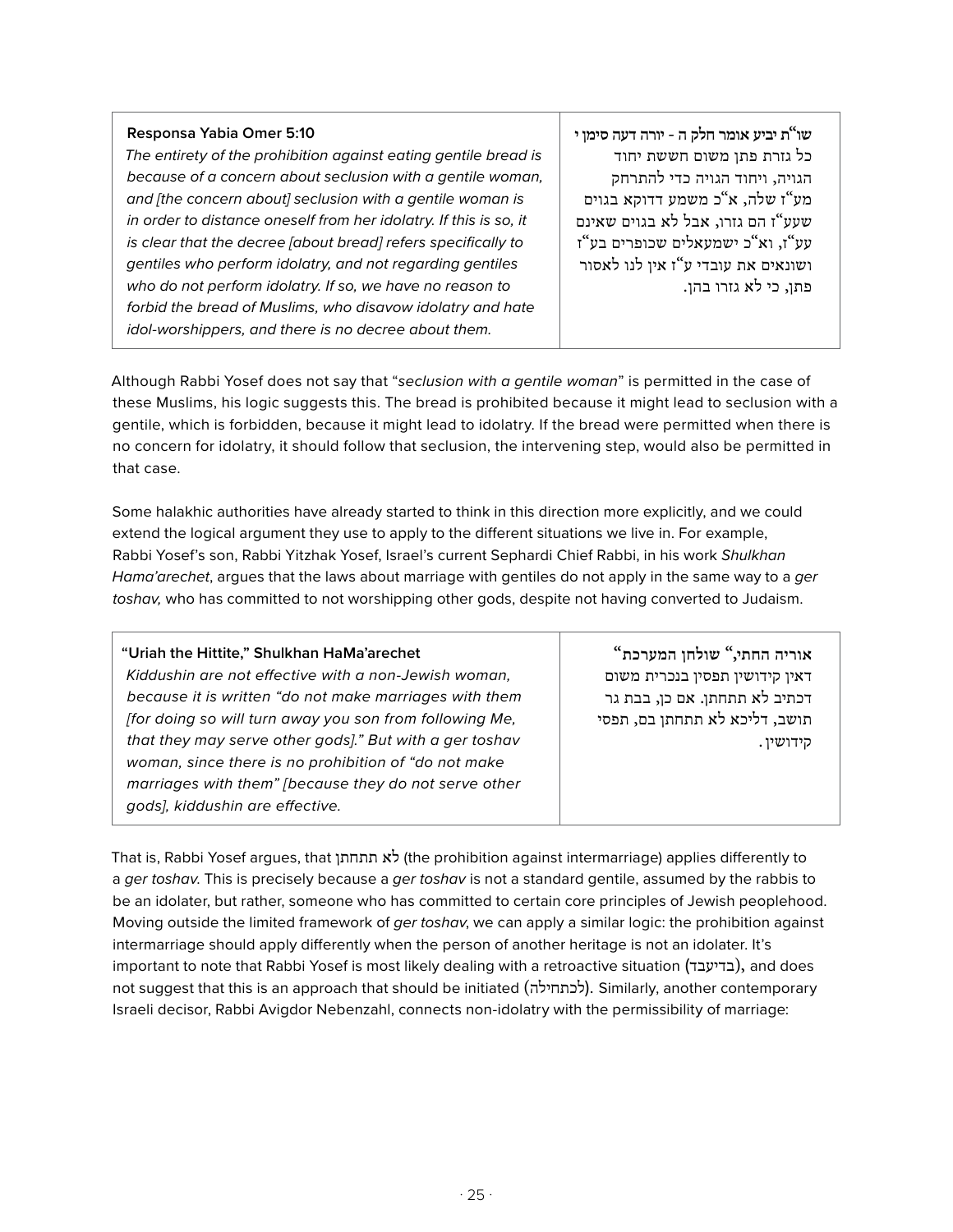#### **B'Yitzhak YiKare 74**

*We find (Ruth 4:10) that the biblical Ruth, the wife of Mahlon, even when she was with him still had not converted. And it seems that she was a ger toshav, and so the law of marriage from "and he shall cling to his wife" applies, and so she was not included in the category of those who tempt [towards idolatry], even though the hold of Jewish kiddushin did not apply to her.*

**ביצחק יקרא סימן ע״ד** והנה מצינו (רות ד, י) דרות מיקריא אשת מחלון אף דבהיותה תחתיו עדיין לא נתגיירה. ונראה דהיתה גר תושב, ובזה שייכא אישות מדין ודבק באשתו, הואיל ואינה בכלל המסירים, אף דאינה בכלל תפיסת קדושין דישראל .

Because Ruth lived in Moab (outside the Land of Israel), there is no reason to think that she had become a halakhic *ger toshav* via a Jewish court. Rather, it seems that Rabbi Nebenzahl, as is perhaps Rabbi Henkin in the source cited earlier, is using the term *ger toshav* in a less technical sense, as Maimonides did, to refer to people who reliably do not perform idolatry. While *kiddushin* is not valid with a gentile, Rabbi Nebenzahl posits that other forms of marriage exist, and doesn't seem to find Mahlon's union with Ruth, at the time of marriage still a gentile, problematic.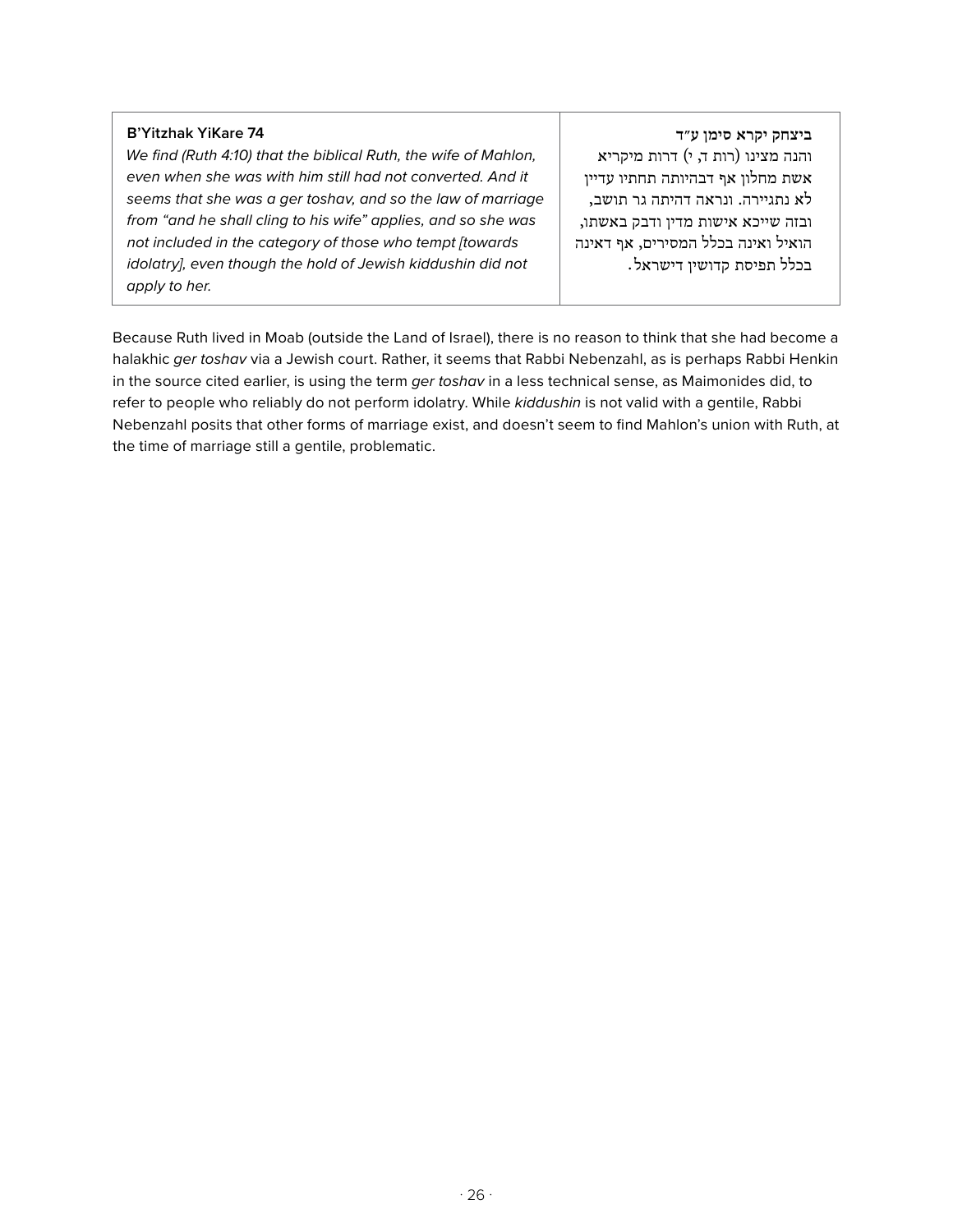### 6. "middle ground": liminal categories of jewishness

As should be clear by now, there are tremendous differences between the ways ancient texts describe Jewish relationships with gentiles and how those relationships play out in the world today. In particular, because the vast majority of gentiles married to Jews are not idol worshippers, the biblical and rabbinic concern that intermarriage will lead the Jewish partner to the idolatrous practices of the non-Jewish partner is hardly an issue today. Furthermore, the entire picture painted by the Bible and much rabbinic literature is very different from the hyphenated world we live in. Intermarriage in the Bible and rabbinic literature is only one piece of a broader social policy of isolation, not a unique red line.

People of other heritage who choose to live with and marry Jews today could instead be thought of as belonging to an intermediate category. Like Ruth, who had some elements of Jewish membership even before her so-called conversion, other people described in rabbinic literature occupy a type of liminal status. For example, the Talmud says that a non-Jewish slave in a Jewish home *"has left the category of non-Jew but is not in the category of Jewish"* (בא לא ישראל ולכלל נכרי מכלל יצא) (Sanhedrin 58b).

This status is often particularly applicable to those who have affiliated themselves with a Jewish community but have not officially converted. For example, Rabbi Shlomo ben Aderet, known as the Rashba, who lived in 13th-century Spain, describes someone who became involved in Judaism without fully converting *as "someone who began and slightly entered into the Jewish religion"* קצת ונכנס התחיל בדת.<sup>43</sup> The Rashba believes that it is possible to have "slightly entered into the Jewish religion" even without a full conversion. In his view, conversion (or lack thereof) need not always be as binary as it is often portrayed in contemporary discourse.

In the same way that the Talmud and the Rashba talk about Jewishness as gradations rather than a binary, so too does Rabbi Yosef Engel, who lived in Poland in the late 19th century, and proposed (based on Maimonides) that conversion is a two-part process: the removal of non-Jewishness, and the taking on of Jewishness.

*Conversion necessitates two processes – the removal of kutiut (non-Jewishness) and the acceptance of yisraeliut (Jewishness) – since there is a middle ground between these two poles.44*

הרי צריך בגירות ב' פעולות - הסרת הכותיות וקבלת הישראליות - כיון דיש מיצוע לב' הדברים האלו. וע"י שנעשה אינו כותי עדיין לא נעשה עי"ז ישראל .

The existence of these sources tells us that, at least in some ways, the contemporary reality of Jewish identity as a spectrum may not be as new as one might think. Of course, none of the sources so far is a perfect analogue to the status of a contemporary person who is married to a Jew. The status of a slave is far from our current reality. Rashba and Maimonides are discussing people who are planning to convert, not partners who have not yet converted. Yet these sources certainly describe people who are not Jews, but nonetheless have strong elements of membership in a Jewish community.

<sup>43</sup> Chiddushei Rashba, *Yevamot* 71a.

גליוני הש״ס יבמות מו ע״ב ,Engel Yosef Rabbi 44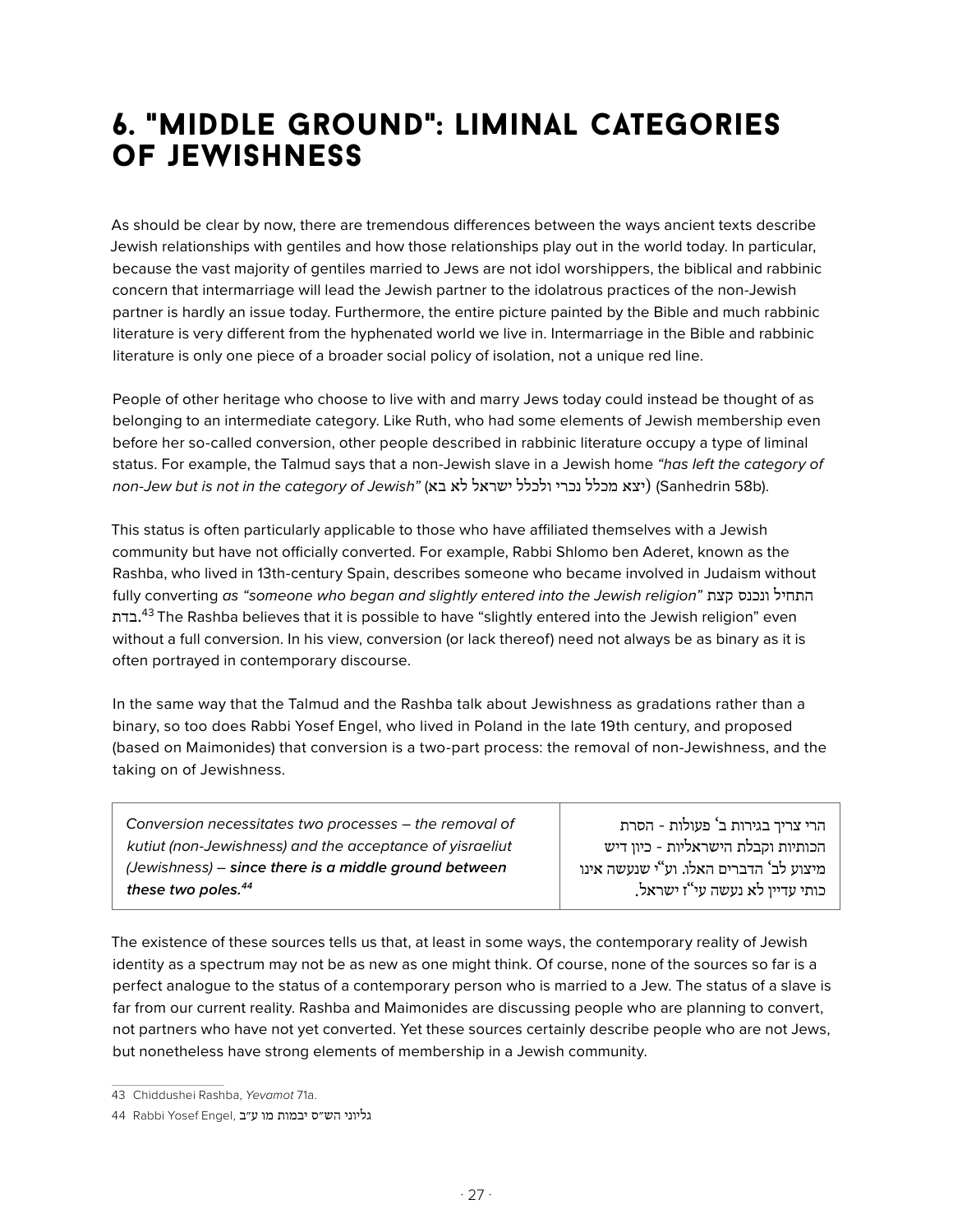### 7. "open gates": a context for leniency

Thus far, I have demonstrated the complex textual tradition around this question and the serious strand of rabbinic thought that does not believe that contemporary intermarriage is a core *d'oraita* biblical prohibition. While these sources would still say that it is prohibited rabbinically, the lack of a biblical prohibition does not mean that it is permitted. However, within rabbinic tradition, there is a longstanding practice of flexible leniency on rabbinic prohibitions, when other pressing concerns are involved.

Understanding the trend of intermarriage in the Jewish community ought to lead us to propose novel and concrete solutions. Indeed, there is a strong rabbinic tradition of leniency and creativity in cases involving intermarriage, where there is a concern that excessive stringency might push Jews away from the Jewish community. Rabbi Benzion Uziel, Israel's first Sephardi Chief Rabbi, was well aware of the shifting trends of marriage and identity in the North African Jewish communities of the 20th century, and is known for his lenient approach to conversion, seeking to welcome many gentile partners into the Jewish family. In one responsum, he accurately describes the outcome of rabbinic rejection of requests for more lenient conversions:

*In our generation, closing the door in the face of converts is a harshly difficult responsibility as it opens gates wider and pushes women and men away from Judaism, to replace their faith and further assimilate.<sup>45</sup>*

While a lenient stance such as the one proposed by Rabbi Uziel is central to our proposal, it is critical that he does not frame it in the context of the concept of idolatry, which is core to the prohibition on intermarriage. The resistance to idolatry, pivotal in the formation of Jewish identity in biblical and early rabbinic pagan contexts, remained solid during subsequent centuries in monotheistic cultures. The sources cited earlier demonstrate that rabbis reinterpreted the meaning of idolatry in their Muslim and Christian contexts, and often negated the term's relevance while holding onto the prohibition on intermarriage for fears similar to those of the earlier generations. For Jews, the threat of idolatry has represented and continues to represent the validated fear that competing religious and cultural identities will replace Jewish affinities.

*The concept of idolatry and its meanings for modernity remains a contested topic, not just in religious circles but also in philosophical ones, with important contributions by Nietzsche, Marx, and Rosenzweig. In her book on Rosenzweig's perspective on idolatry, Leora Batnitzky notes that "modern notions of idolatry are often used to describe precisely what is wrong with religion itself." <sup>46</sup>*

הרב בן ציון מאיר חי עוזיאל, שאלות ותשובות 'פסקי עוזיאל בשאלות הזמן', סימן סה 45

<sup>46</sup> L*eora Batnitzky*, Idolatry and Representation: The Philosophy of Franz Rosenzweig Reconsidered. (*Princeton University Press, 2009), p. 7.*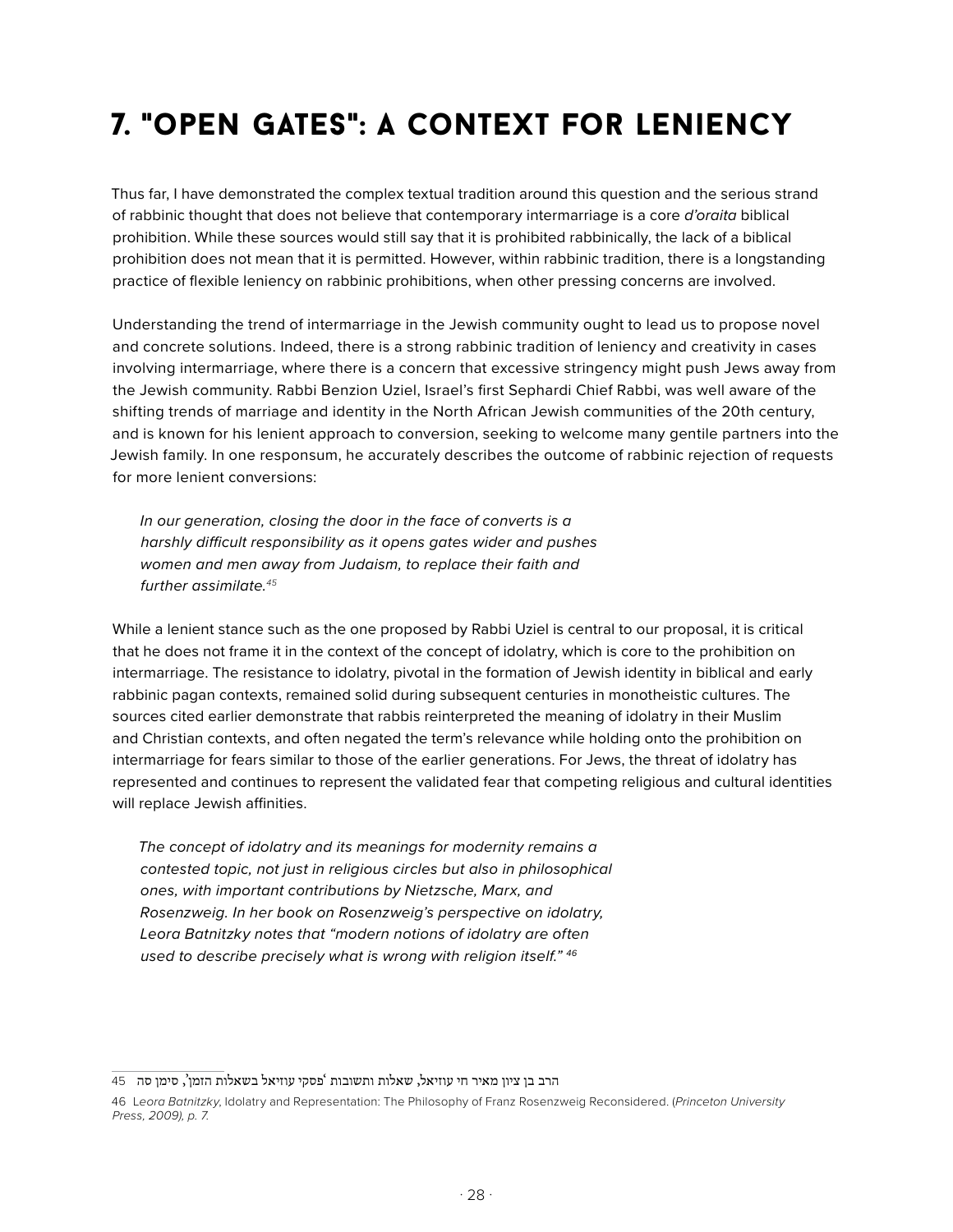The classical sense of idolatry may not be of issue in the 21st century, but modern anti-religious sentiments and resistance to identification with religio-ethnic groups could be, as Batnitzky suggests, one of the contemporary manifestations of idolatry and its threats to the continuity of tribal norms. While halakhic perspectives regarding idolatry may not shift so radically, perhaps it is prudent for contemporary generations to reconsider the meaning of idolatry, and its implications to our lives. Moshe Halbertal and Avishai Margalit propose that

#### *What will stand in opposition to idolatry will not be any sense of absolute but the freedom from absolutes and the denial of ultimates.47*

Maimonides, in a responsum about a halakhically problematic marriage, invokes a rarely used halakhic principle of לה׳ לעשות עת) an 'emergency' principle, whereby a typical halakhic understanding can be abrogated because of an extreme reality). Maimonides notes that even though the union in question is not allowed and is clearly not an ideal situation, the consequences of not permitting it would be so harmful that we allow it anyway.<sup>48</sup>

Repeatedly, the Torah reminds us to love. We are taught to love God, to love each other, and to love the other within our gates. The Torah passage we recite daily and nail to our doorpost includes the words 'And you shall love ואהבת. 'That extra vav, this 'and,' is calling on us, at this time, to expand our doorways and expand our love to all whom we love, who love us back, and who are part of our evolving story.

<sup>47</sup> *Moshe Halbertal, Avishai Margalit, Idolatry, (Harvard University Press, 1992), p. 94.* 

<sup>48</sup> *Teshuvot HaRambam 211.*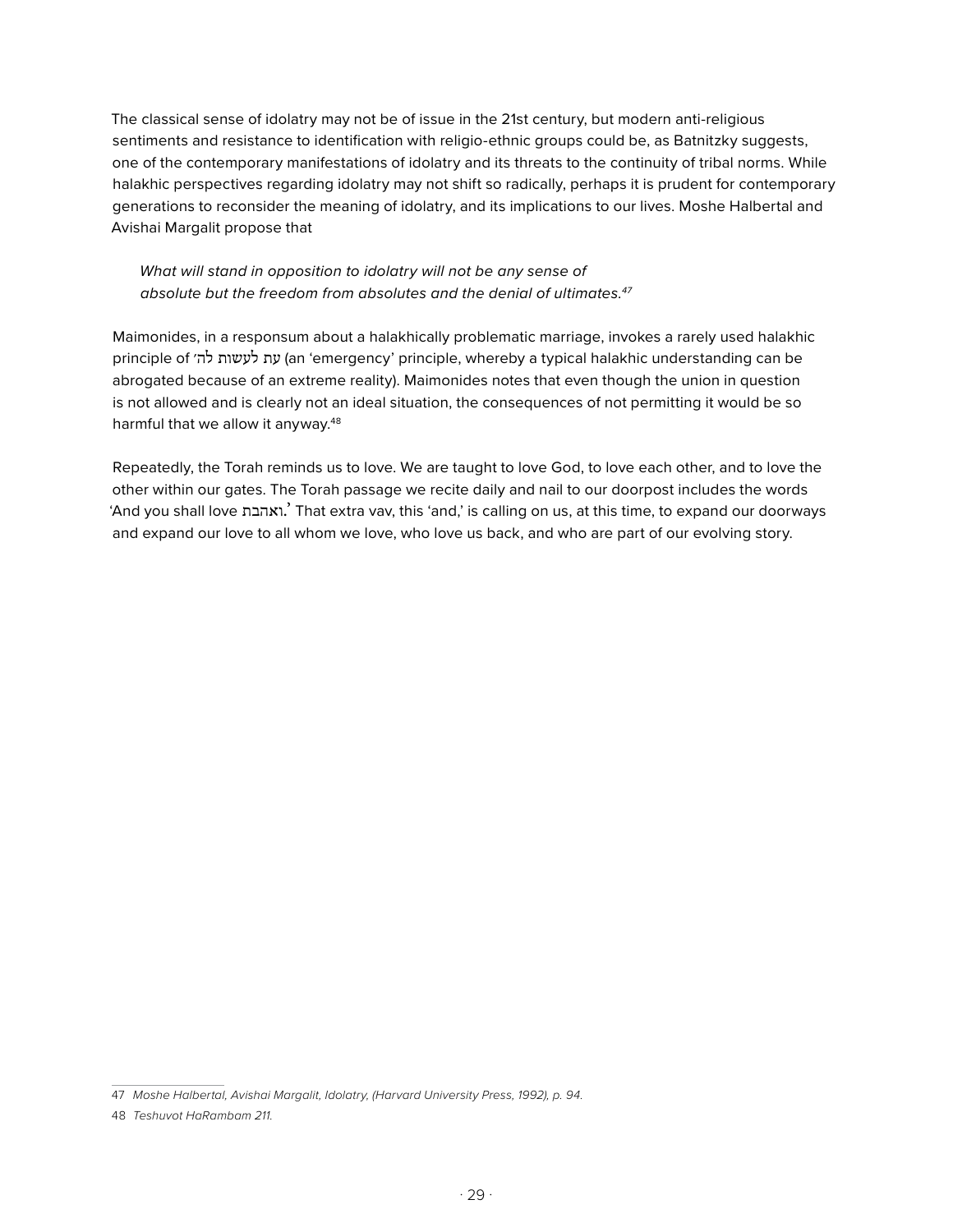### 8. joy: reclaiming the ger toshav model

Rabbi Gordon Tucker noted, *"There is little point in trying to create large, inevitably artificial categories out of human beings."* 49 With trepidation, I propose doing something along those lines. The proposal for the restoration of a renewed *ger toshav* category is a call for continuity. Yet, in halakhic terms, it presents a discontinuity with prevailing norms.

Nevertheless, the sources cited present us with compelling precedents, and the realities reflected in our communities are irrefutable and demand a response. The American Jewish home of the 21st century is, increasingly, home to many people of other heritages and faiths who sometimes convert and often do not. As noted earlier, historians point at the unprecedented numbers of Jews who choose partners of other faiths or heritages, and also at the unprecedented numbers of those partners who choose to be part of the Jewish family and community. As part of the globalization and hybridity that defines much of 21st-century life, a category of people has emerged who are not Jewish according to Jewish law but, as a result of their family relationships with Jews and their involvement in communal life, are distinguished from other gentiles and embraced by the Jewish collective. This is true for my family and my community, as it is, increasingly, for most of us.

Intermarriage, both cause and marker of our reality, is a 'done deal' and of limited concern to many in our community. But it is a topic of great concern and much debate among Jewish leaders and organizations. The dire demographics continue to motivate a variety of strategies, based on different ideologies, in response to the undeniable communal shifts. Steven M. Cohen, a leading scholar in the field, recently wrote:

*No American ethnic group has successfully persisted in the face of mounting inter-group marriage, a phenomenon that is selfgenerating. American Jews are trying to overcome overwhelming odds. We do ourselves no favors by minimizing, if not denying, the indisputable adverse impact of intermarriage on the demographic future of Jewry outside of Orthodoxy. In addition to welcoming and engaging the intermarried, we need to keep our eye on the many programs and policies that produce higher rates of in-marriage, as well as extending opportunities for non-Jews who are members of our Jewish families to become members of the Jewish people.50*

*"Precedent can never be dismissed,"* Tucker suggests. *"Sometimes it will be a reference point from which innovation will proceed, because careful and respectful innovation is what is demanded."* Both precedent and the lack of precedent combined are at the core of this proposal to revise an approach inspired by the *ger toshav* model that may make it possible for rabbis to welcome individuals and couples, officiate at weddings, and engage more people within the radically shifting North American Jewish community.

<sup>49</sup> Tucker, *op. cit*., p. 13.

<sup>50</sup> Steven M. Cohen, "*Which of Our Grandchildren Will Be Jewish in This Age of Intermarriage?" The Forward, October 2016.*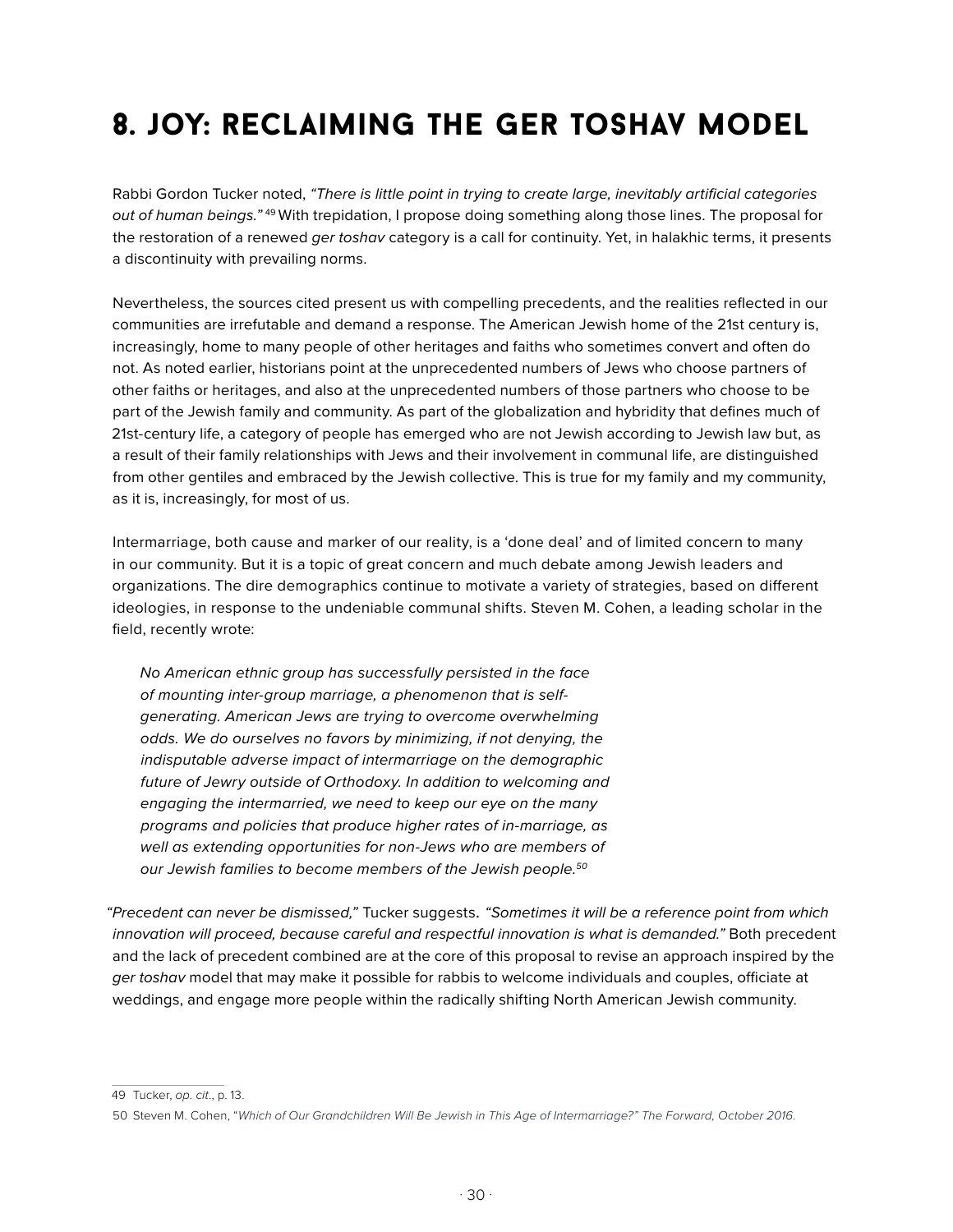The sources cited offer compelling precedents and creative halakhic possibilities. *Ger toshav* is a category that offers a prior model that has been created and adjusted over generations, and in specific societal contexts somewhat similar to ours. The historical gerei toshav lived with Jews, shared privileges and responsibilities, and, according to some sources, married Jews. Although there is no explicit ruling in favor of initiating such weddings, there are sources that point at legitimating such weddings de facto. While the status has not been sociologically or halakhically active since late antiquity, several rabbinic opinions, both historical and contemporary, suggest its possible application, if only b'dieved בדיעבד (retroactively), in response to existing reality. In the context of our sociological reality, I believe there is enough of a case to further examine the restoration of the status, with some revisions, for the American Jewish community of the 21st century.

*Yirei hashem*, while not halakhically cited, but like some of the other liminal identities discussed in the sources, also present prior models of communal creativity and continuity across a spectrum of affiliations.

At its core, the rabbinic prohibition on intermarriage is rooted in the aversion to idolatry as a threat to Jewish identity. While the challenge of assimilation remains daunting and the continued fears of diminished numbers and diluted affiliation are valid from multiple halakhic perspectives, the worship of idols is not a feature of our modern society. As seen, when the stakes are high, rabbinic voices for halakhic flexibility and leniency similarly point at the need for more inventive solutions.

The passage in Avodah Zarah 36b cited earlier describes the rabbinic authorities' response to their specific challenging cultural boundaries. The Talmudic dictum resonates for us as it has for previous generations struggling with gaps between halakhic aspirations and societal norms: *"We make no decree upon the community unless the majority are able to abide by it."* 

Is today's lingering prohibition on intermarriage with no nuanced way to distinguish between varying degrees of affiliation with the Jewish community an unsustainable and unrealistic decree for the majority of liberal Jews? It would seem so.

As Tucker suggests, labels are messy affairs, and many of us bristle at their use. For halakhic purposes, the use of the label, when applicable, will make it possible for more rabbis, operating within halakhic frameworks, to wholeheartedly welcome the new *ger toshav* into the community and under the *chuppah*. Beyond halakhic needs, the exploration of questions of identity, affiliation, values, and intentions would ideally benefit individuals, families, and communities as they embark on this journey towards profound ceremonial milestones, and shared lives of continued connection and meaning.

In 2006, E. Robert Goodkind, outgoing president of the American Jewish Committee, proposed the concept of "citizenship in the Jewish people" to those who choose to live with the Jewish community without conversion*. "While I use the word "citizenship," he said, "I am not wedded to it, as there may well be another term more suitable to this concept.*"51 As seen earlier, other suggestions have been proposed in recent years. Some Conservative rabbis and congregations have begun using the term 'k'rovei Yisrael' – a word that connotes a deeper sense of kinship. In March 2017, in response to a rising number of interfaith families, the United Synagogue of Conservative Judaism's Standards for Congregational Practice were amended to include congregational memberships for gentile spouses and family members.<sup>52</sup>

<sup>51</sup> Steven M. Cohen, "Non-Jews in Jewish Families: The Context and Background of Communal Decision-Making", *American Jewish Committee Report*, 2009, 72. p. 21*.*

<sup>52</sup> "Conservative synagogues pass resolution allowing non-Jews as members," *JTA,* March 5, 2017.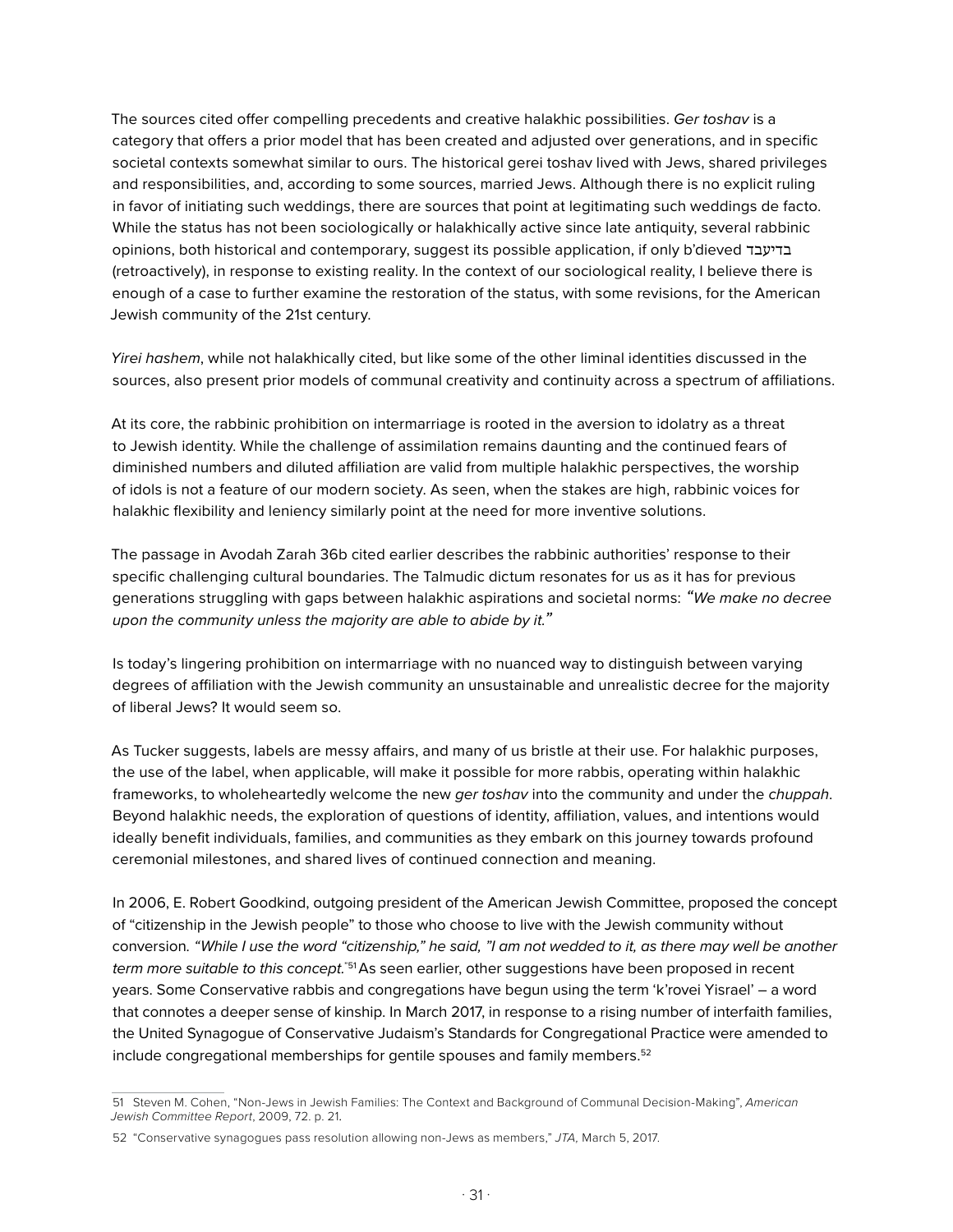I would like to add the honorific 'Joy' to the list of suggestions.

'Joy' is the self-proclaimed title chosen by a dear friend and revered teacher, who invited me to officiate at his Jewish wedding to his Jewish-born partner of seventeen years. "I'm a Jew who's also a *goy,*" he proclaimed. This wedding invitation finally convinced me to delve into this research and propose solutions that will equally honor both past and present with integrity and love.

Like Goodkind with 'citizenship,' I am not wedded to using 'Joy,' but have found resonance for it among people who appreciate the word for its freshness, honesty, and humor. Some found it trite and juvenile. I like it for its source, and because it's another reminder to embrace our world, new friends, and family with less fear and more love, trust, and joy.

How would one (should one choose) become a 'Joy'? What would a wedding between Jews and 'Joys' look like? What implications would these carry for the present and future greater Jewish community? These questions, along with the invitation for further conversations and explorations, frame the conclusion of the proposal.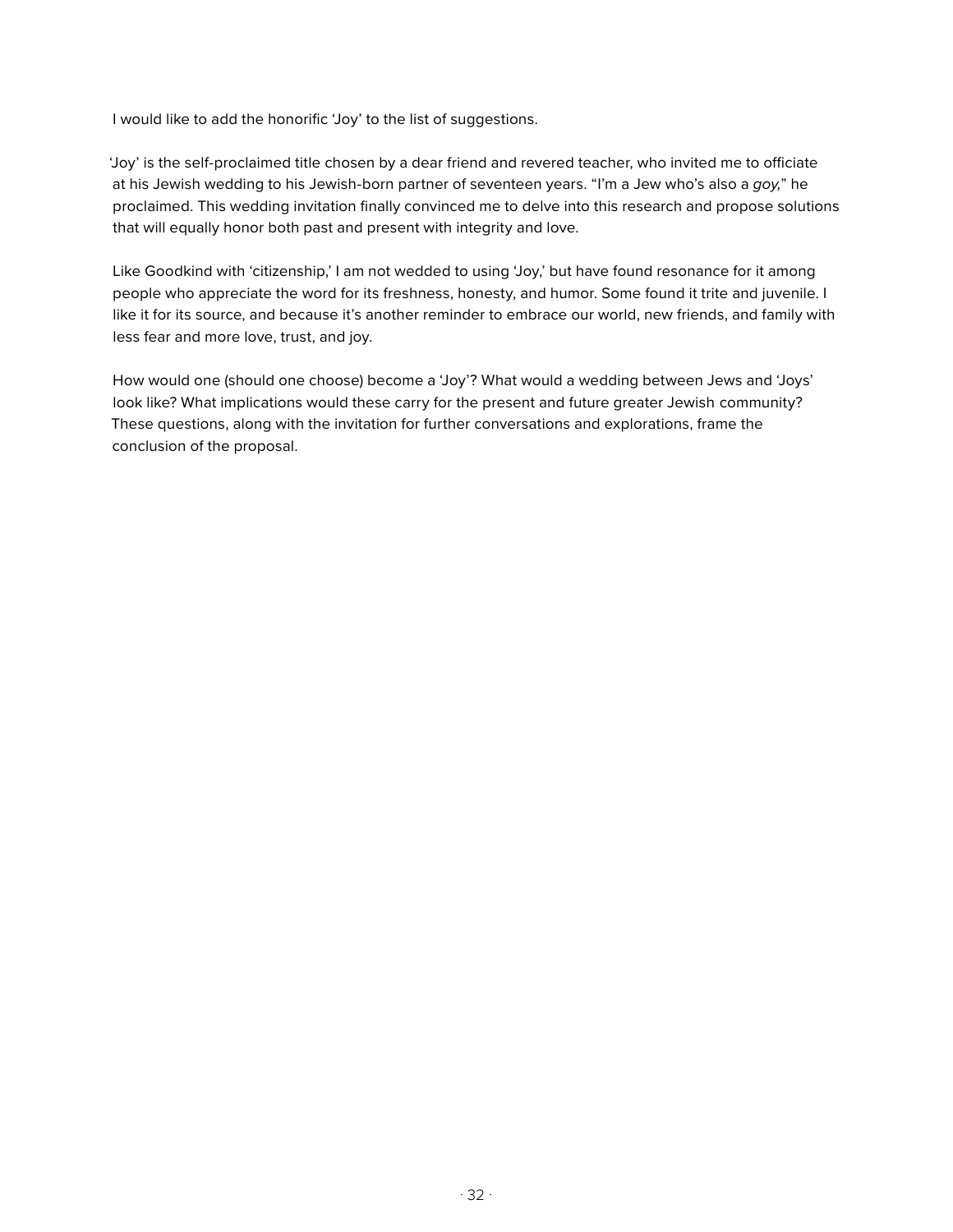### 9. remaining questions

**What would a Jewish marriage ceremony between Jew & Joy and officiated by a rabbi look like?**  Anita Diamant's best-selling guide book on Jewish weddings published in 1986 was revised in 2017 and titled *The Jewish Wedding Now* in response to:

*a shift away from the hyphenated Judaism of past generations; as boundaries between denominations are less distinct and affiliation rates are lower... Jews of the twenty-first century cannot marry the same way their parents did, much less their grandparents.<sup>53</sup>*

In his 2001 article, Rabbi Steve Greenberg, inspired by the recent wave of creative exploration of Jewish wedding ceremonies for LGBTQ couples, sets the stage for further exploration of creative wedding ceremonies within halakhic norms:

*New rituals for such marriages, rituals that partake of Jewish resources and speak honestly about what is actually happening, are needed. Exactly what such marriages could mean for the Jewish community, how they ought to be formally enjoined, or how they should be terminated when they end are all questions that call for the exercise of cultural creativity.<sup>54</sup>*

The classical halakhic model for marriage in the Jewish tradition is *kiddushin*, or betrothal, based on *kinyan* –- acquisition. This rabbinic concept, true to its time, assumed a transactional model whereby the husband acquires his wife from her father. In recent years, thanks to feminist and progressive critiques, more voices within liberal and modern Orthodox circles have viewed the halakhic model as inherently non-egalitarian and problematic.

In 1998, Rabbi Rachel Adler created an alternative model called brit ahuvim – A Lovers' Covenant – replacing the Talmudic kiddushin as acquisition model with the Talmudic *shutafut* procedure, for the initiation of a non-hierarchical partnership.55 Adler's model inspired many couples and rabbis to create thoughtful, halakhic, and personally meaningful wedding ceremonies. Her son and daughter-in-law, both rabbis, elaborated on the model, including adding considerations for the possible ritual solutions in the case of the marriage's dissolution. In their comprehensive essay outlining the method's benefits, Rabbis Julie Pelc Adler and Amitai Adler also address the need for creative halakhic approaches:

*To be a halachic community requires not only commitment to halachah and the halachic process, but a willingness to use the array of tools in the halachist's toolbox creatively and skillfully.<sup>56</sup>*

<sup>53</sup> Anita Diamant, The Jewish Wedding Now, (Scribner, 2017), p. 8.

<sup>54</sup> Greenberg, 2001, op. cit.

<sup>55</sup> Rabbi Rachel Adler, *Engendering Judaism: An Inclusive Theology and Ethics*, (Philadelphia: 1998).

<sup>56</sup> Rabbi Julie Pelc Adler, Rabbi Amitai Adler, "Brit Ahuvim 2.0: The New Standard Halachic Alternative to Kiddushin Marriage," http://therabbisadler.blogspot.com/2012/07/brit-ahuvim-20-new-standard-halachic.html.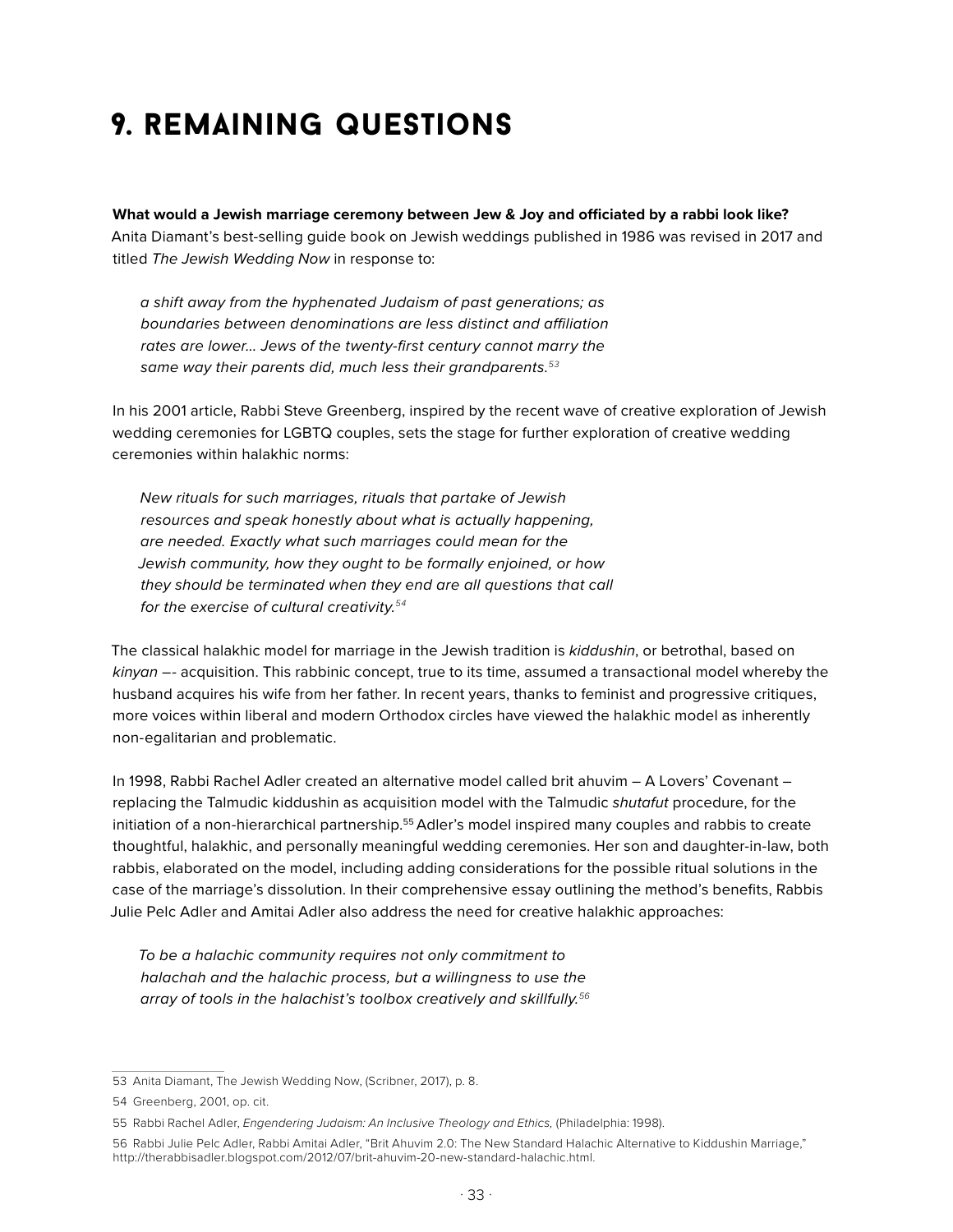There are several benefits to reframing the classical *kiddushin* model by using the *shutafut* model to create a union/partnership in cases that defy the classical halakhic norms, but still offer meaningful and halakhic alternatives. Once explained and framed, this model is the preferred option for many couples that have recently married in our community, or are preparing to be married soon. It would be the preferred model for all weddings between Jews and 'Joys.'

These wedding ceremonies, once grounded in the frameworks of *shutafut*, will include other elements from the Jewish wedding, from the use of a *chuppah*, or wedding canopy, to the breaking of a glass, with appropriate adaptations of liturgy and custom, per case and per preference of all involved in the ritual.

Like other big moments during the cycle of our lives, weddings offer an opportunity to reflect, refine, and define our values, choices, and priorities. The weddings I choose to officiate at include a learning process, during which the couple are engaged in designing and preparing their wedding and life together. Likewise, the weddings of Jews and 'Joys' would include a series of conversations, questions, and decisions, both before and following the wedding ritual, that would, hopefully, enrich the experience of both partners and enable them to build a home, guided by their deepest values and commitments within the Jewish community.

In honoring the prominent, if not exclusive, role of Jewish values in the couple's lifestyle choices and wedding ritual, I choose not to, at present, co-officiate wedding ceremonies with clergy of other faiths.

#### **Would there be any kinds of study, ceremony, or commitment expected of 'Joys'?**

In response to Goodkind's proposal, Steven M. Cohen summarizes his compelling essay on the topic with the following call:

*Who would qualify for inclusion as a "citizen of the Jewish People" or some other comparable status? Some may propose that individuals qualify for the new status simply upon the basis of self-declaration. Yet if declared interest in being recognized as a citizen—or ally or friend— of the Jewish People is seen as insufficient for this new status, then what criteria indicating genuine attachment to the Jewish People would qualify someone for such recognition? Conversely, on what basis, if any, would we want to reject potentially qualified incumbents of this status? <sup>57</sup>*

These important questions presently have no definite answers. I plan to spend the next five years (2017- 2022) continuing this research and focusing on these questions, options, and further explorations. It is safe to assume we will not produce a 'one size fits all' model, but rather be able to further articulate a spectrum of identity choices and ritual responses.

Conversion to Judaism, as cited earlier, remains a cherished and valued choice, including for the children of Jews and their 'Joy' partners when required by halakhic norms and desired by the family.

<sup>57</sup> Steven M. Cohen, 2009, *op. cit.,* p. 23*.*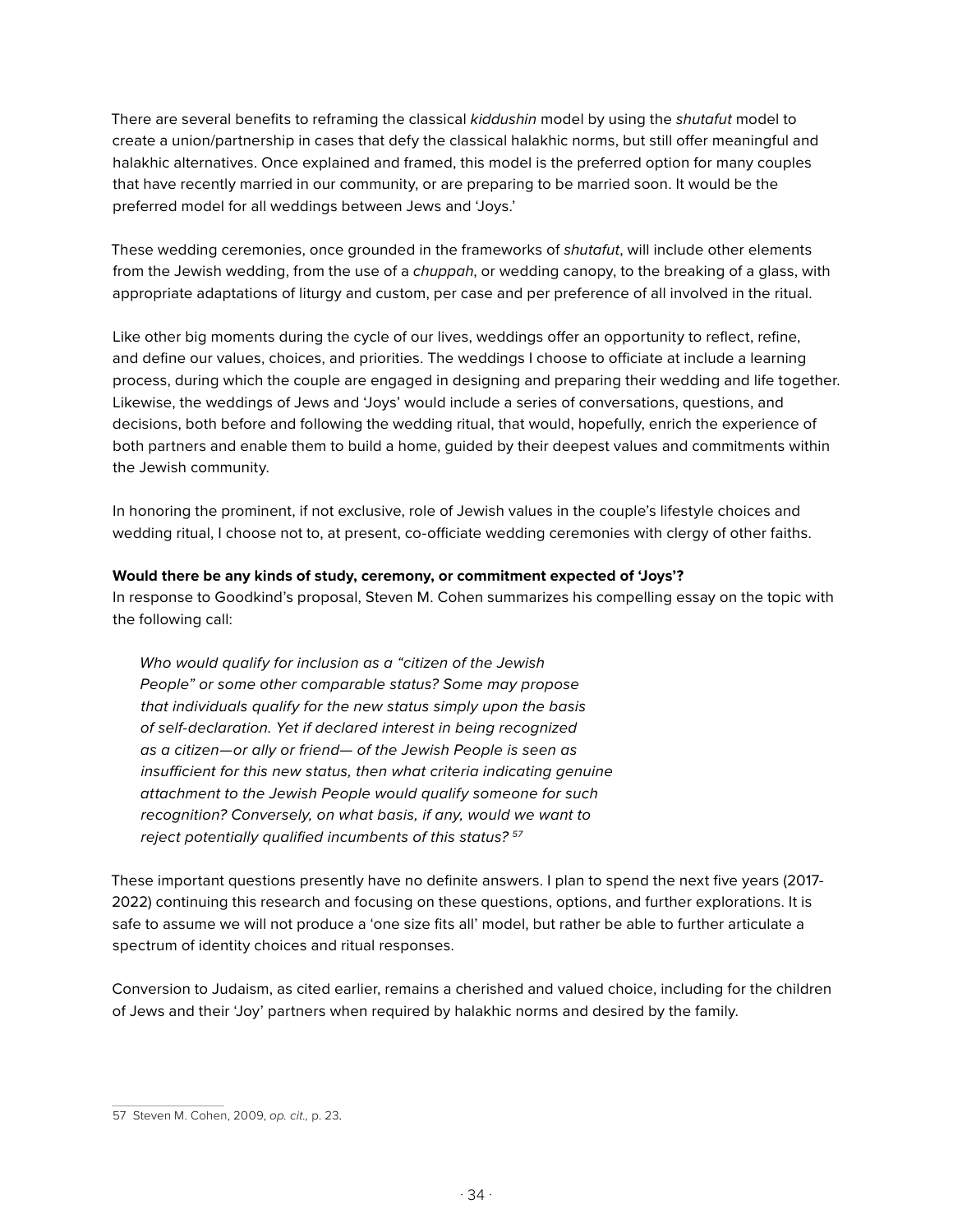A key factor that will drive this sensitive research is a creative exploration of the halakhic rule known as *davar hama'amid* <sup>58</sup> or 'fortifying element'. Derived from the dietary laws of kashrut, this rule comes to determine the kosher status of certain foods based on the types and amounts of their ingredients. The use of a container or the presence of a non-kosher element in a kosher food or liquid can be negated if the ratio between the two is 1:60 or greater. Otherwise, the non-kosher ingredient is seen as a 'fortifying element.'

Conversely, the question at stake for this research is what will be the fortifying and personally significant Jewish points of entry and continuity that will be deemed sufficiently 'Joy-ish'? What will enable families comprised of people of different heritage, faith, and culture to maintain meaningful Jewish lives robust enough to be handed down as legacy?

How do rabbis and communal leaders not become 'bouncers' and arbiters of people's Jewish or 'Joyish' status? Conversion is already a contested issue between the various Jewish denominations these days, with a range of acceptable positions on length of preparatory study and level of observance of Jewish law.

Rabbis should not be the ones deciding for those seeking their guidance whether they 'qualify' as Jews, 'Joys,' or others. Rather, this should be a delicate process involving all engaged in the conversation, with the person whose identity this is of primary importance in addressing, articulating, and ultimately deciding what values, practices, and symbols, if at all, are meaningful enough to render their identity one that is invested in some significant way in the Jewish experience. At this stage, and perhaps by their nature, these are subjective and inherently non-binary lenses through which to view and celebrate identity. In many ways, this is a formidable challenge for Judaism's long-cherished ways of distinction. As hopefully shown here, it is not an entirely new challenge. Magid (2013) frames both contemporary blessings and challenges:

*Ironically, America, which provided the most tolerant and embracing society in the Jewish diaspora, has presented Jews with perhaps the most serious challenge they have faced in their long history: how to reconfigure Jewishness beyond ethnicity. ...Coupled with the individualistic spirit of American religion, Jewishness and Judaism have become liquid categories.59*

This research process will include conversations with people who are in the 'liquid categories,' and will, perhaps, choose to self-identify as 'Joys,' as well as with their partners and families. Guided by curiosity, respect, and honesty, we look forward to many fruitful conversations that will enable us to know more about possible benefits and challenges, personal needs, and communal aspirations.

Further, I will engage in continued collaboration with scholars, clergy, and communal leaders who have already started exploring possible suggestions. A recent sample of a *ger toshav* conversion certificate was cited earlier as one of several interesting new attempts by rabbis across the Unites States to chart this new territory. I hope for meaningful exchange and learning with leaders and thinkers of other faiths and cultures.

<sup>58</sup> *Shulchan Aruch*, Yoreh Deah 87.

<sup>59</sup> Shaul Magid, (2013). American Post-Judaism: Identity and Renewal in a Post-ethnic Society*.* Indiana University Press*,* p. 24.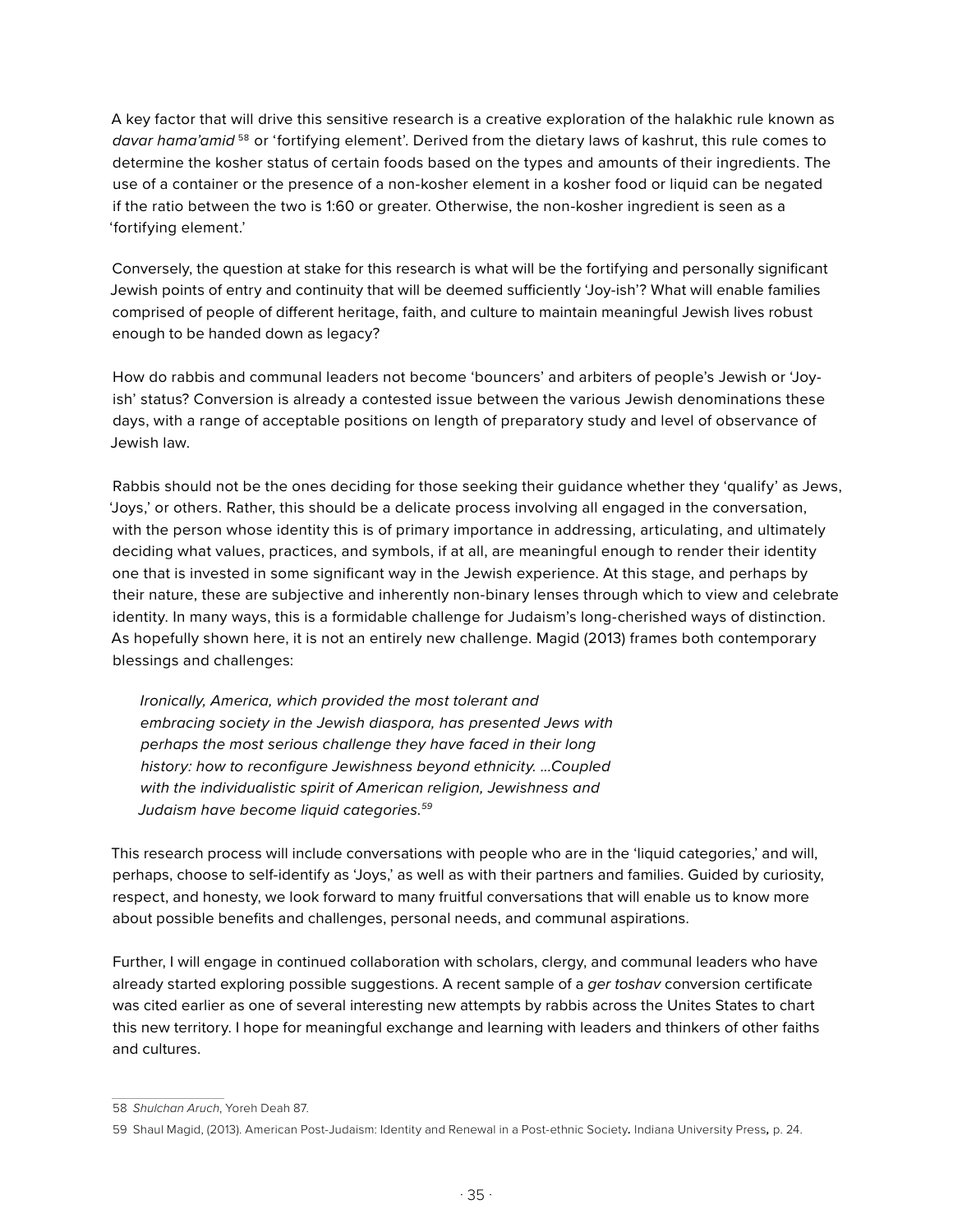For those of us who cherish what Judaism and Jewishness have to offer present and future generations living in a complex, digital, and consumer-driven world, these questions are key, and their exploration is vital. The collective wisdom that has enabled Judaism to flourish, transform, and persist throughout the ages will continue doing so, deeply attuned to the truths and changing needs of each generation. In many forms, and for many different kinds of people, Judaism continues to offer an extraordinary set of values, practices, tales, and tools that bring more meaning to our private lives and connect us to each other, to a community that binds us, and to a world that needs our caring, courage, and love.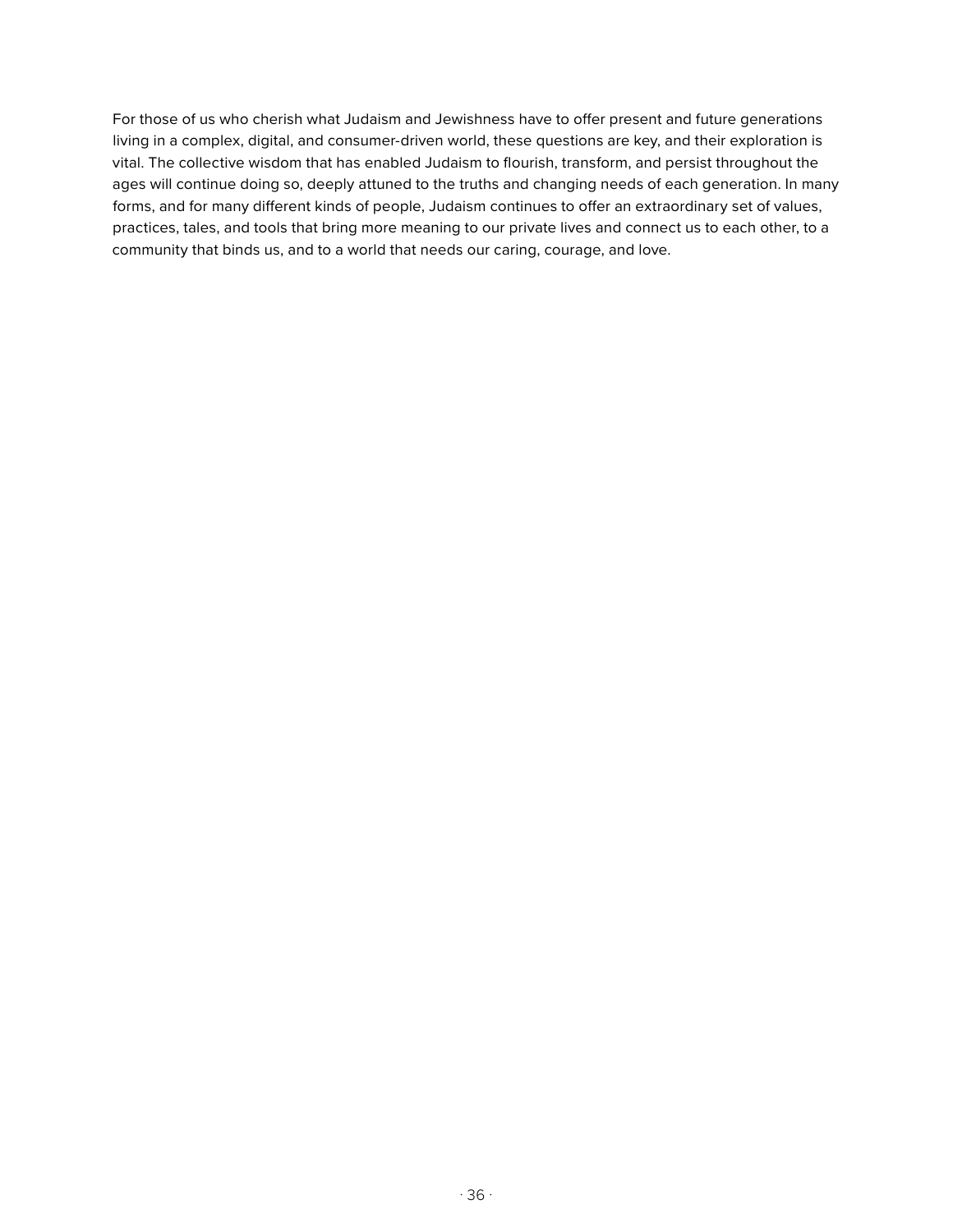### 10. conclusion

*"I am blessed to be a voyager on an ancient pathway,*"60 writes Rabbi Rachel Cowan of her journey to Judaism in the book that has become a cultural milestone, co-authored in 1988 with her late husband, Paul Cowan.

All pathways, especially the ancient ones, need some renovation to make more room for fellow travelers and new blessings. Halakhah, more than law, is the ancient and living path that guides our safe and responsible traveling. What was once a path for few has become a freeway for many more. Is it possible to add a lane?

I have traveled my path, in ancestral footsteps, with twists and turns, leaving Orthodoxy, literally 'The Right Path,' on a search for living a Jewish life of integrity, meaning, and purpose. In Conservative Judaism, I found rigorous and respectful debate between obligation to the past and responsibility for the present. The creative and compassionate courage exhibited by the movement in 2006<sup>61,</sup> alongside the profound display of a pluralistic attitude committed to the rabbinic value that *"Both these and those are the words of a Living God"* <sup>62</sup> are testament to the agility of halakhic thought in the face of fluidity and evolving norms. As an openly gay man, I am grateful for this historic change. The lanes that were opened with that decision welcomed me and many others to relinquish shame and join our community, as leaders and as congregants, with dignity and pride. The privilege of inclusivity many of us have fought for and continue to do so is a charge for a continued collective voice to widen our doors and broaden our paths.

Love is what brought on our modern realities of intermarriage. More love and less fear will serve us best as we respond to the challenges and blessings ahead of us.

*"Rabbi Judah taught in the name of Rav: Hospitality toward guests is greater than receiving the Divine Presence." <sup>63</sup>*

Rabbi Judah Loew, known as the Maharal of Prague, who lived in the 16th century, comments on this passage, on the brink of the modern era:

*Rav's statement is consistent, for none can encounter the face of God directly as it is written, "No human may see My face and live" (Exodus 32:20). So, indirect contact cannot be compared to what happens when one welcomes and honors a guest who appears as a new face and the host attaches oneself completely to this image of God. Take these words in deeply.<sup>64</sup>*

May our generation's new understanding and realizations help build a better world, grounded in the sacred, celebrating human connection and dignity, standing for equality and justice, building bridges of peace and sanctuaries filled with truth, love, and joy.

<sup>60</sup> Rabbi Rachel and Paul Cowan, Mixed Blessings: Overcoming the Stumbling Blocks in an Interfaith Marriage, (*Penguin Books:* 1988), p. 112.

<sup>61</sup> Rabbis Elliot N. Dorff, Daniel S. Nevins & Avram I. Reisner, "Homosexuality, Human Dignity & Halakhah: A Combined Responsum for the Committee on Jewish Law And Standards," CJLS, 2006

אלו ואלו דברי אלהים חיים הן .62 Babylonian Talmud, Eruvin 13b

אמר רב יהודה אמר רב גדולה הכנסת אורחין מהקבלת פני שכינה .a127 Shabbat ,Talmud Babylonian 63

<sup>64</sup> *Maharal, Pathways of the World, Chapter 4.*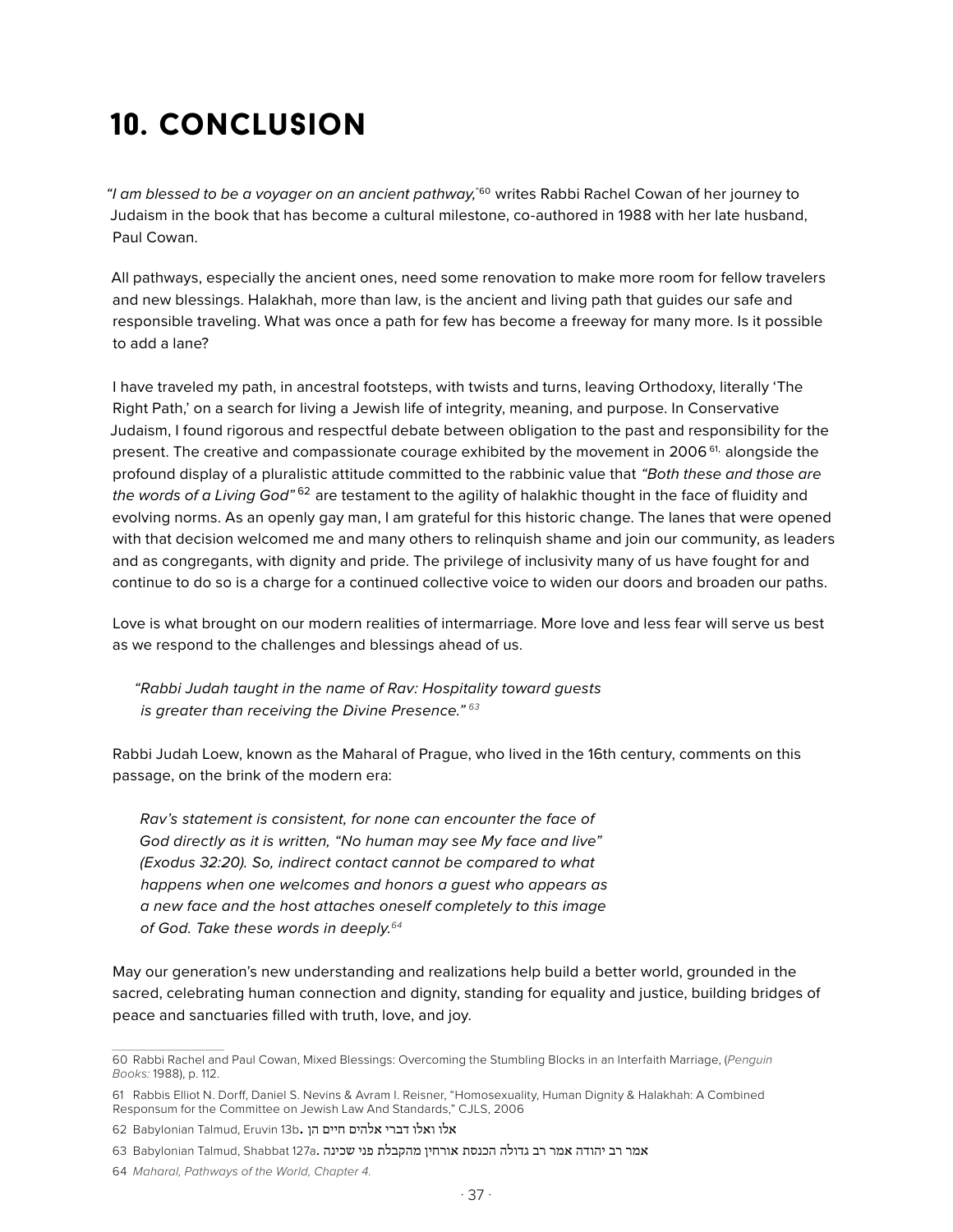### 11. joy: a proposal 2017-2022

For the next five years, I intend to try out the 'Joy' proposal. Along with colleagues in my community and others, and in partnership with a research team headed by Tobin Belzer, PhD, we'll continue to explore the meaning and application of 'Joy' to our private and public lives.

I will officiate weddings of Jews and 'Joys' as part of our shared commitment to a learning series leading to and following the wedding ritual.

I will not co-officiate weddings with clergy of other faiths.

I will engage with individuals, couples, and families self-identified as 'Joys' to explore what purpose and meaning the use of this 'status' may inform and inspire.

I invite continued learning and exploration of this model with other leaders and communities.

By the end of five years, I hope to have learned much, opened many doors, and present more solid data on the 'Joy' proposal towards continued conversation and even more open doors. I am sure the process and model offered here will be improved by refinement and revision, and by paying closer attention to the many questions already in place, and others that will arise. The ultimate success of this approach will depend upon communal participation, and the will by more of us to try this path with honesty, transparency, love, and trust.

> כל הדרכים בחזקת סכנה. אין לך דרך שאין בה כמנות או עקמימיות. יש אומר: "מה לי ולצרה הזאת? אשמור רגלי ולא אחטא, ואת נפשי הצלתי." ברם חכמינו דרשו: 'ושם דרך אראנו בישע אלהים` (תהלים נ`:כ"ג) – "אילו שמדליקין נרות לרבים.

*All paths should be presumed to carry danger. There is no path forward that is without crookedness or ambushes. Some say: "What do I need this trouble for? I will watch my step and not sin, and I will have saved my soul." But the Sages have expounded: 'and to him who blazes a path I will show the salvation of God' (Psalm 50:23) – "This refers to those who light lamps for the multitude.65*

May this proposal be a lamp of light for many.

Rabbi Amichai Lau-Lavie, Shavuot 5777, June 2017 New York City

<sup>65</sup> Heschel, Abraham Joshua, הרות ןמ חימשה אירלקפסאב לש תורודה, vol. III, Jerusalem: Jewish Theological Seminary, 1990, pp. 102-103; English in *Heavenly Torah: As Refracted through the Generations"* (trans. Gordon Tucker), New York: Continuum, 2005, pp. 717-719.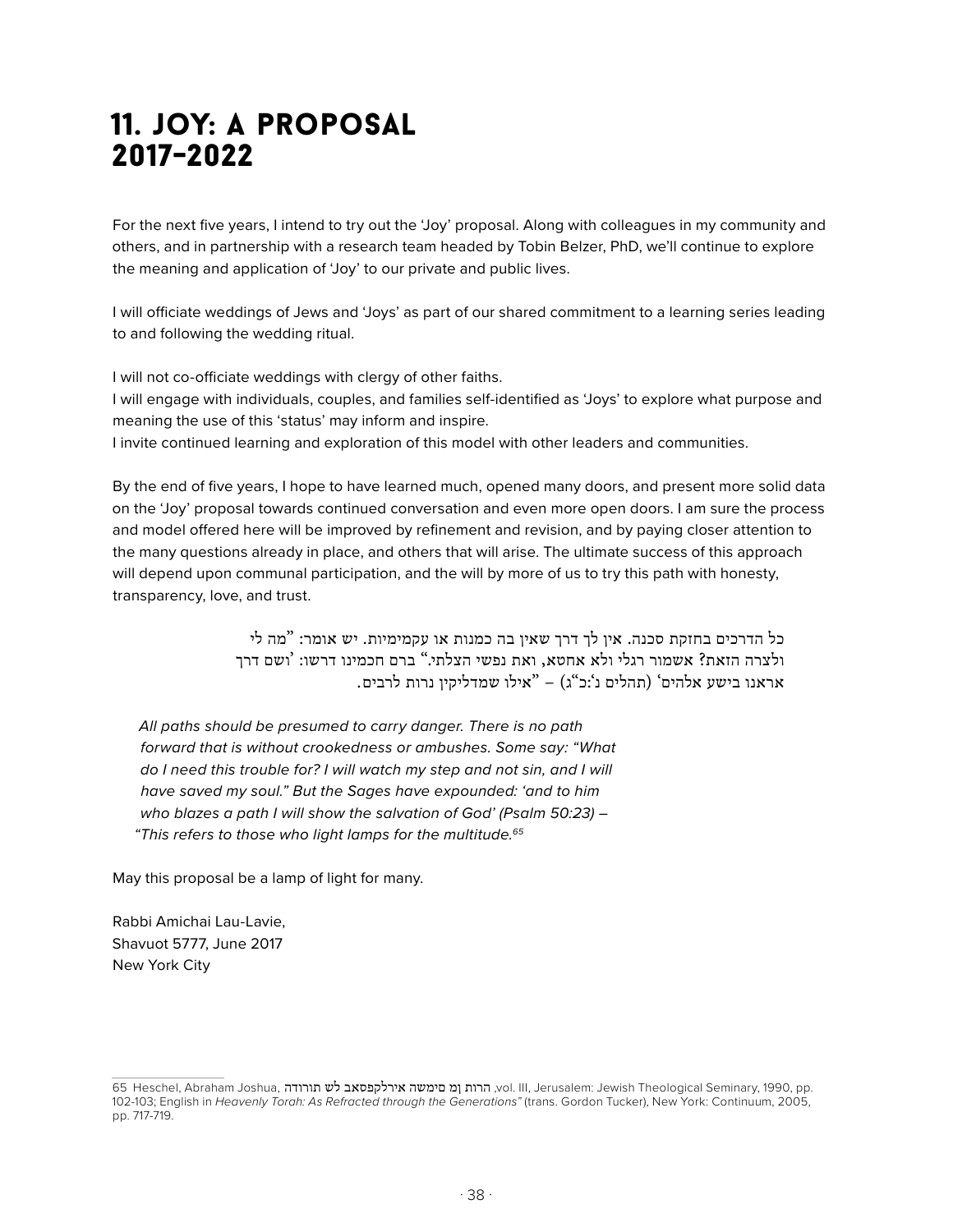### redefining jewishness in america: now and next exploratory research scope of work/2017-2022 tobin belzer , phd

In the 21st century, the majority of American Jews choose to partner with and marry people of other faith backgrounds. These couples and families are designing Jewish lives that are unique to this culturalhistorical moment. This research, in conjunction with Rabbi Lau-Lavie's 'Joy' proposal, will contribute to the growing body of qualitative research that seeks to understand the implications of, and to correct common misconceptions about the changing nature of American Jewish life.

#### **Research Design**

This research will explore the perspectives of individuals from three populations: 1) couples who sought to be married by Conservative rabbis, but were declined because one partner is of another faith background; 2) Conservatively ordained rabbis who have opted into this experiment: those who choose to marry Jews to 'Joys': partners of other faiths who choose to live Jewish lives; and 3) couples who are married by those rabbis. Hour-long interviews will be conducted to learn about these individuals' experiences in their own words. Participants will be located through referrals within existing social and organizational networks. This research will be guided by the sociological literatures on intermarriage and identity, and will be overseen by an advisory committee of leading scholars. The research will unfold in two phases.

#### **Phase One: NOW**

This component of the research will focus on understanding the choices and paths of couples who initially hoped to be married by a Conservative rabbi, but were compelled to choose other paths. Indepth interviews with 25-30 couples will explore the practical, intellectual, and emotional impact of this experience on their weddings, marriages, families, and sense of connection to Jewish life. This sample will include couples who were recently married, as well as those who have been married for five to ten years.

#### **Phase Two: NEXT**

For this longitudinal component of the study, Conservatively ordained rabbis who opt in to this project will invite the couples they marry to participate in a research project that will be conducted over the course of five years. The sample will include 25-30 newly-married or soon-to-be married couples who will be interviewed at least once a year, and additionally at relevant moments of significance in their lives. Participants will be asked about their actual and aspirational involvement in ritualistic, social, cultural, educational, familial, ideological, and gastronomic aspects of Jewish life over time. Their motivations for initial and continued involvement in Jewish life will also be examined along with their attitudes toward conversion and their decision to engage Jewishly without converting. The rabbis who marry them will also be interviewed to explore their perspectives over time.

#### **Principal Investigator**

**Tobin Belzer, PhD** is an applied sociologist whose research and program evaluations have focused on young adults and teens, experiential education, leadership training, organizational culture, congregational studies, Jewish identity, character development, gender, inclusion, media and technology, arts and culture, and education. Belzer is a Contributing Fellow at the Center for Religion and Civic Culture (CRCC) at the University of Southern California, where she has been affiliated since 2003. She was a Visiting Scholar at the Taube Center for Jewish Studies at Stanford University (2014, 2015-2016)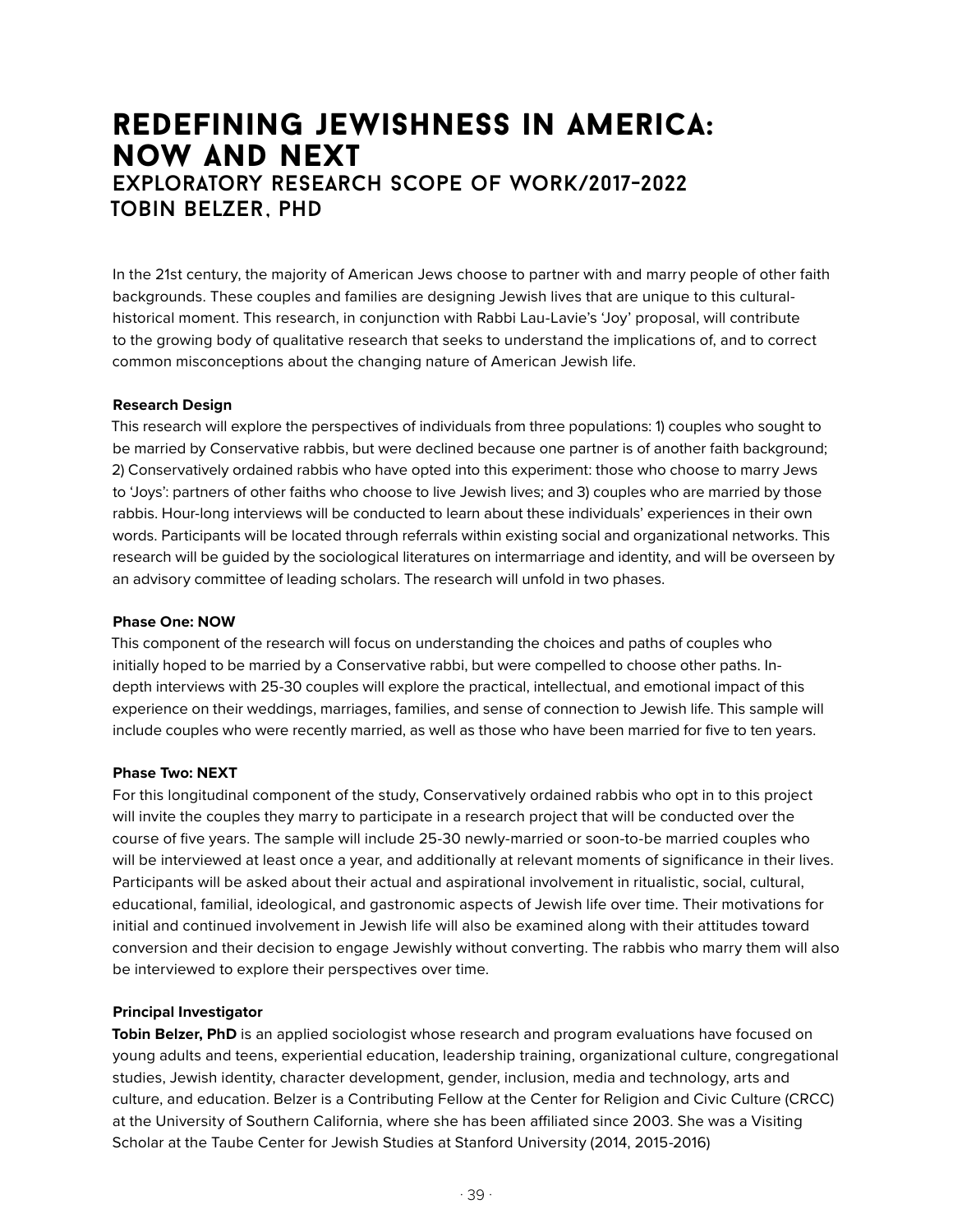### **BIBLIOGRAPHY**

#### **Primary Sources**

Avot de-Rabbi Natan bi-shate nusḥaʹot. Edited by Solomon Schechter. New York: Feldheim, 1967.

Karo, Joseph ben Ephraim. Shulḥan ʻarukh. Jerusalem: Hotsa'at Ketuvim, 2005.

Josephus.

\_\_\_\_\_\_\_\_. Antiquities of the Jews.

\_\_\_\_\_\_\_\_. The Jewish War.

Maharal of Prague. Pat*hways of the World.* 

Maimonides. *Mishneh Torah.* 

*\_\_\_\_\_\_\_\_\_. Responsa.* 

Meiri, Menahem ben Solomon. *Bet Ha-Beḥirah.* Jerusalem: Yad Ha-Rav Herzog, 1963-1974.

*Midrash Bereshit rabba.* Edited by J. Theodor and C. Albeck. Jerusalem: Shalem Books, 1996.

Philo, *De Vita Mosis.*

*Talmud Bavli:* ʻim *kol ha-mefarshim ka-asher nidpas mi-ḳedem ṿe-ʻim hosafot ḥadashot ke- mevo'ar ba-shaʻar hasheni,* with Rashba. Tractates Avodah Zarah, Eruvin, Sanhedrin, Shabbat. Ṿilna, 1895-1909.

*Talmud Yerushalmi.* Tractate Shabbat Avot de-Rabbi Natan bi-shate nusḥaʹot

*Tosefta.* Tractate Avodah Zarah.

*Mekhilta de-Rabbi Yishmael.*

הרב בן ציון מאיר חי עוזיאל, שאלות ותשובות 'פסקי עוזיאל בשאלות הזמן', סימן סה

#### **Secondary Sources**

Abelson, Kassel & Rabbi Weiss, Loel M. (2010). Burial of a Non-Jewish Spouse and Children. Retrieved from: http://www.rabbinicalassembly.org/sites/default/files/public/halakhah/teshuvot/20052010/Burial%20of%20Non-Jewish%20Spouse-Feb%202,%202010.pdf

Abrams, Ruth & Molly Parr (August 2008). "Welcoming the Stranger or Just Welcoming." http://www. interfaithfamily.com/spirituality/spirituality/Welcoming\_The\_Stranger\_Or\_Just\_Welcoming.shtml.

Adler, Rabbi Julie Pelc and Rabbi Amitai Adler. "Brit Ahuvim 2.0: The New Standard Halachic Alternative to Kiddushin Marriage," http://therabbisadler.blogspot.com/2012/07/brit-ahuvim-20-new-standard-halachic.html.

Adler, Rabbi Rachel (1998). *Engendering Judaism: An Inclusive Theology and Ethics.* Philadelphia: Beacon Press.

Batnitzky, Leora (2009). Idolatry and Representation: The Philosophy of Franz Rosenzweig Reconsidered.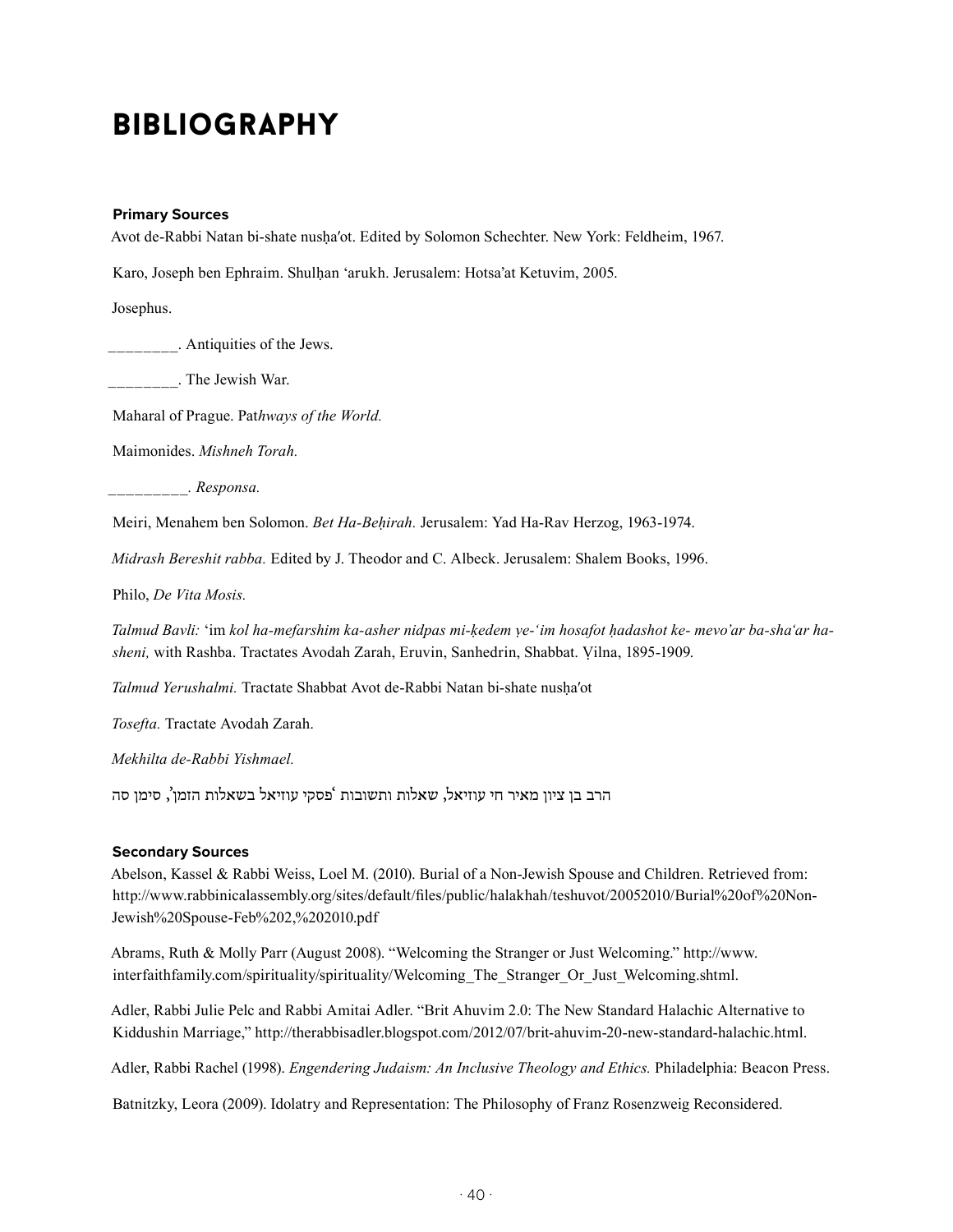Princeton, NJ: Princeton University Press.

Beit Hillel, Responsum: Attitude Toward Members of Other Nations Living in the State of Israel http://eng. beithillel.org.il/responsa/attitude-toward-other-nations-living-in-state-israel/

Bleich, David J. (1981). The prohibition against intermarriage. Journal of Halacha and Contemporary Society, 1 (1): 5-27.

Bloom, Mark & Feldman, Ted & Freeman, Gordon & Kelman, Stuart & Manhoff, Harry & Weisel, Mimi & Levinson, Rose & Masarano, Glenn (2005). A Place in the Tent: Intermarriage and Conservative Judaism.

Boyarin, Daniel (1994). A Radical Jew: Paul and the Politics of Identity.

\_\_\_\_\_\_\_\_\_\_\_\_\_(2004). Border Lines: The Partition of Judaeo-Christianity.

Central Conference of American Rabbis. (1973). Officiation at mixed marriages. Retrieved 2016 from http://ccarnet. org/rabbis-speak/resolutions/1973/officiation-at-mixed-marriages-1973/

Central Conference of American Rabbis. (1983). The status of children of mixed marriages. Retrieved 2016 from http://ccarnet.org/rabbis-speak/resolutions/1983/status-of-childrenof-mixed-marriages-1983/.

Cohen, Arthur Allen and Paul Mendes-Flohr (2009). *20th-century Jewish Religious Thought: Original Essays on Critical Concepts.* Philadelphia: Jewish Publication Society.

Cohen Center, Leonard Saxe, Fern Chertok, Graham Wright, Shahar Hecht (2016). Under the Chuppah: Rabbinic Officiation and Intermarriage. http://www.brandeis.edu/cmjs/pdfs/jewish%20futures/RabbinicOfficiation102616.pdf

Cohen, Gershon (1997). Blessing of Assimilation, Jewish History and Jewish Destiny, pg. 145-156.

Cohen, Shaye J.D. (2009). "Gentiles in our Midst: Antiquity and Today." American Jewish Committee Report.

\_\_\_\_\_\_\_\_\_\_ (1987). J. D. Solomon and the Daughter of Pharaoh: Intermarriage, Conversion and the Impurity of Women, Journal of the Ancient Near Eastern Society 16-17 (1987) 23-37.

 $(1985)$ . The origins of the matrilineal principle in rabbinic law. AJS Review, 10(1), 19- 53.

\_\_\_\_\_\_\_\_\_ (1999). Beginnings of Jewishness: Boundaries, Varieties, Uncertainties.

Cohen, Steven M. (2016, October). "Which of Our Grandchildren Will Be Jewish in This Age of Intermarriage?" *The Forward*.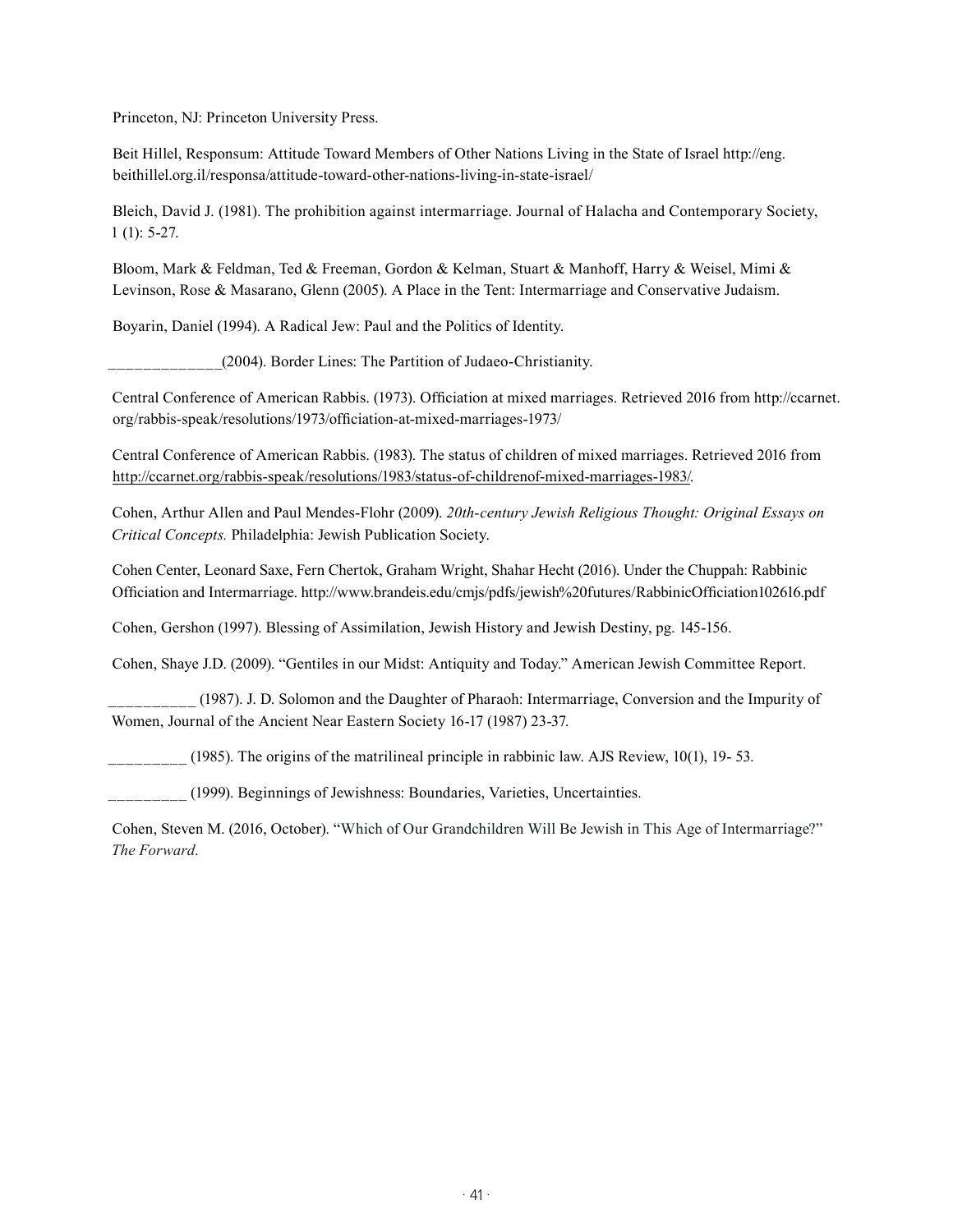\_\_\_\_\_\_\_\_\_(2009). "Non-Jews in Jewish Families: The Context and Background of Communal Decision-Making." American Jewish Committee Report.

http://www.bjpa.org/Publications/downloadFile.cfm?FileID=3957

Cowan, Rabbi Rachel and Paul (1988). Mixed Blessings: Overcoming the Stumbling Blocks in an Interfaith Marriage. New York: Penguin Books.

Diamant, Anita (2017). The Jewish Wedding Now. New York: Scribner.

Dorff, E., & K.M. Olitzky. (2007, October 8). Op-Ed: Let's create "Big Tent Judaism". Retrieved from http://www. jta.org/2007/10/08/news-opinion/opinion/lets-create-big-tent-judaism

Eisen, Arnold M. (July 2014), Wanted: Converts to Judaism. The Wall Street Journal. Retrieved from https://www. wsj.com/articles/arnold-m-eisen-wanted-converts-to-judaism-1406244075

Ellenson, David (1985). Representative Orthodox Responsa on Conversion and Intermarriage in the Contemporary Era, Jewish Social Studies Vol. 47, no. 3/4, pg. 209-220.

"Emet V'Emunah: Statement of Principles of Conservative Judaism." The Jewish Theological Seminary of America, 1988.

Fox, Jeffrey: Conversion and the Nature of Jewish Identity in the 21st Century Part Ten: Rabbi Yosef Engel.

Greenberg, Rabbi Steve (2001). "Between Intermarriage and Conversion: Finding a Middle Way." CLAL.

\_\_\_\_\_\_\_\_\_ (2001). Welcoming The Stranger Or Just Welcoming: Between Intermarriage and Conversion: Finding a Middle Way, CLAL: Spirit and Story.

Gruzman, Mendy (2014). "תושב "גר תושב "גר "מעמד "גר "אחרי"  $\gamma$ NET. http://www.nrg.co.il/ online/11/ART2/624/640.html.

Guttman, Nathan (2014, February 3). Rabbis shift to say 'I do' to intermarriage. Forward. Retrieved from http:// forward.com/news/191983/rabbis-shift-to-say-i-do-to-intermarriage/

Halbertal, Moshe and Margalit, Avishai(1992). *Idolatry.* Cambridge, MA: Harvard University Press.

Henkin, Yosef. (1959). *Hadarom.* Journal of the Rabbinical Council of America. 10. 5--9.

Heschel, Rabbi Abraham Joshua (1990). הדורות של באספקלריה השמים מן תורה. New York: Jewish Theological Seminary Press.

\_\_\_\_\_\_\_ (2005). Translated by Rabbi Gordon Tucker. *Heavenly Torah: As Refracted Through the Generations.*  New York: Continuum.

Hollinger, David A (1995). *Postethnic America: Beyond Multiculturalism.* New York: Basic Books.

JTA (2017). "Conservative synagogues pass resolution allowing non-Jews as members." http://www.jta. org/2017/03/05/life-religion/conservative-synagogues-pass-proposal-allowing-non-jews-as-members

Jewish Virtual Library: Jewish Ethics: Mixed Marriage & Intermarriage

Kalmanofsky, J. (2015, March 8). Why I will not simply accept intermarriage. Forward. Retrieved from http://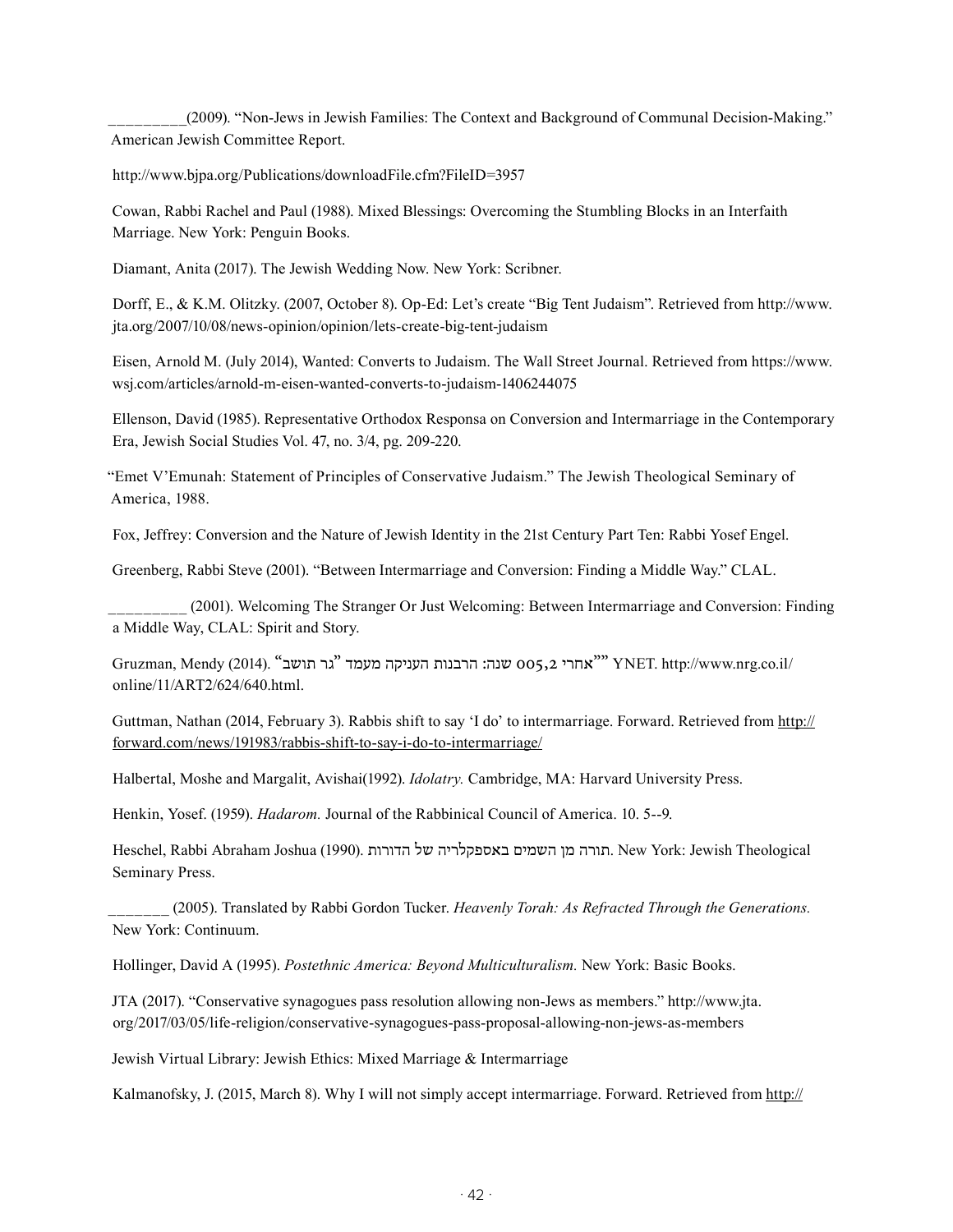#### forward.com/opinion/216123/why-i-will-not-simply-accept-intermarriage/.

Kaplan, Mordecai (1956). *Questions Jews Ask: Reconstructionist Answers*. Detroit: Reconstructionist Press.

Katz, David (1994). The Mamzer and the Shifcha, Journal of Halacha and Contemporary Society 28, pg. 73-104

Kinberg, Myron. Brit Ger Toshav (Covenant of a Resident Stranger) and Brit Nisuin (Covenant of Marriage) https:// ritualwell.org/ritual/brit-ger-toshav-covenant-resident-stranger-and-brit-nisuin-covenant-marriage.

Kleinberg, Darren. *Hybrid Judaism: Irving Greenberg, Encounter, and the Changing Nature of American Jewish Identity*. Brighton, MA, USA : Academic Studies Press, 2016.

Lewittes, Adina (2015, February 4). Intermarriage, I do! A Conservative Rabbi Takes the Plunge. Tablet Magazine. Retrieved from http://www.tabletmag.com/jewish-life-and-religion/188465/intermarriage-i-do

Magid, Shaul (2013). *American Post-Judaism: Identity and Renewal in a Postethnic Society*. Bloomington: University of Indiana Press.

\_\_\_\_\_\_\_\_ (2014). "Should Rabbis Proselytize Non-Jewish Spouses? A Response to JTSA Chancellor Arnold Eisen." *ZEEK.* http://zeek.forward.com/articles/118323/.

McGinity, Keren R. (2012). Still Jewish: A History of Women and Intermarriage in America. NYU Press.

Moffic, Evan (2015, June 1). Blog: Why I officiate at interfaith weddings. Huffington Post. Retrieved from http:// www.huffingtonpost.com/rabbi-evan-moffic/why-i-officiate-at-interfaithweddings\_b\_2985914.html

Pew Research Center. (2013). "A Portrait of Jewish Americans." Washington, DC: Pew Research Center's Religion and Public Life Project.

Raphael, Rabbi Geela Rayzel. Ger Toshav - Sources for Contemporary Application: A Proposal for Intermarried & other Allies in our Midst http://www.shechinah.com/ger-toshav.html

. "Ger Toshav Certificate," https://ritualwell.org/ritual/ger-toshav-certificate.

Rotem, Z. (2015). The views and practices of Conservative rabbis on issues related to interfaith families, intermarriage, and patrilineal descent. http://bigtentjudaism.org/uploads/BTJ-Conservative-Rabbis-and-Intermarriage-Survey-2015-FINAL.pdf

Schulweis, Harold M. (1990). In God's Mirror: Reflections and Essays, pg. 199-210.

Shain, M. (2015). Do Conservative rabbis really want to officiate at intermarriages? http://ejewishphilanthropy.com/ do-conservative-rabbis-really-want-to-officiate-at-intermarriages/

Shalom Hartman Institute. (2014). Should a rabbi perform an intermarriage? Call & Responsa, Vol.1, No. 2. Retrieved from http://iengage.org.il/iE\_Team\_View.asp?Article\_Id=403&Cat\_Id=199&Cat\_Type=ie\_Team

Siegel, Rabbi Daniel (2017). "Renewing Ger Toshav: Opening The Gates That More May Enter to Praise God." *Integral Halacha Institute*. Aleph Canada.

\_\_\_\_\_\_ (2016). When the Rebbe Asks http://rabbidanielsiegel.com/wp-content/uploads/2016/08/Ger-Tzedek-Ger-Toshav%E2%80%A2Book.pdf

Simon, Rabbi Charles (2017). The Elephant in the Room: Conservative Judaism and the Patrilineal Question. New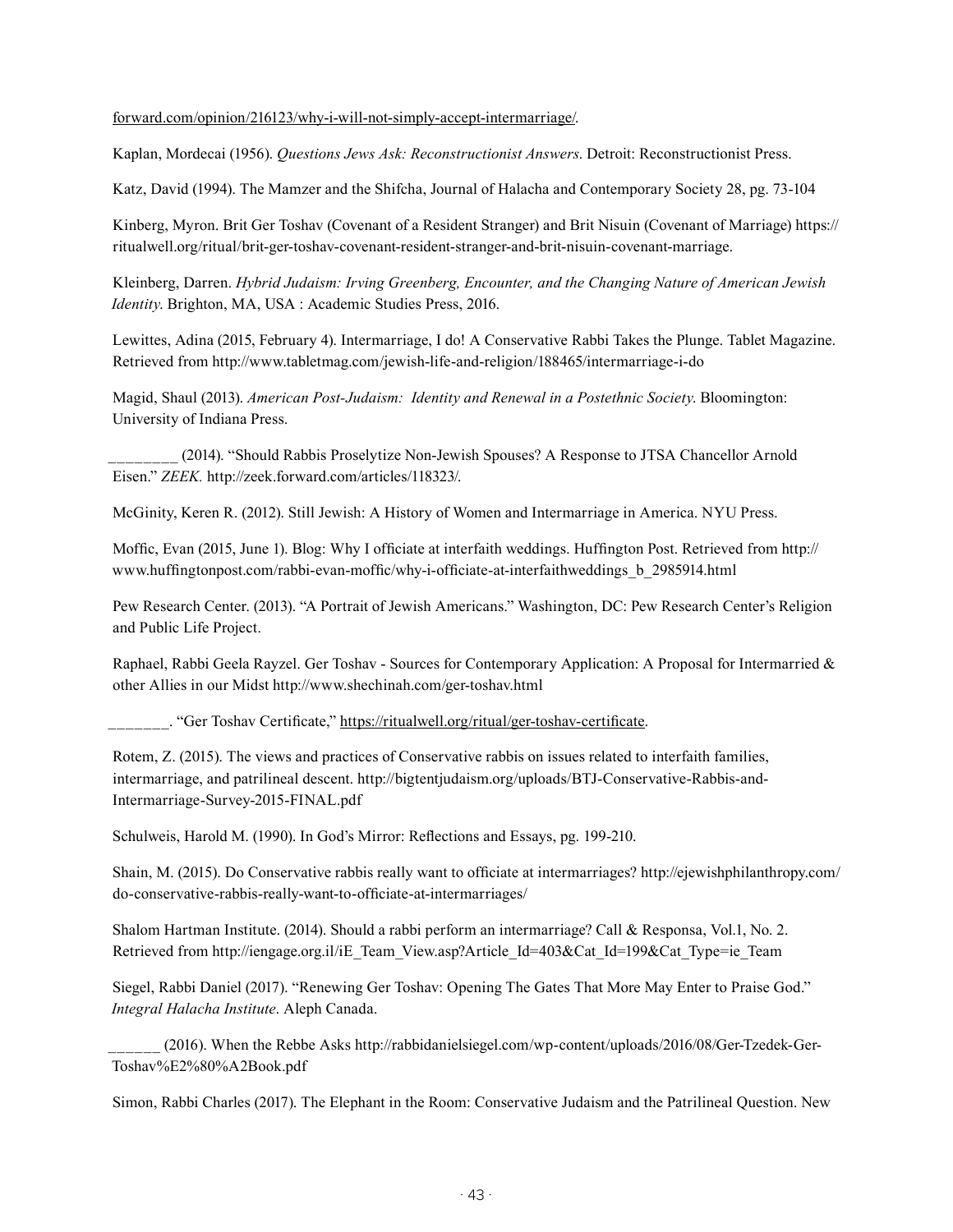York: Federation of Jewish Men's Clubs.

Smith, Gregory A. and Alan Cooperman. "What happens when Jews intermarry?" *FactTank: News in the Numbers.*  November 12, 2013.

Stein, Daniel Z. (2017). "Is There a Standard of Rabbinic Practice Against Intermarriage? A History of the Rabbinical Assembly's Prohibition on Interfaith Marriage," Zeramim: An Online Journal of Applied Jewish Thought | Vol. I

The United Synagogue of Conservative Judaism Committee on Congregational Standards (2005). Al HaDerekh: On the path. A Roadmap of Approaches, Suggestions and Expectations offering a Sincere Concern for and Encouragement of Non-Jews to become part of Conservative Judaism.

Thompson, Jennifer A. *Jewish on Their Own Terms: How Intermarried Couples Are Changing American Judaism.*  New Jersey: Rutgers University Press, 2014.

Tobin, Gary A. & Simon, Katherine G. (1999). Rabbis Talk About Intermarriage.

Tucker, Gordon (2006). "שורד לבקו רכש: Halakhic and Metahalakhic Arguments Concerning Judaism and Homosexuality."

ספראי, שמואל (תשכ"ג). יחסי ישראל והאומות לאחר החורבן, מחניים ע"ה.

פרץ חיות, צבי (תרפ"א). יראי ה בין עכו"ם. Retrieved from: http://benyehuda.org/xayut/beneinu\_025.html#\_ftn1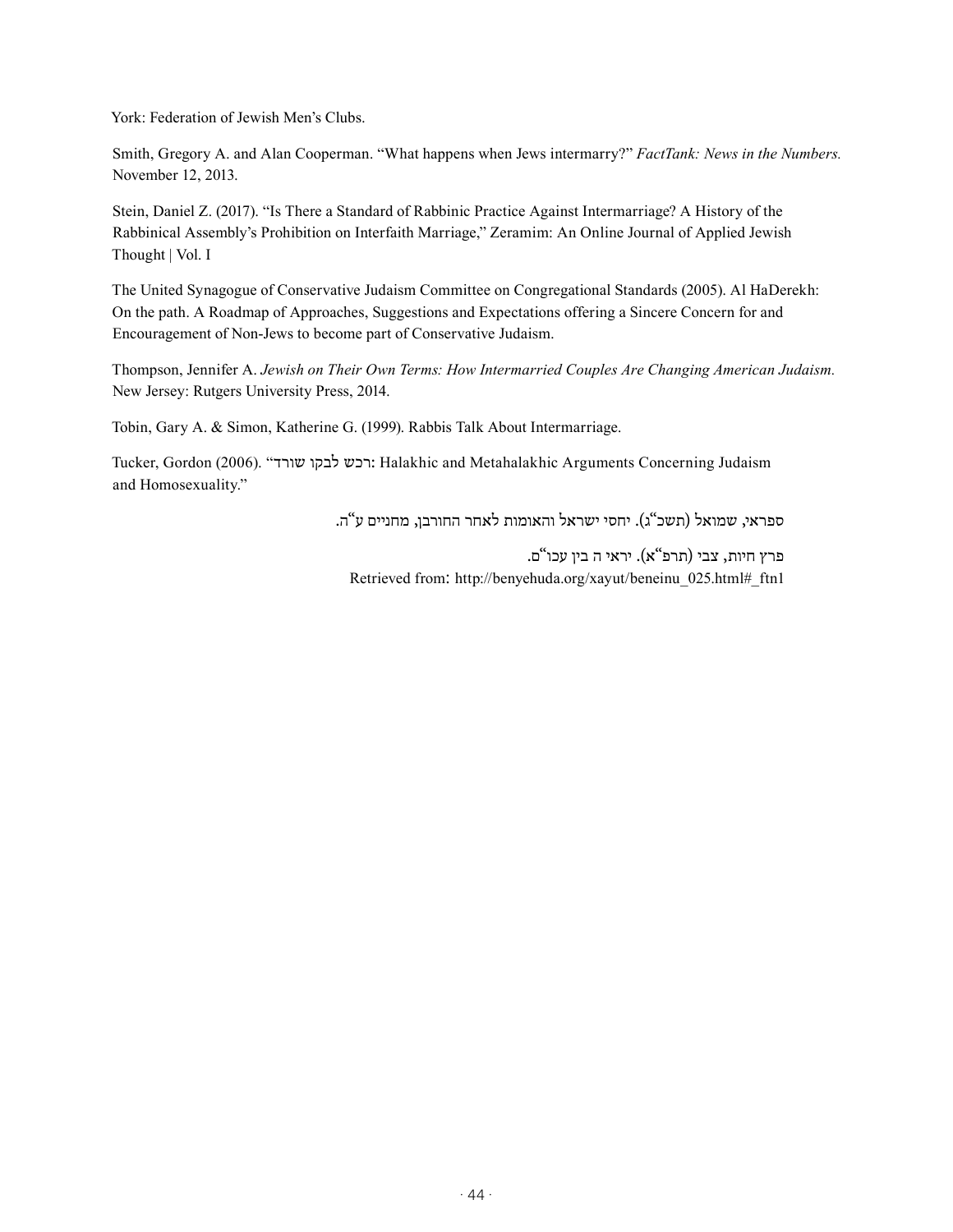**Rabbi Amichai Lau-Lavie is the founding spiritual leader of Lab/ Shul NYC and the creator of Storahtelling, Inc. An Israeli-born Jewish educator, writer, and performance artist, he received his rabbinical ordination from the Jewish Theological Seminary of America in 2016.**

**Rabbi Amichai is a member of the Global Justice Fellowship of the American Jewish World Service, a founding member of the Jewish Emergent Network, a consultant to the Reboot Network, a member of the URJ Faculty Team and the Advisory Council of ORAM, an LGBT focused organization for refugees, asylum and migration. He was a Jerusalem Fellow at the Mandel Leadership Institute in Israel (2008-2009) and serves on the advisory committee of Faith House Manhattan.**

**Rabbi Amichai has been hailed as "an iconoclastic mystic" by Time Out New York, a "rock star" by the New York Times, a "Judaic Pied Piper" by the Denver Westword, a "maverick spiritual leader" by The Times of Israel and "one of the most interesting thinkers in the Jewish world" by the Jewish Week. In 2016 The Forward named him one of the thirty-two "Most Inspiring Rabbis" in America.**